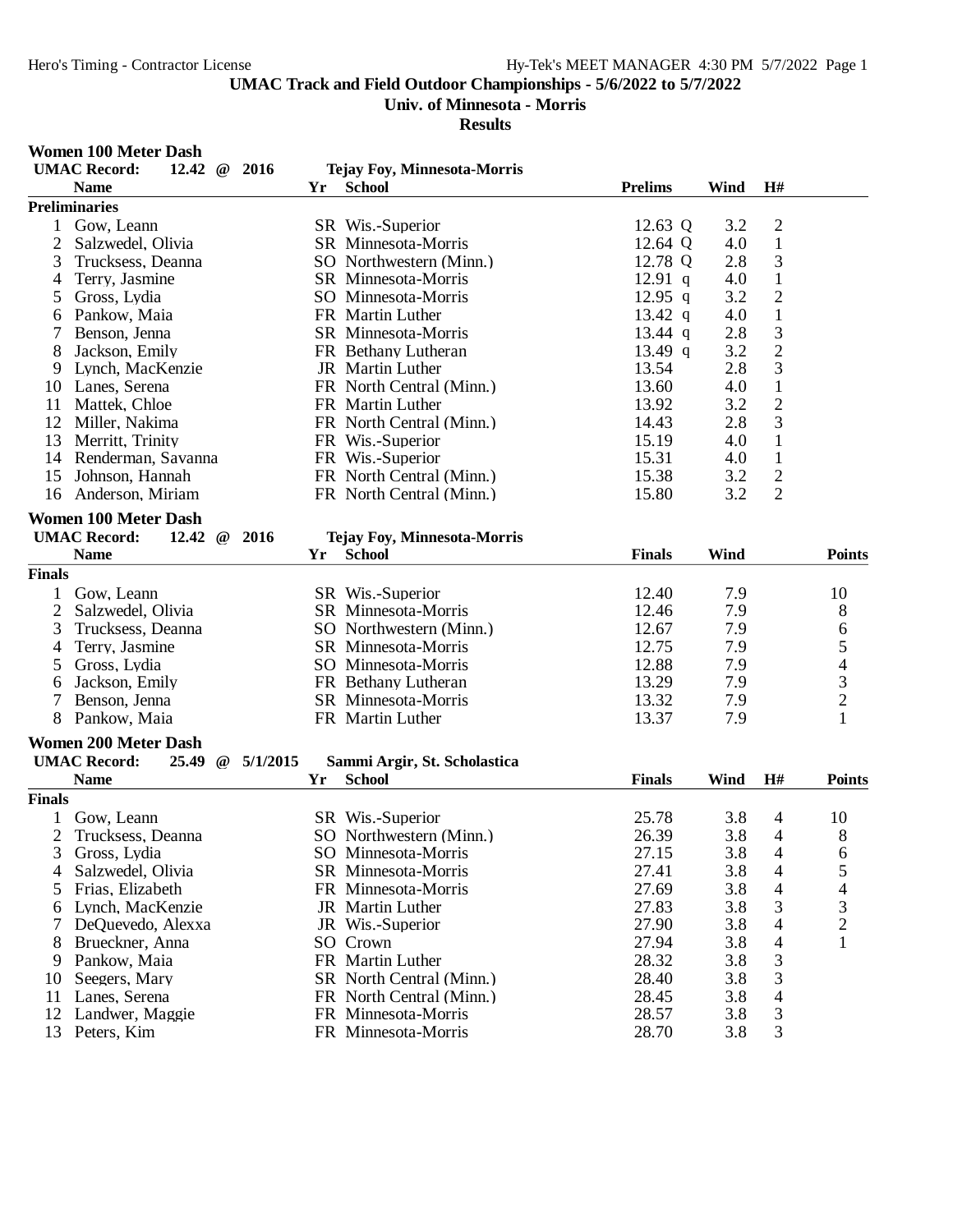# **Univ. of Minnesota - Morris**

|               | Finals  (Women 200 Meter Dash)                       |           |                                |               |      |                                            |                                                 |
|---------------|------------------------------------------------------|-----------|--------------------------------|---------------|------|--------------------------------------------|-------------------------------------------------|
|               | <b>Name</b>                                          | Yr        | <b>School</b>                  | <b>Finals</b> | Wind | H#                                         | <b>Points</b>                                   |
| 14            | Nowak, Megan                                         |           | SR Northwestern (Minn.)        | 29.36         | 3.8  | $\mathfrak{Z}$                             |                                                 |
| 15            | Wahl, Jenna                                          |           | SO Bethany Lutheran            | 29.84         | 3.8  | $\mathfrak 3$                              |                                                 |
| 16            | Smith, Ann                                           |           | FR North Central (Minn.)       | 30.12         | 3.8  | $\mathfrak{Z}$                             |                                                 |
| 17            | Bejarano, Jasmine                                    |           | SR Bethany Lutheran            | 30.50         | 5.2  | $\overline{2}$                             |                                                 |
|               | 18 Shield, Bethany                                   |           | SR North Central (Minn.)       | 30.60         | 3.1  | $\mathbf{1}$                               |                                                 |
|               | 19 DeLange, Morgan                                   |           | FR North Central (Minn.)       | 30.87         | 5.2  | $\sqrt{2}$                                 |                                                 |
| 20            | Miller, Nakima                                       |           | FR North Central (Minn.)       | 31.22         | 5.2  | $\sqrt{2}$                                 |                                                 |
|               | 21 Evans, Hailie                                     |           | FR Wis.-Superior               | 32.05         | 5.2  |                                            |                                                 |
|               | 22 Renderman, Savanna                                |           | FR Wis.-Superior               | 32.12         | 5.2  | $\frac{2}{2}$                              |                                                 |
|               | 23 Johnson, Hannah                                   |           | FR North Central (Minn.)       | 34.03         | 5.2  | $\overline{2}$                             |                                                 |
|               | 24 DeRosa, Kendra                                    |           | JR Minnesota-Morris            | 34.68         | 3.1  | $\mathbf{1}$                               |                                                 |
| 25            | Floyd, Mackenzie                                     |           | SR Bethany Lutheran            | 36.71         | 3.1  | $\mathbf{1}$                               |                                                 |
|               | <b>Women 400 Meter Dash</b>                          |           |                                |               |      |                                            |                                                 |
|               | <b>UMAC Record:</b><br>56.22<br>5/2/2015<br>$\omega$ |           | Brianna Buske, St. Scholastica |               |      |                                            |                                                 |
|               | <b>Name</b>                                          | <b>Yr</b> | <b>School</b>                  | <b>Finals</b> |      | H#                                         | <b>Points</b>                                   |
| <b>Finals</b> |                                                      |           |                                |               |      |                                            |                                                 |
| 1             | Gow, Leann                                           |           | SR Wis.-Superior               | 1:00.94       |      | $\overline{c}$                             | 10                                              |
| 2             | Trucksess, Deanna                                    |           | SO Northwestern (Minn.)        | 1:03.10       |      | $\overline{\mathbf{c}}$                    | 8                                               |
| 3             | Brueckner, Anna                                      |           | SO Crown                       | 1:03.61       |      |                                            | 6                                               |
| 4             | Dobberstein, Emily                                   |           | SR Martin Luther               | 1:04.32       |      |                                            |                                                 |
| 5             | Hensel, Briahna                                      |           | FR Minnesota-Morris            | 1:04.38       |      | $\begin{array}{c} 2 \\ 2 \\ 2 \end{array}$ | $\begin{array}{c} 5 \\ 4 \\ 3 \\ 2 \end{array}$ |
| 6             | Tomhave, Claire                                      |           | <b>SO</b> Martin Luther        | 1:05.03       |      |                                            |                                                 |
| 7             | Landwer, Maggie                                      |           | FR Minnesota-Morris            | 1:06.17       |      | $\mathbf{1}$                               |                                                 |
| 8             | Gabb, Margaret                                       |           | <b>SR</b> Martin Luther        | 1:06.23       |      | 2                                          | $\mathbf{1}$                                    |
| 9             | Pankow, Maia                                         |           | FR Martin Luther               | 1:07.05       |      | 1                                          |                                                 |
| 10            | Krenke, Lydia                                        |           | <b>SO</b> Martin Luther        | 1:08.10       |      | 1                                          |                                                 |
| 11            | Wahl, Jenna                                          |           | SO Bethany Lutheran            | 1:12.27       |      | 1                                          |                                                 |
| 12            | Johnson, Mattison                                    |           | SO Wis.-Superior               | 1:14.41       |      | 1                                          |                                                 |
| 13            | Zaccaria, Angela                                     |           | FR Bethany Lutheran            | 1:14.56       |      | 1                                          |                                                 |
|               | 14 Evans, Hailie                                     |           | FR Wis.-Superior               | 1:16.56       |      | 1                                          |                                                 |
|               | <b>Women 800 Meter Run</b>                           |           |                                |               |      |                                            |                                                 |
|               | UMAC Record: 2:16.96 @ 5/5/2012                      |           | Linda Keller, Minnesota-Morris |               |      |                                            |                                                 |
|               | <b>Name</b>                                          | Yr        | <b>School</b>                  | <b>Finals</b> |      | H#                                         | <b>Points</b>                                   |
| <b>Finals</b> |                                                      |           |                                |               |      |                                            |                                                 |
|               | 1 Brueckner, Anna                                    |           | SO Crown                       | 2:22.46       |      | 3                                          | 10                                              |
|               | $1:10.185(1:10.185)$ $2:22.457(1:12.273)$            |           |                                |               |      |                                            |                                                 |
|               | Gabb, Margaret                                       |           | SR Martin Luther               | 2:26.81       |      | $\mathfrak{Z}$                             | 8                                               |
|               | 1:11.375(1:11.375)<br>2:26.801 (1:15.427)            |           |                                |               |      |                                            |                                                 |
|               | 3 Hoppe, Cianna                                      |           | SO Bethany Lutheran            | 2:27.66       |      | 3                                          | 6                                               |
|               | 1:12.321(1:12.321)<br>2:27.657 (1:15.337)            |           |                                |               |      |                                            |                                                 |
|               | 4 Lofstad, Elizabeth                                 |           | SO North Central (Minn.)       | 2:27.77       |      | 3                                          | 5                                               |
|               | 1:14.059(1:14.059)<br>2:27.762 (1:13.704)            |           |                                |               |      |                                            |                                                 |
|               | 5 Hensel, Briahna                                    |           | FR Minnesota-Morris            | 2:28.62       |      | 3                                          | 4                                               |
|               | 2:28.615 (1:16.739)<br>1:11.876(1:11.876)            |           |                                |               |      |                                            |                                                 |
|               | 6 Tomhave, Claire                                    |           | SO Martin Luther               | 2:30.39       |      | 3                                          | 3                                               |
|               | 1:10.627(1:10.627)<br>2:30.384 (1:19.757)            |           |                                |               |      |                                            |                                                 |
|               | 7 Nelson, Abby                                       |           | SO Bethany Lutheran            | 2:31.71       |      | $\overline{2}$                             | $\overline{2}$                                  |
|               | 1:13.054(1:13.054)<br>2:31.710 (1:18.657)            |           |                                |               |      |                                            |                                                 |
|               | 8 Ladwig, Kaitlyn                                    |           | SR Minnesota-Morris            | 2:32.32       |      | 3                                          | $\mathbf{1}$                                    |
|               | 2:32.311 (1:18.348)<br>1:13.964(1:13.964)            |           |                                |               |      |                                            |                                                 |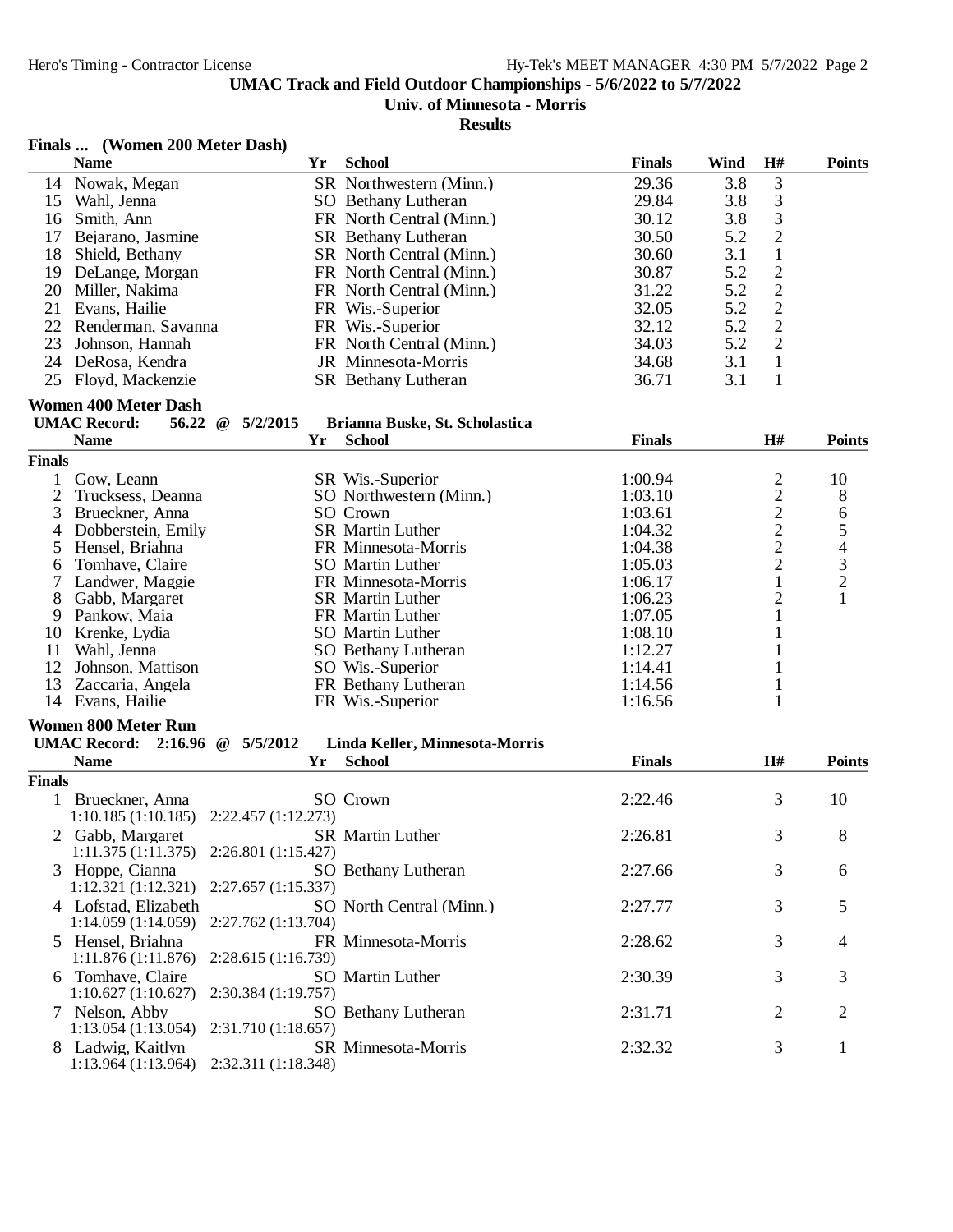## **Univ. of Minnesota - Morris**

|        | Finals  (Women 800 Meter Run)                                    |                     |                                                                                                             |               |                |               |
|--------|------------------------------------------------------------------|---------------------|-------------------------------------------------------------------------------------------------------------|---------------|----------------|---------------|
|        | <b>Name</b>                                                      | Yr                  | <b>School</b>                                                                                               | <b>Finals</b> | H#             | <b>Points</b> |
|        | 9 Habben, Maya<br>1:12.737 (1:12.737) 2:34.600 (1:21.863)        |                     | SO Martin Luther                                                                                            | 2:34.60       | $\overline{2}$ |               |
|        | 10 Krenke, Lydia<br>1:13.349(1:13.349)                           | 2:36.492 (1:23.144) | SO Martin Luther                                                                                            | 2:36.50       | $\overline{2}$ |               |
|        | 11 Berg, Meagan<br>1:13.747(1:13.747)                            | 2:37.101 (1:23.354) | FR Wis.-Superior                                                                                            | 2:37.11       | 3              |               |
|        | 12 Sovacool, Rachel<br>1:17.636(1:17.636)                        | 2:45.374 (1:27.738) | FR Bethany Lutheran                                                                                         | 2:45.38       | $\overline{2}$ |               |
|        | 13 Anderson, Miriam<br>1:17.779 (1:17.779) 2:47.142 (1:29.364)   |                     | SO Minnesota-Morris                                                                                         | 2:47.15       | $\overline{2}$ |               |
|        | 14 Zaccaria, Angela<br>1:19.932(1:19.932)                        | 2:50.287 (1:30.355) | FR Bethany Lutheran                                                                                         | 2:50.29       | $\overline{2}$ |               |
|        | 15 Mehl. Emma<br>1:22.446 (1:22.446) 2:50.910 (1:28.464)         |                     | SO Northwestern (Minn.)                                                                                     | 2:50.91       | $\overline{2}$ |               |
|        | 16 Rethemeyer, Hannah<br>1:27.385 (1:27.385) 2:54.350 (1:26.965) |                     | FR Bethany Lutheran                                                                                         | 2:54.35       | 1              |               |
|        | 17 Prieve, Taylor<br>1:24.522 (1:24.522) 2:54.795 (1:30.273)     |                     | SO Minnesota-Morris                                                                                         | 2:54.80       | $\overline{2}$ |               |
|        | 18 Greniger, Greta<br>1:25.309 (1:25.309) 2:56.603 (1:31.294)    |                     | FR Crown                                                                                                    | 2:56.61       | $\mathbf{1}$   |               |
|        | 19 Hachmeister, Abby<br>1:26.823 (1:26.823) 2:58.763 (1:31.940)  |                     | FR Minnesota-Morris                                                                                         | 2:58.77       | $\mathbf{1}$   |               |
|        | 20 Barker, Halle<br>1:21.756 (1:21.756) 2:58.835 (1:37.079)      |                     | FR Wis.-Superior                                                                                            | 2:58.84       | 1              |               |
|        | 21 Hintz, Stephanie<br>1:28.521 (1:28.521) 3:01.481 (1:32.960)   |                     | JR Martin Luther                                                                                            | 3:01.49       | 1              |               |
|        | 22 Schwab, Katlyn<br>1:27.456 (1:27.456) 3:05.353 (1:37.897)     |                     | <b>SO</b> Martin Luther                                                                                     | 3:05.36       | $\mathbf{1}$   |               |
|        | 23 Stitt, Alexandra<br>1:25.723 (1:25.723) 3:05.415 (1:39.693)   |                     | FR Bethany Lutheran                                                                                         | 3:05.42       | $\mathbf{1}$   |               |
|        | Women 1500 Meter Run                                             |                     |                                                                                                             |               |                |               |
|        | UMAC Record: 4:38.69 @ 5/6/2017                                  |                     | Hannah Goemann, Minnesota-Morris                                                                            |               |                |               |
|        | <b>Name</b>                                                      | Yr                  | <b>School</b>                                                                                               | <b>Finals</b> | H#             | <b>Points</b> |
| Finals |                                                                  |                     |                                                                                                             |               |                |               |
|        | 1 Lofstad, Elizabeth                                             |                     | SO North Central (Minn.)<br>1:04.629 (1:04.629) 2:36.668 (1:32.039) 4:03.133 (1:26.465) 5:18.345 (1:15.213) | 5:18.35       | 2              | 10            |
|        | 2 Pausch, Abby<br>1:04.504(1:04.504)                             |                     | JR Crown<br>2:37.550 (1:33.047) 4:03.488 (1:25.938) 5:18.338 (1:14.850)                                     | 5:19.65       | $\overline{2}$ | 8             |
|        | 3 Hensel, Briahna                                                |                     | FR Minnesota-Morris<br>1:05.009 (1:05.009) 2:36.343 (1:31.334) 4:04.625 (1:28.283) 5:26.834 (1:22.209)      | 5:26.84       | 2              | 6             |
|        | 4 Habben, Maya                                                   |                     | SO Martin Luther<br>1:04.259 (1:04.259) 2:36.498 (1:32.239) 4:03.203 (1:26.705) 5:27.731 (1:24.529)         | 5:27.74       | $\overline{2}$ | 5             |
|        | 5 Ladwig, Kaitlyn                                                |                     | SR Minnesota-Morris                                                                                         | 5:28.89       | 2              | 4             |

| 11000                                       |                                                                                 |         |   |                |
|---------------------------------------------|---------------------------------------------------------------------------------|---------|---|----------------|
|                                             | 1:04.259 (1:04.259) 2:36.498 (1:32.239) 4:03.203 (1:26.705) 5:27.731 (1:24.529) |         |   |                |
| 5 Ladwig, Kaitlyn SR Minnesota-Morris       |                                                                                 | 5:28.89 |   | $\overline{4}$ |
|                                             | 1:04.174 (1:04.174) 2:36.733 (1:32.559) 4:02.470 (1:25.738) 5:28.886 (1:26.417) |         |   |                |
| 6 Langerud, McKenna JR Minnesota-Morris     |                                                                                 | 5:29.03 | 2 | 3              |
|                                             | 1:05.361 (1:05.361) 2:36.980 (1:31.619) 4:04.565 (1:27.585) 5:29.024 (1:24.459) |         |   |                |
|                                             | 7 Merwin, Jordan SO Bethany Lutheran                                            | 5:30.80 | 2 | $\overline{2}$ |
|                                             | 1:04.824 (1:04.824) 2:37.570 (1:32.747) 4:05.021 (1:27.452) 5:30.800 (1:25.779) |         |   |                |
|                                             | 8 Nelson, Abby SO Bethany Lutheran                                              | 5:31.30 | 2 |                |
|                                             | 1:04.866 (1:04.866) 2:37.245 (1:32.379) 4:05.086 (1:27.842) 5:31.298 (1:26.212) |         |   |                |
| 9 Berg, Meagan FR Wis.-Superior             |                                                                                 | 5:34.48 |   |                |
|                                             | 1:05.111 (1:05.111) 2:37.073 (1:31.962) 4:04.445 (1:27.373) 5:34.476 (1:30.032) |         |   |                |
| 10 Cismoski-Martens, Talia SO Wis.-Superior |                                                                                 | 5:57.83 |   |                |
|                                             | 1:05.714 (1:05.714) 2:41.275 (1:35.562) 4:24.784 (1:43.509) 5:57.824 (1:33.040) |         |   |                |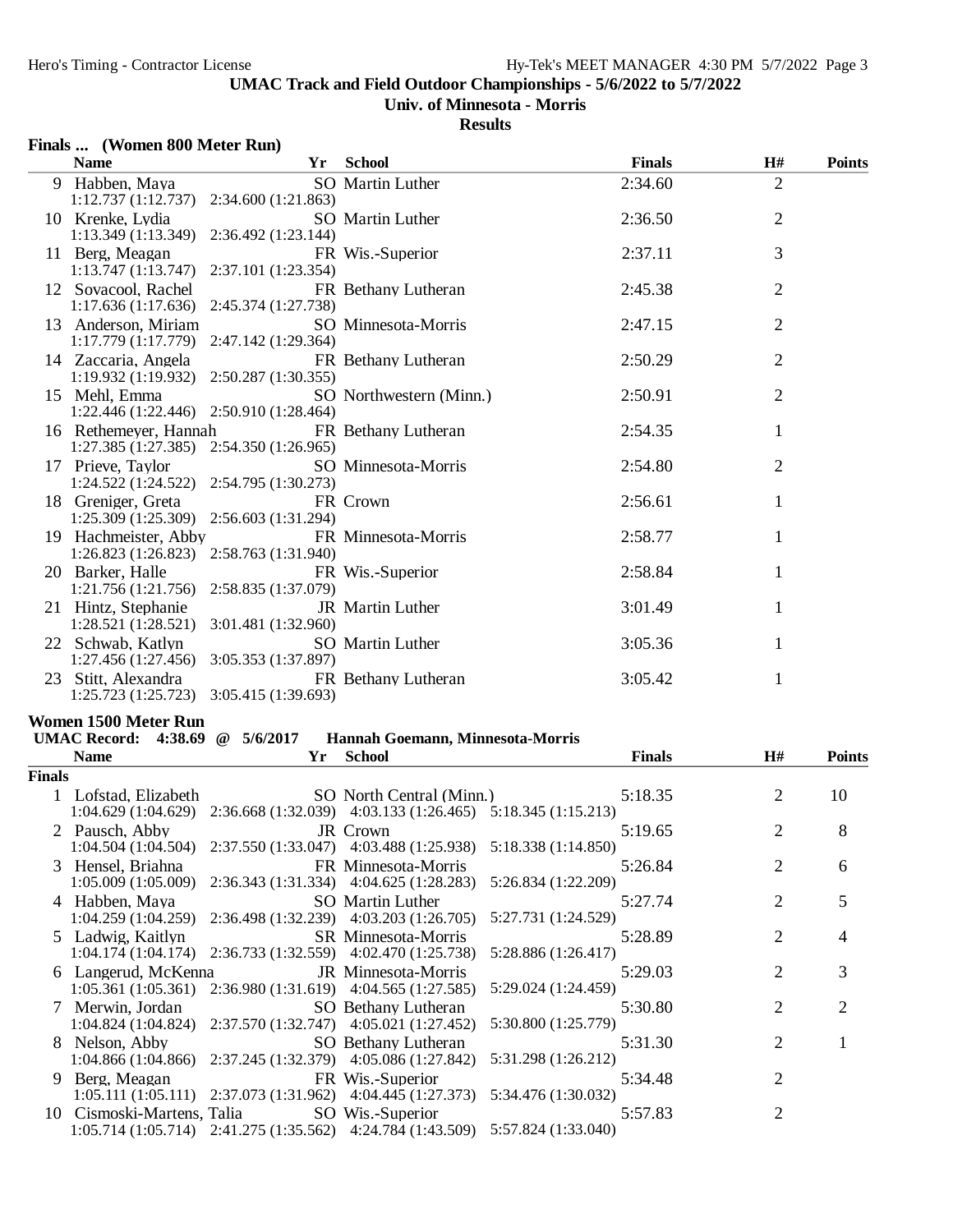#### **Univ. of Minnesota - Morris**

|               | Finals  (Women 1500 Meter Run)             |    |                                                                                                                       |                    |               |                |               |
|---------------|--------------------------------------------|----|-----------------------------------------------------------------------------------------------------------------------|--------------------|---------------|----------------|---------------|
|               | <b>Name</b>                                | Yr | School                                                                                                                |                    | <b>Finals</b> | H#             | <b>Points</b> |
|               | 11 Widman, Gracia                          |    | JR Northwestern (Minn.)<br>1:05.539 (1:05.539) 2:41.330 (1:35.792) 4:24.699 (1:43.369) 6:02.324 (1:37.625)            |                    | 6:02.33       | $\overline{2}$ |               |
|               | 12 Mehl, Emma                              |    | SO Northwestern (Minn.)<br>1:05.661 (1:05.661) 2:46.474 (1:40.813) 4:37.423 (1:50.949) 6:19.744 (1:42.322)            |                    | 6:19.75       | $\overline{2}$ |               |
|               | 13 Metz, Emmeline                          |    | FR Bethany Lutheran<br>1:13.596 (1:13.596) 2:55.760 (1:42.164) 4:40.661 (1:44.902) 6:25.249 (1:44.588)                |                    | 6:25.25       |                |               |
|               | 14 Rethemeyer, Hannah                      |    | FR Bethany Lutheran<br>1:14.564 (1:14.564) 2:59.928 (1:45.364) 4:49.246 (1:49.319) 6:32.208 (1:42.962)                |                    | 6:32.21       |                |               |
|               | 15 Stitt, Alexandra                        |    | FR Bethany Lutheran<br>$1:13.846(1:13.846)$ $2:57.896(1:44.050)$ $4:47.098(1:49.202)$                                 | 6:37.396(1:50.299) | 6:37.40       |                |               |
|               | 16 Prieve, Taylor                          |    | SO Minnesota-Morris<br>1:14.154 (1:14.154) 2:58.956 (1:44.803) 4:50.615 (1:51.659) 6:37.654 (1:47.039)                |                    | 6:37.66       |                |               |
|               | 17 Lund, Amelia                            |    | SO Minnesota-Morris<br>1:14.326 (1:14.326) 2:59.563 (1:45.237) 4:51.083 (1:51.520) 6:39.766 (1:48.684)                |                    | 6:39.77       | 1              |               |
|               | 18 Barker, Halle                           |    | FR Wis.-Superior<br>$1:06.940(1:06.940)$ $2:50.430(1:43.491)$ $4:47.563(1:57.133)$ $6:46.814(1:59.252)$               |                    | 6:46.82       | 1              |               |
|               | 19 Floyd, Mackenzie                        |    | <b>SR</b> Bethany Lutheran<br>$1:14.516 (1:14.516)$ $3:18.569 (2:04.053)$ $5:56.813 (2:38.244)$ $8:45.264 (2:48.452)$ |                    | 8:45.27       |                |               |
|               | Women 5000 Meter Run                       |    |                                                                                                                       |                    |               |                |               |
|               | UMAC Record: 18:07.84 @ 5/5/2018           |    | Casey Hovland, St. Scholastica                                                                                        |                    |               |                |               |
|               | <b>Name</b>                                | Yr | <b>School</b>                                                                                                         |                    | <b>Finals</b> |                | <b>Points</b> |
| <b>Finals</b> | $1$ Tobin $V$ <sub>0</sub> yl <sub>0</sub> |    | $\Omega$ Rothany Luthoran                                                                                             |                    | 20.3241       |                | $10^{-7}$     |

| Tobin, Kayla         | SO Bethany Lutheran<br>45.452 (45.452) 2:23.431 (1:37.979) 3:58.527 (1:35.097) 5:34.446 (1:35.919) | 20:32.41 | 10 |
|----------------------|----------------------------------------------------------------------------------------------------|----------|----|
|                      |                                                                                                    |          |    |
|                      | 7:11.119 (1:36.674) 8:50.143 (1:39.025) 10:33.102 (1:42.960) 12:13.507 (1:40.405)                  |          |    |
|                      | 13:56.754 (1:43.247) 15:40.882 (1:44.129) 17:23.321 (1:42.440) 19:00.047 (1:36.726)                |          |    |
| 20:32.405 (1:32.358) |                                                                                                    |          |    |
| 2 Koski, Nicole      | SR Wis.-Superior                                                                                   | 20:52.22 | 8  |
|                      | 46.449 (46.449) 2:24.051 (1:37.603) 3:59.717 (1:35.666) 5:41.969 (1:42.252)                        |          |    |
|                      | 7:24.291 (1:42.322) 9:06.151 (1:41.861) 10:49.021 (1:42.870) 12:33.860 (1:44.840)                  |          |    |
|                      | 14:17.591 (1:43.731) 16:03.020 (1:45.430) 17:49.375 (1:46.355) 19:30.366 (1:40.991)                |          |    |
| 20:52.217 (1:21.852) |                                                                                                    |          |    |
| 3 Merwin, Jordan     | SO Bethany Lutheran                                                                                | 21:02.09 | 6  |
|                      | 46.169 (46.169) 2:23.855 (1:37.686) 4:01.209 (1:37.355) 5:42.721 (1:41.513)                        |          |    |
|                      | 7:28.286 (1:45.565) 9:13.356 (1:45.071) 11:00.440 (1:47.084) 12:47.721 (1:47.281)                  |          |    |
|                      | 14:32.603 (1:44.883) 16:17.221 (1:44.618) 17:59.025 (1:41.805) 19:33.242 (1:34.218)                |          |    |
| 21:02.087 (1:28.845) |                                                                                                    |          |    |
| 4 Hoaglund, Ilsa     | FR Minnesota-Morris                                                                                | 21:09.23 | 5  |
|                      | 46.786 (46.786) 2:24.145 (1:37.359) 3:59.415 (1:35.270) 5:41.668 (1:42.254)                        |          |    |
|                      | 7:23.971 (1:42.304) 9:05.831 (1:41.860) 10:48.677 (1:42.846) 12:33.584 (1:44.907)                  |          |    |
|                      | 14:17.364 (1:43.780) 16:02.665 (1:45.301) 17:49.118 (1:46.454) 19:31.274 (1:42.156)                |          |    |
| 21:09.226 (1:37.952) |                                                                                                    |          |    |
| 5 Kratz, Hannah      | <b>JR</b> Martin Luther                                                                            | 21:57.62 | 4  |
|                      | 45.683 (45.683) 2:23.710 (1:38.027) 3:59.078 (1:35.369) 5:42.491 (1:43.414)                        |          |    |
| 7:26.996 (1:44.505)  | 9:11.727 (1:44.732) 10:58.648 (1:46.921) 12:47.291 (1:48.643)                                      |          |    |
|                      | 14:36.831 (1:49.540) 16:25.696 (1:48.866) 18:18.238 (1:52.542) 20:11.931 (1:53.693)                |          |    |
| 21:57.611 (1:45.680) |                                                                                                    |          |    |
| 6 Hoaglund, Zoe      | FR Minnesota-Morris                                                                                | 22:06.86 | 3  |
|                      | 47.151 (47.151) 2:24.406 (1:37.256) 4:01.026 (1:36.620) 5:42.255 (1:41.230)                        |          |    |
|                      | 7:25.922 (1:43.668) 9:09.736 (1:43.814) 10:55.355 (1:45.620) 12:47.431 (1:52.076)                  |          |    |
|                      | 14:41.889 (1:54.459) 16:35.026 (1:53.137) 18:27.418 (1:52.393) 20:19.441 (1:52.024)                |          |    |
| 22:06.859 (1:47.418) |                                                                                                    |          |    |
|                      |                                                                                                    |          |    |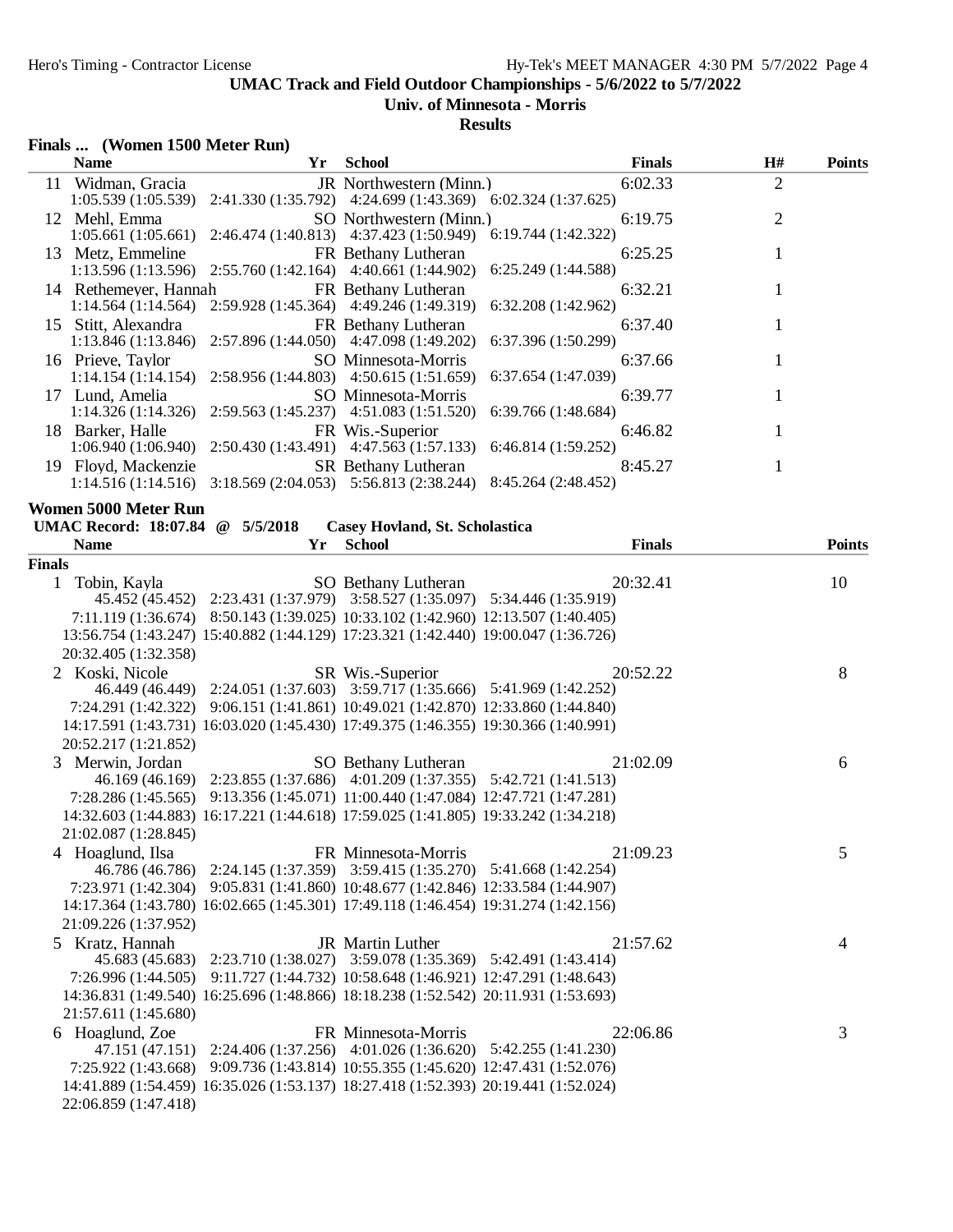**Univ. of Minnesota - Morris**

| Finals  (Women 5000 Meter Run) |                       |                                                                                                                                                                          |                |      |                   |
|--------------------------------|-----------------------|--------------------------------------------------------------------------------------------------------------------------------------------------------------------------|----------------|------|-------------------|
| <b>Name</b>                    | Yr                    | <b>School</b>                                                                                                                                                            | <b>Finals</b>  |      | <b>Points</b>     |
| Scanlon, Jeanna<br>$\tau$      |                       | FR Wis.-Superior                                                                                                                                                         | 22:21.61       |      | $\overline{2}$    |
|                                |                       | 47.857 (47.857) 2:26.128 (1:38.271) 4:09.920 (1:43.792) 5:56.983 (1:47.064)                                                                                              |                |      |                   |
|                                |                       | 8:07.530 (2:10.547) 9:40.055 (1:32.525) 11:33.213 (1:53.159) 13:25.612 (1:52.400)                                                                                        |                |      |                   |
|                                |                       | 15:16.950 (1:51.338) 17:08.745 (1:51.795) 18:59.456 (1:50.711) 20:47.911 (1:48.455)                                                                                      |                |      |                   |
| 22:21.604 (1:33.694)           |                       |                                                                                                                                                                          |                |      |                   |
| 8 Haven, Chloe                 |                       | JR Minnesota-Morris<br>48.247 (48.247) 2:25.369 (1:37.122) 4:06.776 (1:41.408) 5:53.799 (1:47.023)                                                                       | 22:24.24       |      | 1                 |
|                                |                       | 7:47.184 (1:53.385) 9:39.576 (1:52.393) 11:32.813 (1:53.237) 13:25.083 (1:52.270)                                                                                        |                |      |                   |
|                                |                       | 15:16.670 (1:51.587) 17:09.178 (1:52.509) 18:59.202 (1:50.025) 20:48.642 (1:49.440)                                                                                      |                |      |                   |
| 22:06.859 (1:18.217)           |                       |                                                                                                                                                                          |                |      |                   |
| 9 Hyland, Kayley               |                       | SO North Central (Minn.)                                                                                                                                                 | 22:34.79       |      |                   |
|                                |                       | 47.483 (47.483) 2:25.966 (1:38.484) 4:09.823 (1:43.857) 5:56.725 (1:46.902)                                                                                              |                |      |                   |
|                                |                       | 7:47.524 (1:50.800) 9:39.941 (1:52.418) 11:33.153 (1:53.212) 13:25.459 (1:52.306)                                                                                        |                |      |                   |
|                                |                       | 15:17.016 (1:51.558) 17:08.928 (1:51.912) 18:59.894 (1:50.966) 20:48.901 (1:49.007)                                                                                      |                |      |                   |
| 22:34.781 (1:45.881)           |                       |                                                                                                                                                                          |                |      |                   |
| 10 Kuhlman, Chloe              |                       | SO Bethany Lutheran                                                                                                                                                      | 22:47.86       |      |                   |
|                                |                       | 47.358 (47.358) 2:23.790 (1:36.432) 3:58.825 (1:35.035) 5:43.180 (1:44.355)                                                                                              |                |      |                   |
|                                |                       | 7:34.982 (1:51.803) 9:24.492 (1:49.510) 11:18.881 (1:54.390) 13:13.485 (1:54.604)                                                                                        |                |      |                   |
|                                |                       | 15:09.106 (1:55.622) 17:08.608 (1:59.502) 19:04.981 (1:56.374) 20:59.879 (1:54.898)                                                                                      |                |      |                   |
| 22:47.851 (1:47.972)           |                       |                                                                                                                                                                          |                |      |                   |
| 11 Sulzle, Hope                |                       | FR Martin Luther                                                                                                                                                         | 23:21.98       |      |                   |
|                                |                       | 47.700 (47.700) 2:25.676 (1:37.976) 4:09.485 (1:43.810) 5:59.933 (1:50.449)                                                                                              |                |      |                   |
|                                |                       | 7:52.535 (1:52.602) 9:44.932 (1:52.398) 11:38.116 (1:53.184) 13:33.067 (1:54.952)<br>15:31.311 (1:58.245) 17:31.191 (1:59.880) 19:30.542 (1:59.352) 21:27.075 (1:56.533) |                |      |                   |
| 23:21.978 (1:54.904)           |                       |                                                                                                                                                                          |                |      |                   |
| 12 Mensching, Katelyn          |                       | FR Martin Luther                                                                                                                                                         | 23:40.50       |      |                   |
|                                |                       | 45.434 (45.434) 2:23.344 (1:37.910) 4:07.207 (1:43.864) 5:56.428 (1:49.221)                                                                                              |                |      |                   |
|                                |                       | 7:51.304 (1:54.876) 9:45.963 (1:54.660) 11:44.701 (1:58.738) 13:47.223 (2:02.523)                                                                                        |                |      |                   |
|                                |                       | 15:51.683 (2:04.460) 17:52.966 (2:01.284) 19:53.812 (2:00.846) 21:51.413 (1:57.601)                                                                                      |                |      |                   |
| 23:40.498 (1:49.085)           |                       |                                                                                                                                                                          |                |      |                   |
| 13 Sovacool, Rachel            |                       | FR Bethany Lutheran                                                                                                                                                      | 24:01.47       |      |                   |
|                                |                       | 47.562 (47.562) 2:30.524 (1:42.962) 4:19.706 (1:49.183) 6:14.006 (1:54.300)                                                                                              |                |      |                   |
|                                |                       | 8:08.094 (1:54.088) 10:11.374 (2:03.280) 12:11.890 (2:00.516) 14:13.078 (2:01.189)                                                                                       |                |      |                   |
|                                |                       | 16:20.286 (2:07.208) 18:19.170 (1:58.885) 20:21.002 (2:01.833) 22:19.254 (1:58.252)                                                                                      |                |      |                   |
| 24:01.461 (1:42.207)           |                       |                                                                                                                                                                          |                |      |                   |
| 14 Montgomery, Callie          |                       | FR Bethany Lutheran                                                                                                                                                      | 24:13.32       |      |                   |
|                                |                       | 48.186 (48.186) 2:31.096 (1:42.910) 4:19.405 (1:48.310) 5:55.650 (1:36.245)                                                                                              |                |      |                   |
|                                |                       | 6:14.437 (18.788) 10:09.171 (3:54.735) 12:11.956 (2:02.785) 14:15.806 (2:03.850)                                                                                         |                |      |                   |
| 24:13.318 (1:54.045)           |                       | 16:20.771 (2:04.965) 18:19.233 (1:58.463) 20:21.757 (2:02.525) 22:19.274 (1:57.517)                                                                                      |                |      |                   |
| 15 Davis, Tea                  |                       | SO North Central (Minn.)                                                                                                                                                 | 24:42.60       |      |                   |
|                                |                       | 51.637 (51.637) 2:42.554 (1:50.917) 4:38.169 (1:55.615) 6:38.181 (2:00.012)                                                                                              |                |      |                   |
|                                |                       | 8:39.664 (2:01.484) 10:41.971 (2:02.308) 12:42.188 (2:00.217) 14:45.733 (2:03.545)                                                                                       |                |      |                   |
|                                |                       | 16:46.538 (2:00.805) 18:49.209 (2:02.671) 20:49.111 (1:59.902) 22:50.912 (2:01.802)                                                                                      |                |      |                   |
| 24:42.594 (1:51.682)           |                       |                                                                                                                                                                          |                |      |                   |
| 16 Boerner, Tea                |                       | FR Wis.-Superior                                                                                                                                                         | 25:04.41       |      |                   |
|                                |                       | 51.869 (51.869) 2:42.888 (1:51.020) 4:38.496 (1:55.608) 6:38.501 (2:00.005)                                                                                              |                |      |                   |
|                                |                       | 8:40.113 (2:01.613) 10:42.291 (2:02.179) 12:41.847 (1:59.556) 14:46.167 (2:04.320)                                                                                       |                |      |                   |
|                                |                       | 16:48.500 (2:02.333) 18:52.672 (2:04.173) 20:57.150 (2:04.478) 23:03.347 (2:06.198)                                                                                      |                |      |                   |
| 25:04.410 (2:01.063)           |                       |                                                                                                                                                                          |                |      |                   |
| <b>Women 100 Meter Hurdles</b> |                       |                                                                                                                                                                          |                |      |                   |
| <b>UMAC Record:</b>            | 15.06 $@$<br>5/6/2017 | Hannah Russert, St. Scholastica                                                                                                                                          |                |      |                   |
| <b>Name</b>                    | Yr                    | <b>School</b>                                                                                                                                                            | <b>Prelims</b> | Wind | $\mathbf{H}^{\#}$ |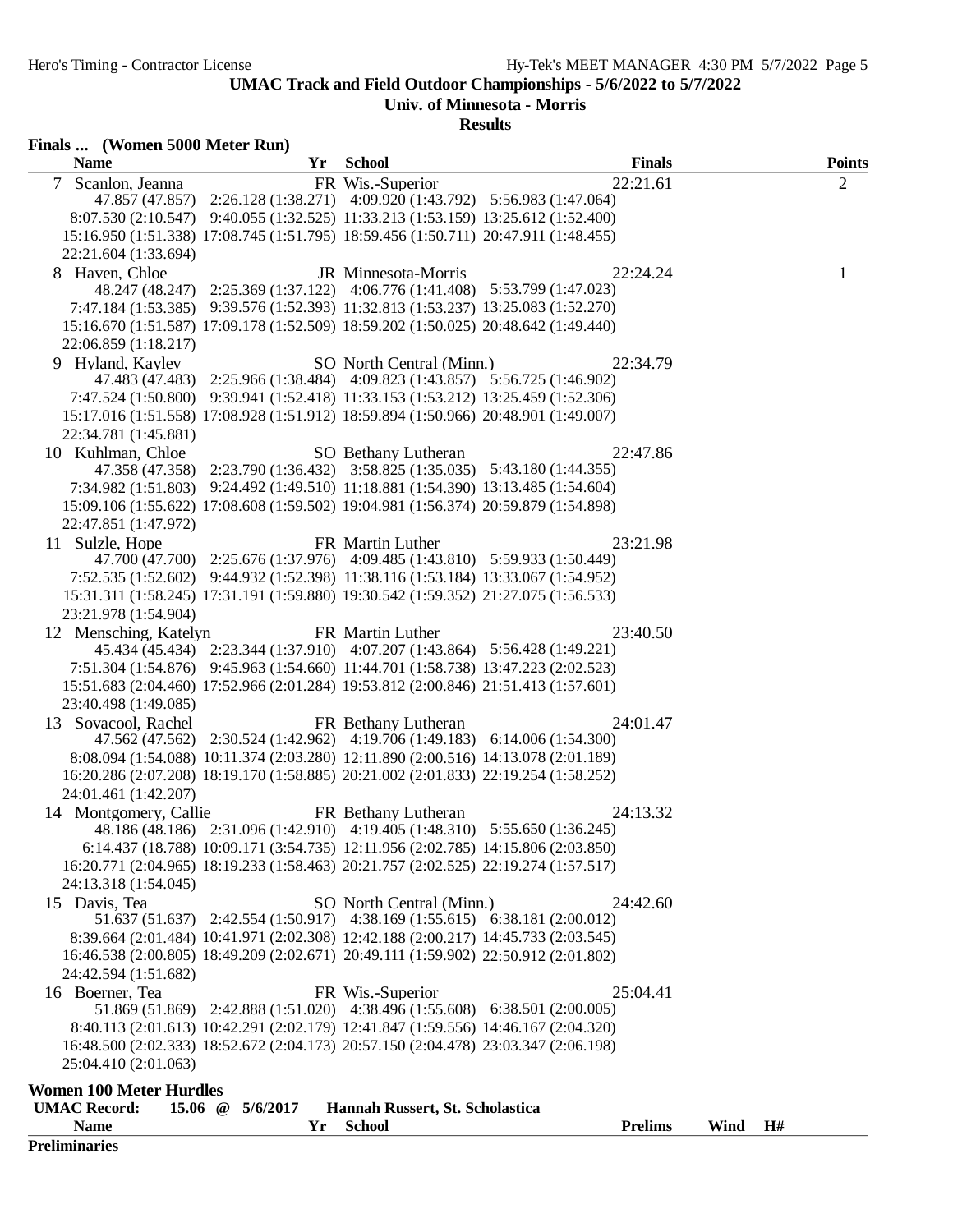**Univ. of Minnesota - Morris**

**Results**

# **Women 100 Meter Hurdles**

| <b>UMAC Record:</b>  | 15.06 $\omega$ 5/6/2017 | Hannah Russert, St. Scholastica |                |               |    |  |
|----------------------|-------------------------|---------------------------------|----------------|---------------|----|--|
| <b>Name</b>          | Yг                      | School                          | <b>Prelims</b> | Wind          | H# |  |
| <b>Preliminaries</b> |                         |                                 |                |               |    |  |
| Witbrod, Stephanie   |                         | FR Bethany Lutheran             | 16.43 Q        | $3.2^{\circ}$ |    |  |
| 2 DeQuevedo, Alexxa  |                         | JR Wis.-Superior                | 16.61 $Q$      | 3.8           |    |  |
| 3 Dobberstein, Emily |                         | <b>SR</b> Martin Luther         | 17.08 q        |               |    |  |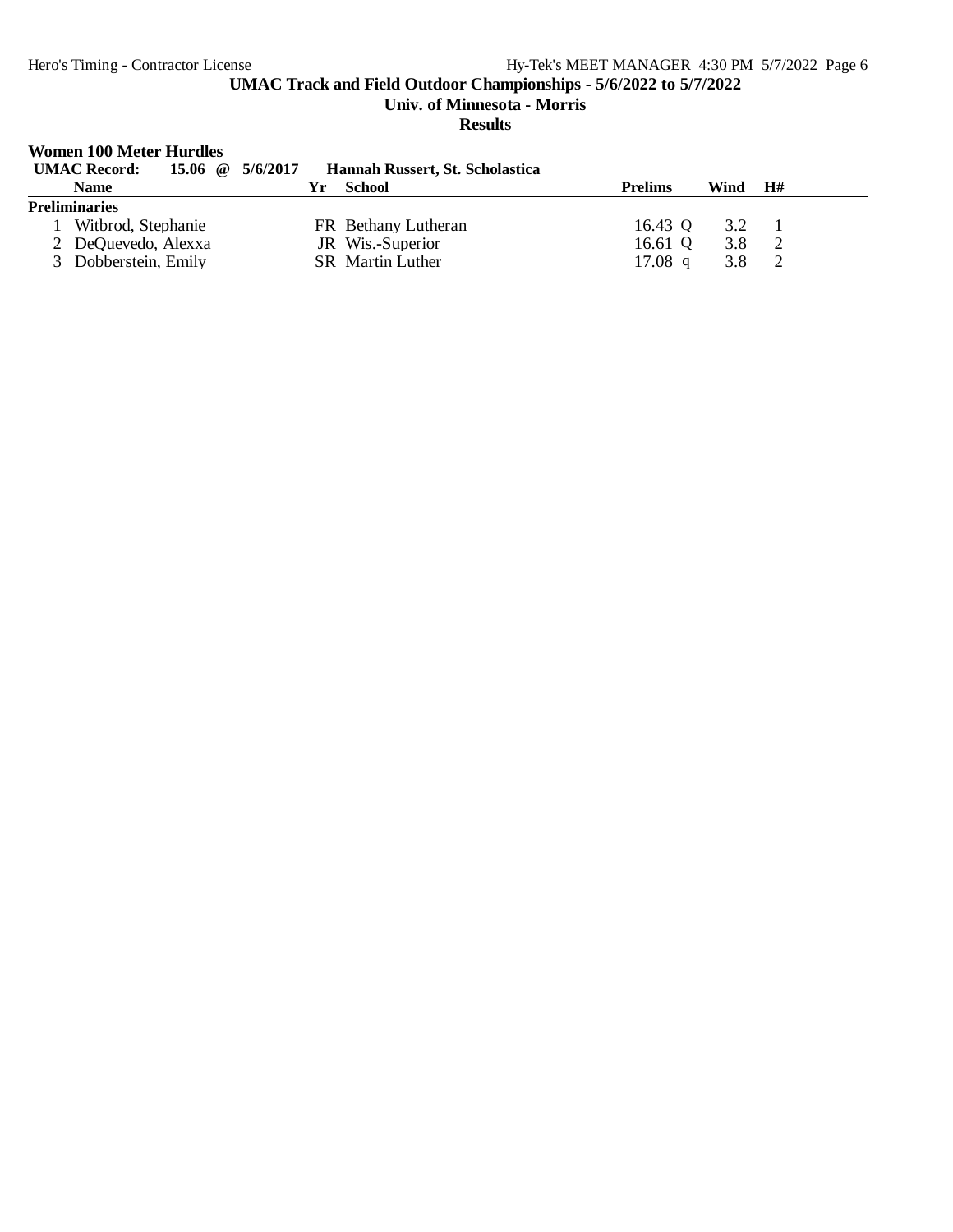**Preliminaries ... (Women 100 Meter Hurdles)**

**UMAC Track and Field Outdoor Championships - 5/6/2022 to 5/7/2022**

# **Univ. of Minnesota - Morris**

|                | <b>Name</b>                                                                        | Yr       | <b>School</b>                                                 | <b>Prelims</b> | Wind | H#             |                                |
|----------------|------------------------------------------------------------------------------------|----------|---------------------------------------------------------------|----------------|------|----------------|--------------------------------|
| 4              | Jackson, Emily                                                                     |          | FR Bethany Lutheran                                           | $17.36$ q      | 3.2  | $\mathbf{1}$   |                                |
| 5              | Seim, Grace                                                                        |          | FR Martin Luther                                              | $17.69$ q      | 3.2  | $\mathbf{1}$   |                                |
| 6              | DeLange, Morgan                                                                    |          | FR North Central (Minn.)                                      | 17.82 $q$      | 3.2  | $\mathbf{1}$   |                                |
| 7              | Nowak, Megan                                                                       |          | SR Northwestern (Minn.)                                       | $17.99$ q      | 3.8  | $\overline{c}$ |                                |
| 8              | Plitzuweit, Madelyn                                                                |          | SO Martin Luther                                              | $18.54$ q      | 3.8  | $\sqrt{2}$     |                                |
| 9              | McCue, Megan                                                                       |          | SO Bethany Lutheran                                           | 18.71          | 3.8  | $\overline{c}$ |                                |
| 10             | Newman, Jessica                                                                    |          | JR Wis.-Superior                                              | 18.73          | 3.2  | $\mathbf{1}$   |                                |
|                |                                                                                    |          |                                                               |                |      |                |                                |
|                | <b>Women 100 Meter Hurdles</b>                                                     |          |                                                               |                |      |                |                                |
|                | <b>UMAC Record:</b><br>15.06 $@$                                                   | 5/6/2017 | Hannah Russert, St. Scholastica                               |                |      |                |                                |
|                | <b>Name</b>                                                                        | Yr       | <b>School</b>                                                 | <b>Finals</b>  | Wind |                | <b>Points</b>                  |
| <b>Finals</b>  |                                                                                    |          |                                                               |                |      |                |                                |
| 1              | Witbrod, Stephanie                                                                 |          | FR Bethany Lutheran                                           | 15.79          | 5.9  |                | 10                             |
| 2              | DeQuevedo, Alexxa                                                                  |          | JR Wis.-Superior                                              | 16.06          | 5.9  |                | 8                              |
| 3              | Jackson, Emily                                                                     |          | FR Bethany Lutheran                                           | 16.18          | 5.9  |                | 6                              |
| 4              | Dobberstein, Emily                                                                 |          | SR Martin Luther                                              | 16.74          | 5.9  |                |                                |
| 5              | Seim, Grace                                                                        |          | FR Martin Luther                                              | 17.41          | 5.9  |                | $\frac{5}{4}$<br>$\frac{3}{2}$ |
| 6              | Nowak, Megan                                                                       |          | SR Northwestern (Minn.)                                       | 17.79          | 5.9  |                |                                |
| 7              | Plitzuweit, Madelyn                                                                |          | SO Martin Luther                                              | 18.21          | 5.9  |                |                                |
| 8              | DeLange, Morgan                                                                    |          | FR North Central (Minn.)                                      | 18.75          | 5.9  |                | $\mathbf{1}$                   |
|                |                                                                                    |          |                                                               |                |      |                |                                |
|                | <b>Women 400 Meter Hurdles</b>                                                     |          |                                                               |                |      |                |                                |
|                | <b>UMAC Record:</b> 1:02.41 @                                                      | 5/3/2019 | Emily Ciesynski, Minnesota-Morris                             |                |      |                |                                |
|                | <b>Name</b>                                                                        | Yr       | <b>School</b>                                                 | <b>Finals</b>  |      |                | <b>Points</b>                  |
| <b>Finals</b>  |                                                                                    |          |                                                               |                |      |                |                                |
|                | Dobberstein, Emily                                                                 |          | <b>SR</b> Martin Luther                                       | 1:06.70        |      |                | 10                             |
| $\overline{2}$ | DeQuevedo, Alexxa                                                                  |          | JR Wis.-Superior                                              | 1:10.72        |      |                |                                |
| 3              | Nelson, Emma                                                                       |          | <b>SO</b> Martin Luther                                       | 1:12.49        |      |                | 865432                         |
| 4              | McCue, Megan                                                                       |          | SO Bethany Lutheran                                           | 1:19.02        |      |                |                                |
| 5              | Newman, Jessica                                                                    |          | JR Wis.-Superior                                              | 1:23.09        |      |                |                                |
| 6              | Johnson, Mattison                                                                  |          | SO Wis.-Superior                                              | 1:23.92        |      |                |                                |
| 7              | Mathena, Karly                                                                     |          | JR Martin Luther                                              | 1:25.28        |      |                |                                |
| 8              | Kreuzer, Kenzy                                                                     |          | FR Wis.-Superior                                              | 1:28.86        |      |                | $\mathbf{1}$                   |
|                | <b>Women 3000 Meter Steeplechase</b>                                               |          |                                                               |                |      |                |                                |
|                | UMAC Record: 11:45.13 @ 2015                                                       |          | Jordan Johnson, St. Scholastica                               |                |      |                |                                |
|                | <b>Name</b>                                                                        | Yr       | <b>School</b>                                                 | <b>Finals</b>  |      |                | <b>Points</b>                  |
| <b>Finals</b>  |                                                                                    |          |                                                               |                |      |                |                                |
| 1              | Pausch, Abby                                                                       |          | JR Crown                                                      | 12:08.41       |      |                | 10                             |
|                | 46.473 (46.473) 2:18.909 (1:32.437) 3:54.764 (1:35.855) 5:33.235 (1:38.472)        |          |                                                               |                |      |                |                                |
|                | 7:12.663 (1:39.428)                                                                |          | 8:52.821 (1:40.159) 10:33.149 (1:40.328) 12:08.401 (1:35.253) |                |      |                |                                |
|                | 2 Merwin, Jordan                                                                   |          |                                                               |                |      |                |                                |
|                | 46.793 (46.793) 2:19.026 (1:32.234) 3:54.968 (1:35.942) 5:33.368 (1:38.400)        |          | SO Bethany Lutheran                                           | 12:23.06       |      |                | 8                              |
|                |                                                                                    |          |                                                               |                |      |                |                                |
|                | 7:12.960 (1:39.593)                                                                |          | 8:54.701 (1:41.742) 10:36.913 (1:42.212) 12:23.055 (1:46.143) |                |      |                |                                |
|                | 3 Koski, Nicole                                                                    |          | SR Wis.-Superior                                              | 12:57.69       |      |                | 6                              |
|                | 46.845 (46.845) 2:19.196 (1:32.352) 3:54.643 (1:35.447) 5:37.791 (1:43.149)        |          |                                                               |                |      |                |                                |
|                | 7:26.738 (1:48.947)                                                                |          | 9:20.423 (1:53.685) 11:12.180 (1:51.758) 12:57.688 (1:45.508) |                |      |                |                                |
|                | 4 Mathena, Karly                                                                   |          | JR Martin Luther                                              | 13:54.34       |      |                | 5                              |
|                | 50.056 (50.056) 2:32.295 (1:42.239) 4:16.396 (1:44.102) 6:08.008 (1:51.612)        |          |                                                               |                |      |                |                                |
|                | 8:03.533 (1:55.525) 10:03.853 (2:00.320) 12:01.241 (1:57.389) 13:54.335 (1:53.094) |          |                                                               |                |      |                |                                |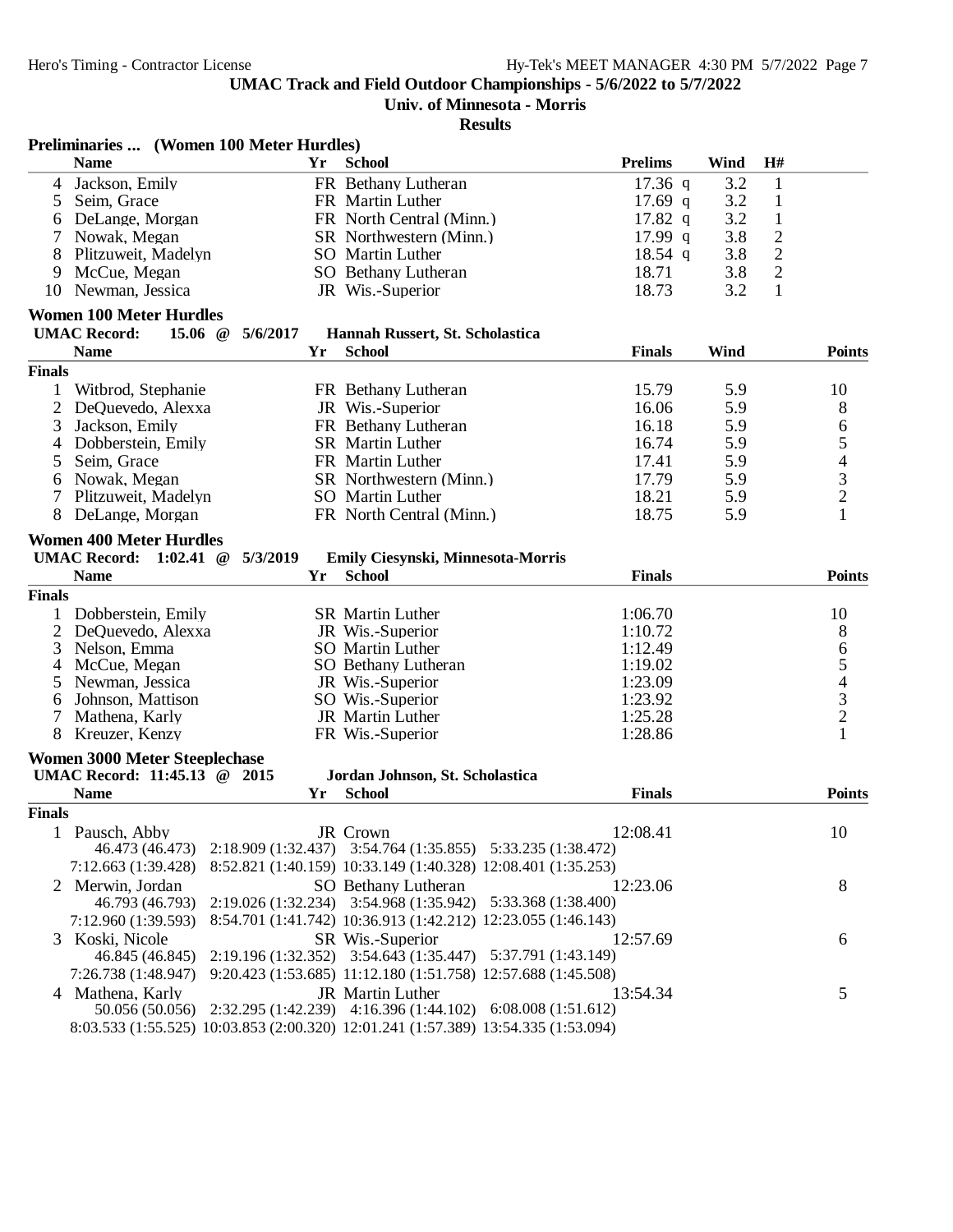**Univ. of Minnesota - Morris**

**Results**

#### **Finals ... (Women 3000 Meter Steeplechase)**

| <b>Name</b> |                                      | Yr School                                                                          |                                                          | <b>Finals</b> | <b>Points</b> |
|-------------|--------------------------------------|------------------------------------------------------------------------------------|----------------------------------------------------------|---------------|---------------|
|             |                                      |                                                                                    | 5 Kuhlman, Chloe SO Bethany Lutheran 14:19.13            |               | 4             |
|             |                                      | 49.410 (49.410) 2:31.501 (1:42.092) 4:17.089 (1:45.588) 6:14.809 (1:57.720)        |                                                          |               |               |
|             |                                      | 8:16.429 (2:01.620) 10:24.325 (2:07.897) 12:22.990 (1:58.665) 14:19.129 (1:56.139) |                                                          |               |               |
|             |                                      |                                                                                    | 6 Widman, Gracia <b>IR</b> Northwestern (Minn.) 14:40.87 |               | 3             |
|             |                                      | 50.788 (50.788) 2:36.186 (1:45.399) 4:30.303 (1:54.117) 6:29.381 (1:59.079)        |                                                          |               |               |
|             |                                      | 8:32.768 (2:03.387) 10:38.756 (2:05.989) 12:43.313 (2:04.557) 14:40.864 (1:57.552) |                                                          |               |               |
|             |                                      | 7 Montgomery, Callie FR Bethany Lutheran                                           | 15:08.47                                                 |               |               |
|             |                                      | 51.443 (51.443) 2:36.178 (1:44.735) 4:30.225 (1:54.048) 6:33.466 (2:03.242)        |                                                          |               |               |
|             |                                      | 8:45.076 (2:11.610) 10:56.934 (2:11.858) 13:07.698 (2:10.764) 15:08.463 (2:00.765) |                                                          |               |               |
|             |                                      | 8 Metz, Emmeline FR Bethany Lutheran                                               | 15:13.02                                                 |               |               |
|             |                                      | 51.954 (51.954) 2:42.796 (1:50.843) 4:44.463 (2:01.667) 6:49.129 (2:04.667)        |                                                          |               |               |
|             |                                      | 8:57.328 (2:08.199) 11:06.833 (2:09.505) 13:13.651 (2:06.819) 15:13.019 (1:59.368) |                                                          |               |               |
|             | --- Lund, Amelia SO Minnesota-Morris |                                                                                    |                                                          | <b>DNF</b>    |               |
|             |                                      | 53.633 (53.633) 2:48.185 (1:54.553) 4:56.065 (2:07.880)                            |                                                          |               |               |

**Women 4x100 Meter Relay<br>UMAC Record:** 49.20 @ 5/5/2018

St Scholastica, St. Scholastica

|        | A Kling, B Shofner, M Avinon, S Argir               |                          |                       |                                  |               |  |  |  |  |
|--------|-----------------------------------------------------|--------------------------|-----------------------|----------------------------------|---------------|--|--|--|--|
|        | <b>Team</b>                                         | <b>Relay</b>             |                       | <b>Finals</b>                    | <b>Points</b> |  |  |  |  |
| Finals |                                                     |                          |                       |                                  |               |  |  |  |  |
|        | Minnesota-Morris<br>1) Benson, Jenna SR             | 2) Terry, Jasmine SR     | 3) Gross, Lydia SO    | 52.31<br>4) Salzwedel, Olivia SR | 10            |  |  |  |  |
|        | 2 Martin Luther<br>1) Lynch, MacKenzie JR           | 2) Dobberstein, Emily SR | 3) Pankow, Maia FR    | 53.67<br>4) Mattek, Chloe FR     | 8             |  |  |  |  |
| 3      | Wis.-Superior<br>1) DeQuevedo, Alexxa JR            | 2) Kreuzer, Kenzy FR     | 3) Newman, Jessica JR | 55.96<br>4) Gow, Leann SR        | 6             |  |  |  |  |
| 4      | <b>Bethany Lutheran</b><br>1) Witbrod, Stephanie FR | 2) Jackson, Emily FR     | 3) Hoppe, Cianna SO   | 56.47<br>4) Bejarano, Jasmine SR |               |  |  |  |  |

**Women 4x400 Meter Relay**

#### **UMAC Record: 4:01.02 @ 5/2/2015 St. Scholastica, St. Scholastica**

**A Campbell, E Lundgren, A Mogren, B Buske**

|        | <b>Team</b>              | <b>Relay</b>            | <b>Finals</b>           |                       | <b>Points</b> |
|--------|--------------------------|-------------------------|-------------------------|-----------------------|---------------|
| Finals |                          |                         |                         |                       |               |
|        | Martin Luther            |                         | 4:29.06                 |                       | 10            |
|        | 1) Gabb, Margaret SR     | 2) Tomhave, Claire SO   | 3) Habben, Maya SO      | 4) Nelson, Emma SO    |               |
|        | 2 Wis.-Superior          |                         | 4:33.80                 |                       | 8             |
|        | 1) DeQuevedo, Alexxa JR  | 2) Berg, Meagan FR      | 3) Johnson, Mattison SO | 4) Gow, Leann SR      |               |
|        | Minnesota-Morris         |                         | 4:40.78                 |                       | 6             |
|        | 1) Landwer, Maggie FR    | 2) Hensel, Briahna FR   | 3) Peters, Kim FR       | 4) Ladwig, Kaitlyn SR |               |
| 4      | North Central (Minn.)    |                         | 4:43.90                 |                       | 5             |
|        | 1) Lanes, Serena FR      | 2) Shield, Bethany SR   | 3) DeLange, Morgan FR   | 4) Smith, Ann FR      |               |
|        | Bethany Lutheran         |                         | 4:47.72                 |                       | 4             |
|        | 1) Witbrod, Stephanie FR | 2) Hoppe, Cianna SO     | 3) Kuhlman, Chloe SO    | 4) Nelson, Abby SO    |               |
| 6      | Northwestern (Minn.)     |                         | 4:55.10                 |                       | 3             |
|        | 1) Nowak, Megan SR       | 2) Trucksess, Deanna SO | 3) Mehl, Emma SO        | 4) Widman, Gracia JR  |               |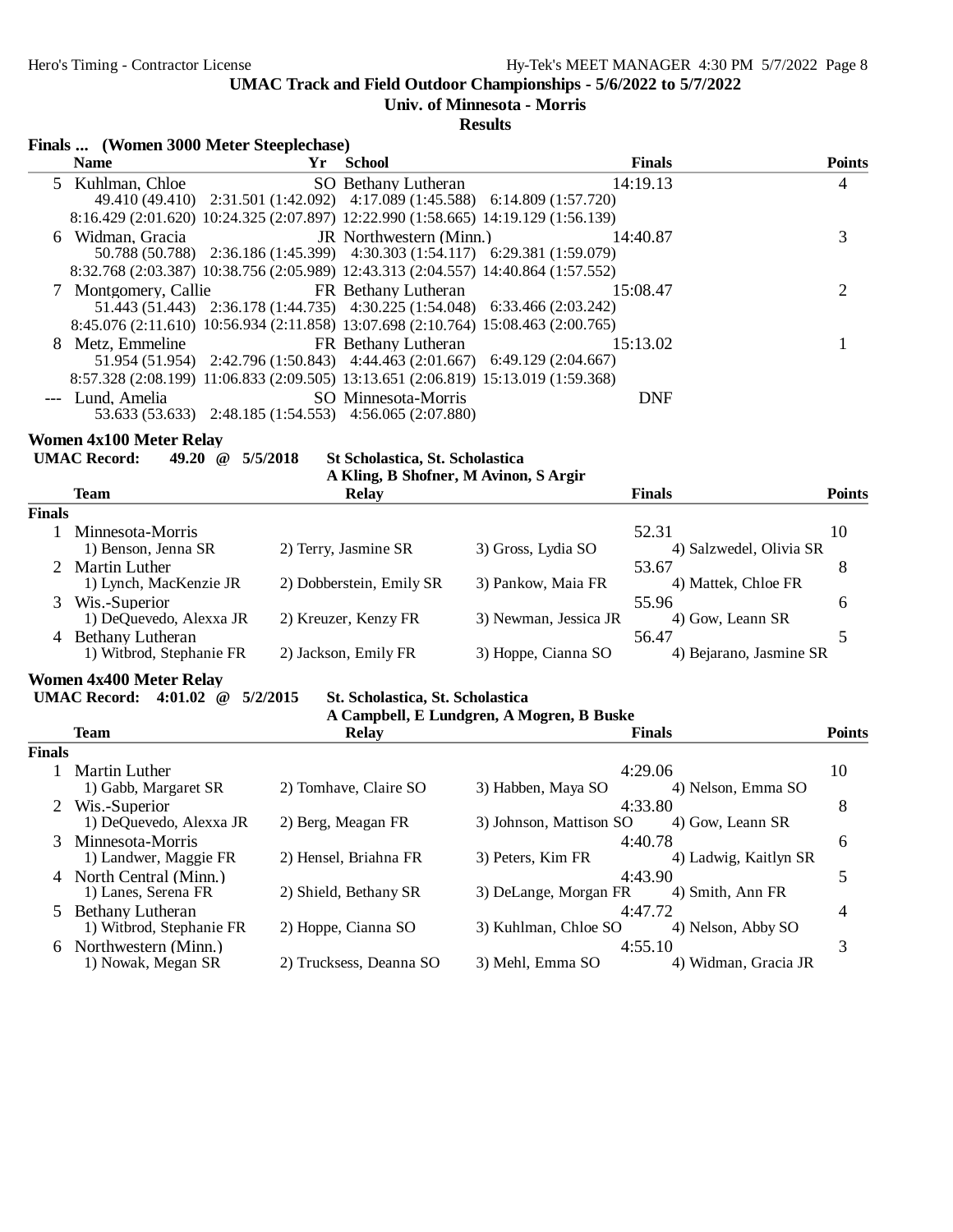**Univ. of Minnesota - Morris**

**Results**

# **Women 4x800 Meter Relay**

**UMAC Record: 9:53.80 @ 5/5/2017 Minnesota Morris, Minnesota Mo**

|                |                                                       |          |                                       | T Boyle, K Novak, E Anderson, H Goemann            |               |                         |                          |
|----------------|-------------------------------------------------------|----------|---------------------------------------|----------------------------------------------------|---------------|-------------------------|--------------------------|
|                | <b>Team</b>                                           |          | <b>Relay</b>                          |                                                    | <b>Finals</b> |                         | <b>Points</b>            |
| <b>Finals</b>  |                                                       |          |                                       |                                                    |               |                         |                          |
| 1              | Minnesota-Morris                                      |          |                                       |                                                    | 10:20.26      |                         | 10                       |
|                | 1) Ladwig, Kaitlyn SR                                 |          | 2) Langerud, McKenna JR               | 3) Hoaglund, Ilsa FR                               |               | 4) Hensel, Briahna FR   |                          |
|                | 2 Martin Luther                                       |          |                                       |                                                    | 10:29.75      |                         | 8                        |
|                | 1) Gabb, Margaret SR                                  |          | 2) Habben, Maya SO                    | 3) Krenke, Lydia SO                                |               | 4) Tomhave, Claire SO   |                          |
| 3              | <b>Bethany Lutheran</b>                               |          |                                       |                                                    | 10:37.32      |                         | 6                        |
|                | 1) Hoppe, Cianna SO                                   |          | 2) Nelson, Abby SO                    | 3) Merwin, Jordan SO                               |               | 4) Kuhlman, Chloe SO    |                          |
|                | 4 Wis.-Superior                                       |          |                                       |                                                    | 11:20.52      |                         | 5                        |
|                | 1) Berg, Meagan FR                                    |          |                                       | 2) Cismoski-Martens, Talia SO3) Scanlon, Jeanna FR |               | 4) Johnson, Mattison SO |                          |
|                | <b>Women High Jump</b>                                |          |                                       |                                                    |               |                         |                          |
|                | <b>UMAC Record:</b><br>1.66 $m \quad @$               | 5/7/2016 | <b>Nicole Christianson, CSS</b>       |                                                    |               |                         |                          |
|                | <b>Name</b>                                           |          | Yr School                             | <b>Finals</b>                                      |               |                         | <b>Points</b>            |
| <b>Finals</b>  |                                                       |          |                                       |                                                    |               |                         |                          |
| 1              | Witbrod, Stephanie                                    |          | FR Bethany Lutheran                   | 1.57m                                              | 5-01.75       |                         | 10                       |
| $\overline{c}$ | Jackson, Emily                                        |          | FR Bethany Lutheran                   | 1.48m                                              | 4-10.25       |                         | 7                        |
| 2              | Terry, Jasmine                                        |          | SR Minnesota-Morris                   | 1.48m                                              | 4-10.25       |                         | $\boldsymbol{7}$         |
| 4              | Bejarano, Jasmine                                     |          | <b>SR</b> Bethany Lutheran            | 1.38m                                              | $4 - 06.25$   |                         |                          |
| 5              | DeQuevedo, Alexxa                                     |          | JR Wis.-Superior                      | 1.38m                                              | $4 - 06.25$   |                         |                          |
| 6              | Beckius, Ellen                                        |          | FR Minnesota-Morris                   | 1.38m                                              | $4 - 06.25$   |                         |                          |
| 7              | Seim, Grace                                           |          | FR Martin Luther                      | 1.33m                                              | 4-04.25       |                         |                          |
| 8              | Renderman, Savanna                                    |          | FR Wis.-Superior                      | 1.33m                                              | 4-04.25       |                         | 54321                    |
| 9              | James, Sheena                                         |          | FR Minnesota-Morris                   | 1.28m                                              | 4-02.25       |                         |                          |
| 10             | Johnson, Mattison                                     |          | SO Wis.-Superior                      | 1.28m                                              | 4-02.25       |                         |                          |
| 11             | Anderson, Miriam                                      |          | SO Minnesota-Morris                   | 1.28m                                              | $4 - 02.25$   |                         |                          |
|                | 12 Evans, Hailie                                      |          | FR Wis.-Superior                      | 1.23m                                              | $4 - 00.50$   |                         |                          |
| $---$          | Hoppe, Sophia                                         |          | FR Martin Luther                      | <b>NH</b>                                          |               |                         |                          |
|                |                                                       |          |                                       |                                                    |               |                         |                          |
|                | <b>Women Pole Vault</b>                               |          |                                       |                                                    |               |                         |                          |
|                | <b>UMAC Record:</b><br>3.27 $m \quad \textcircled{a}$ | 5/5/2017 | <b>Carly Denler, Minnesota-Morris</b> |                                                    |               |                         |                          |
|                | <b>Name</b>                                           |          | Yr School                             | <b>Finals</b>                                      |               |                         | <b>Points</b>            |
| <b>Finals</b>  |                                                       |          |                                       |                                                    |               |                         |                          |
| $\mathbf 1$    | Platzer, Ally                                         |          | JR Martin Luther                      | 2.62m                                              | 8-07.00       |                         | 10                       |
| 2              | Landwer, Maggie                                       |          | FR Minnesota-Morris                   | 2.40m                                              | $7 - 10.50$   |                         | 8                        |
| 3              | Kreuzer, Kenzy                                        |          | FR Wis.-Superior                      | 2.10 <sub>m</sub>                                  | 6-10.75       |                         | $\sqrt{6}$               |
| 4              | Koehler, Jenna                                        |          | FR Martin Luther                      | 1.95m                                              | 6-04.75       |                         | 5                        |
| ---            | Ladwig, Kaitlyn                                       |          | SR Minnesota-Morris                   | <b>NH</b>                                          |               |                         |                          |
|                | <b>Women Long Jump</b>                                |          |                                       |                                                    |               |                         |                          |
|                | <b>UMAC Record:</b><br>5.44m @ 5/1/2015               |          | Alicia Doerr, Minnesota-Morris        |                                                    |               |                         |                          |
|                | <b>Name</b>                                           |          | Yr School                             | <b>Finals</b>                                      |               | Wind H#                 | <b>Points</b>            |
| <b>Finals</b>  |                                                       |          |                                       |                                                    |               |                         |                          |
| 1              | Jackson, Emily                                        |          | FR Bethany Lutheran                   | 5.02m                                              | 16-05.75      | 2.8<br>2                | 10                       |
| 2              | Witbrod, Stephanie                                    |          | FR Bethany Lutheran                   | 4.94m                                              | 16-02.50      | $\sqrt{2}$<br>3.5       | 8                        |
| 3              | Peters, Kim                                           |          | FR Minnesota-Morris                   | 4.75m                                              | 15-07.00      | $\mathfrak{2}$<br>3.6   | 6                        |
| 4              | Benson, Jenna                                         |          | SR Minnesota-Morris                   | 4.69m                                              | 15-04.75      | $\overline{2}$<br>2.0   | 5                        |
| 5              | Gow, Leann                                            |          | SR Wis.-Superior                      | 4.62m                                              | 15-02.00      | $\overline{c}$<br>1.8   | $\overline{\mathcal{A}}$ |
| 6              | Landwer, Maggie                                       |          | FR Minnesota-Morris                   | 4.39m                                              | 14-05.00      | $\overline{2}$<br>3.7   | 3                        |
|                |                                                       |          |                                       |                                                    |               |                         |                          |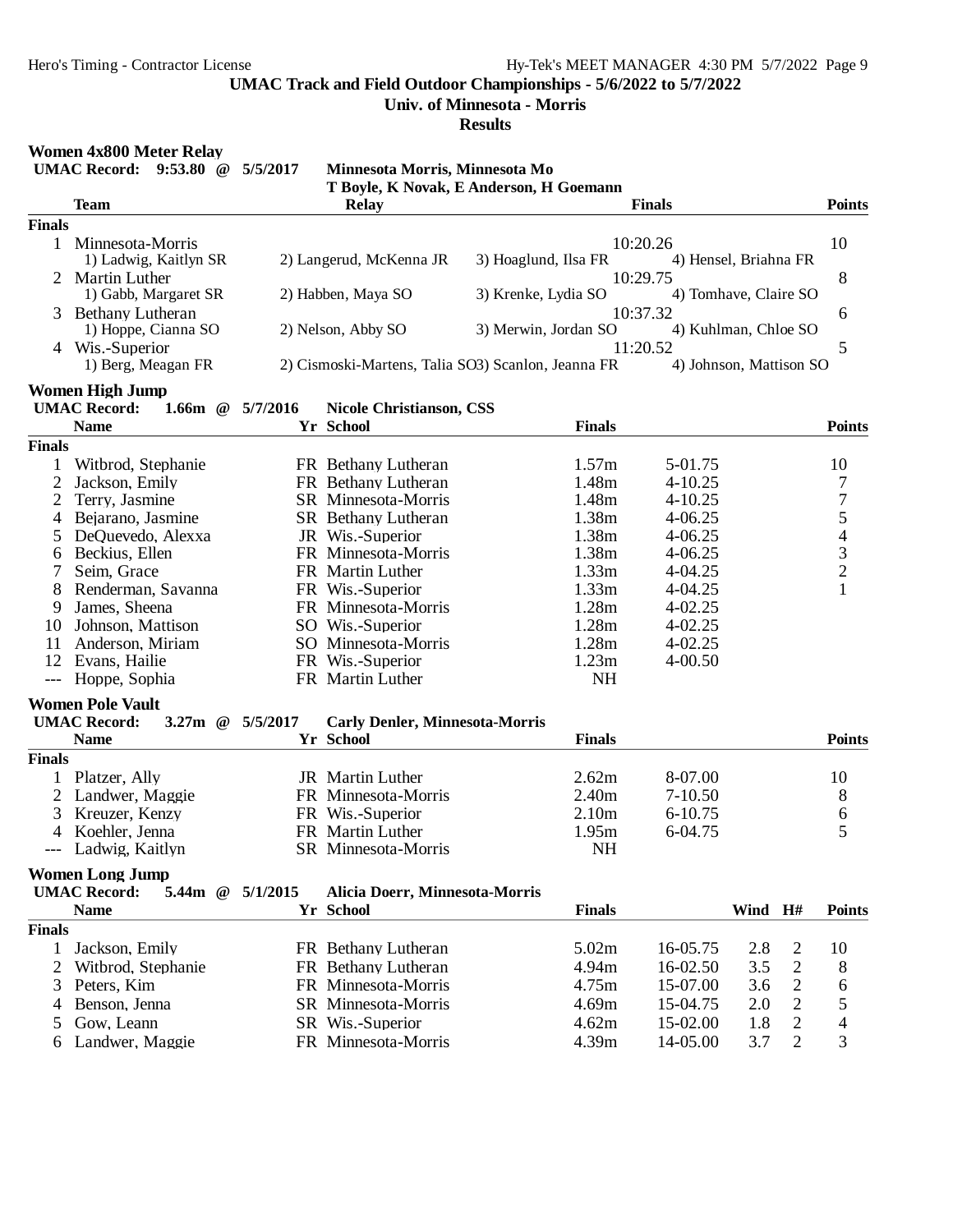## **Univ. of Minnesota - Morris**

#### **Results**

#### **Finals ... (Women Long Jump)**

|     | <b>Name</b>         | Yr School                | <b>Finals</b>     |              | Wind | H# | <b>Points</b> |
|-----|---------------------|--------------------------|-------------------|--------------|------|----|---------------|
|     | 7 DeQuevedo, Alexxa | JR Wis.-Superior         | 4.35m             | 14-03.25     | 1.8  | 2  | 2             |
| 8   | Anderson, Miriam    | SO Minnesota-Morris      | 4.23m             | $13 - 10.50$ | 4.5  |    |               |
| 9   | Lynch, MacKenzie    | JR Martin Luther         | 4.07m             | 13-04.25     | 2.3  | 2  |               |
| 10  | McCue, Megan        | SO Bethany Lutheran      | 4.01 <sub>m</sub> | $13-02.00$   | 2.2  | 2  |               |
| 11  | Krohnberg, Makayla  | FR North Central (Minn.) | 3.99 <sub>m</sub> | 13-01.25     | 3.6  |    |               |
| 12. | Scanlon, Jeanna     | FR Wis.-Superior         | 3.99 <sub>m</sub> | 13-01.25     | 1.8  | 2  |               |
| 13  | Smith, Ann          | FR North Central (Minn.) | 3.80m             | $12 - 05.75$ | 4.7  |    |               |
| 14  | Merritt, Trinity    | FR Wis.-Superior         | 3.78m             | $12 - 05.00$ | 4.5  |    |               |
| 15  | DeRosa, Kendra      | JR Minnesota-Morris      | 3.52m             | $11-06.75$   | 3.5  |    |               |
| 16  | Johnson, Hannah     | FR North Central (Minn.) | 3.41 <sub>m</sub> | 11-02.25     | 3.8  |    |               |
| 17  | DeLange, Morgan     | FR North Central (Minn.) | 3.38 <sub>m</sub> | $11-01.25$   | 3.4  |    |               |
|     | Mattek, Chloe       | FR Martin Luther         | <b>FOUL</b>       |              |      |    |               |
|     | --- Seegers, Mary   | SR North Central (Minn.) | <b>FOUL</b>       |              |      |    |               |

#### **Women Triple Jump**

| UMAC Record: 11.50m @ 5/7/2011 |  | Rachel Miller, St. Scholastica |
|--------------------------------|--|--------------------------------|
| Nome                           |  | Vr School                      |

|               | <b>Name</b>           | Yr School                  | <b>Finals</b>     |          | Wind       | <b>Points</b>  |
|---------------|-----------------------|----------------------------|-------------------|----------|------------|----------------|
| <b>Finals</b> |                       |                            |                   |          |            |                |
|               | Witbrod, Stephanie    | FR Bethany Lutheran        | 10.76m            | 35-03.75 | 6.1        | 10             |
|               | 2 Peters. Kim         | FR Minnesota-Morris        | 9.63m             | 31-07.25 | 6.5        | 8              |
|               | 3 Shield, Bethany     | SR North Central (Minn.)   | 9.35m             | 30-08.25 | 4.8        | 6              |
|               | 4 Bejarano, Jasmine   | <b>SR</b> Bethany Lutheran | 9.25m             | 30-04.25 | 4.3        |                |
|               | 5 Newman, Jessica     | JR Wis.-Superior           | 9.03 <sub>m</sub> | 29-07.50 | 6.8        | 4              |
|               | 6 Plitzuweit, Madelyn | SO Martin Luther           | 8.89m             | 29-02.00 | <b>NWI</b> | 3              |
|               | Lofstad, Elizabeth    | SO North Central (Minn.)   | 8.84m             | 29-00.00 | 7.5        | $\overline{2}$ |
| 8             | Seim. Grace           | FR Martin Luther           | 8.47m             | 27-09.50 | 8.7        |                |
|               | DeRosa, Kendra        | JR Minnesota-Morris        | <b>FOUL</b>       |          |            |                |

|               | Women Shot Put                    |          |                                       |                   |          |                |                |
|---------------|-----------------------------------|----------|---------------------------------------|-------------------|----------|----------------|----------------|
|               | <b>UMAC Record:</b><br>13.59m $@$ | 5/3/2014 | <b>Becky Huberty, St. Scholastica</b> |                   |          |                |                |
|               | <b>Name</b>                       |          | Yr School                             | <b>Finals</b>     |          | H#             | <b>Points</b>  |
| <b>Finals</b> |                                   |          |                                       |                   |          |                |                |
|               | Gill, Hailey                      |          | JR Minnesota-Morris                   | 12.66m            | 41-06.50 | 2              | 10             |
| 2             | Witbrod, Stephanie                |          | FR Bethany Lutheran                   | 12.23m            | 40-01.50 | $\overline{2}$ | 8              |
| 3             | Moes, Jenica                      |          | SR Minnesota-Morris                   | 11.63m            | 38-02.00 | $\overline{2}$ | 6              |
| 4             | Nelson, Emma                      |          | <b>SO</b> Martin Luther               | 10.33m            | 33-10.75 | $\overline{2}$ | 5              |
| 5.            | Hagedorn, Emmaline                |          | FR Martin Luther                      | 9.94m             | 32-07.50 | $\overline{2}$ | 4              |
| 6             | Porter, Nicole                    |          | <b>JR</b> Martin Luther               | 9.93 <sub>m</sub> | 32-07.00 | $\overline{2}$ | 3              |
|               | Steinbring, Jennifer              |          | FR Minnesota-Morris                   | 9.44m             | 30-11.75 |                | $\overline{2}$ |
| 8             | Jones, MiCayla                    |          | SR North Central (Minn.)              | 9.35m             | 30-08.25 |                |                |
| 9             | Hughlett, Kasha                   |          | JR Wis.-Superior                      | 9.35m             | 30-08.25 | $\overline{2}$ |                |
| 10            | Erickson, Emma                    |          | FR Wis.-Superior                      | 9.23m             | 30-03.50 | $\overline{2}$ |                |
| 11            | Kettler, Isabelle                 |          | <b>JR</b> Martin Luther               | 9.13 <sub>m</sub> | 29-11.50 |                |                |
| 12            | Menges, Maggie                    |          | FR Martin Luther                      | 8.89m             | 29-02.00 |                |                |
| 13            | McCue, Megan                      |          | SO Bethany Lutheran                   | 8.65m             | 28-04.50 |                |                |
| 14            | Big Crow, Kianna                  |          | FR Minnesota-Morris                   | 8.42m             | 27-07.50 |                |                |
| 15            | Briggs, Anna                      |          | FR Minnesota-Morris                   | 8.31m             | 27-03.25 | 2              |                |
| 16            | Castor, Sydnie                    |          | SR Northwestern (Minn.)               | 7.47m             | 24-06.25 |                |                |
| 17            | Tuura, McKenzie                   |          | FR Wis.-Superior                      | 7.38m             | 24-02.50 |                |                |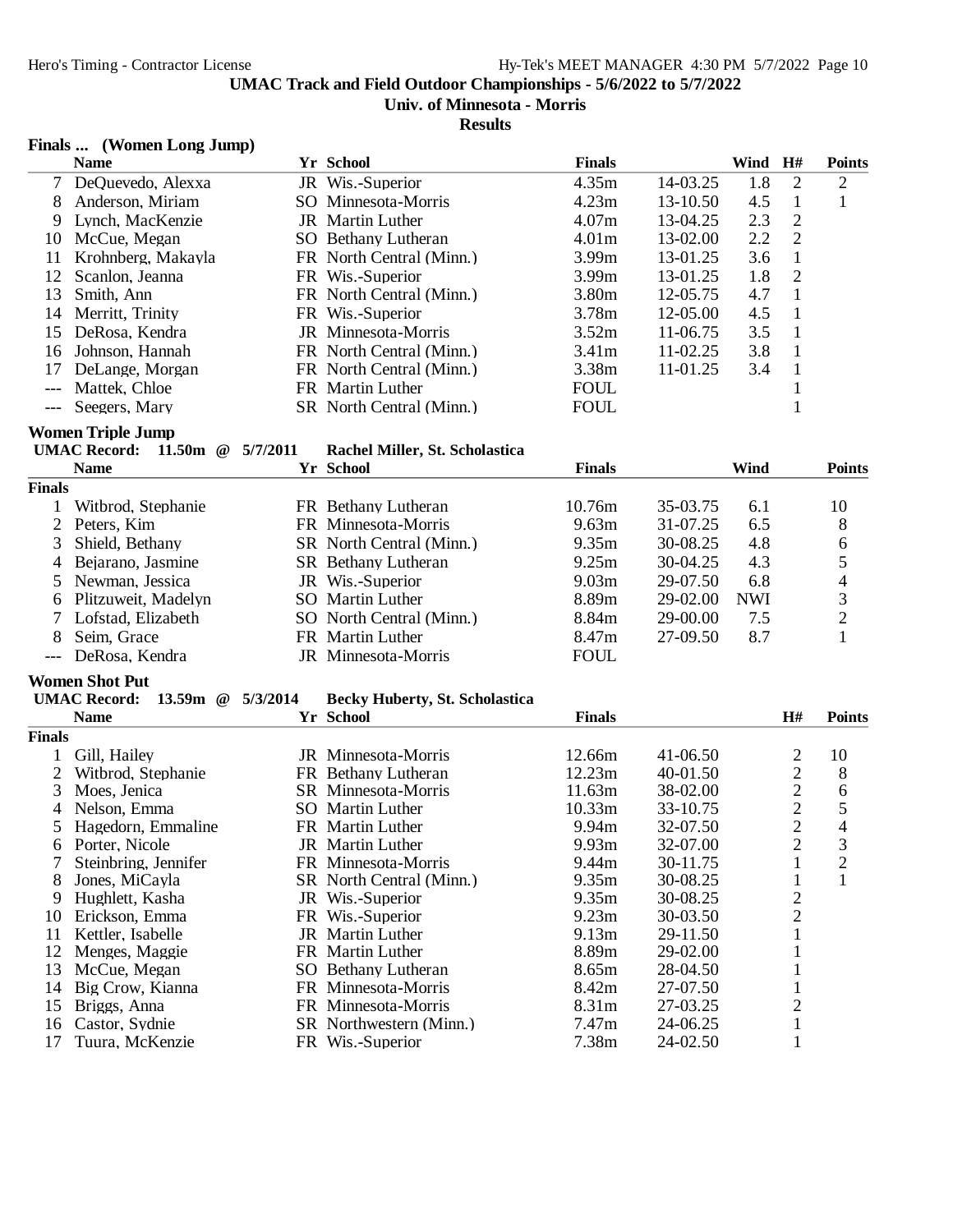**Univ. of Minnesota - Morris**

**Results**

# **Women Discus Throw**

|                | <b>UMAC Record:</b>             | 42.51m $\omega$ 5/3/2014 | <b>Brittany Ludwig, St. Scholastica</b> |               |           |                         |                                            |
|----------------|---------------------------------|--------------------------|-----------------------------------------|---------------|-----------|-------------------------|--------------------------------------------|
|                | <b>Name</b>                     |                          | Yr School                               | <b>Finals</b> |           | H#                      | <b>Points</b>                              |
| <b>Finals</b>  |                                 |                          |                                         |               |           |                         |                                            |
| 1              | Gill, Hailey                    |                          | JR Minnesota-Morris                     | 37.60m        | 123-04    | $\overline{c}$          | 10                                         |
| $\mathfrak{2}$ | Moes, Jenica                    |                          | SR Minnesota-Morris                     | 34.19m        | 112-02    | $\overline{c}$          | 8                                          |
| 3              | Erickson, Emma                  |                          | FR Wis.-Superior                        | 32.21m        | 105-08    | $\overline{c}$          | 6                                          |
| 4              | Hughlett, Kasha                 |                          | JR Wis.-Superior                        | 28.68m        | 94-01     | $\overline{c}$          | 5                                          |
| 5              | Steinbring, Jennifer            |                          | FR Minnesota-Morris                     | 28.68m        | 94-01     | $\overline{2}$          | $\overline{4}$                             |
| 6              | Nelson, Emma                    |                          | SO Martin Luther                        | 27.90m        | 91-06     | $\overline{2}$          | $\overline{3}$                             |
| $\overline{7}$ | Castor, Sydnie                  |                          | SR Northwestern (Minn.)                 | 27.61m        | $90 - 07$ | $\mathbf{1}$            | $\overline{c}$                             |
| 8              | Tuura, McKenzie                 |                          | FR Wis.-Superior                        | 27.56m        | $90 - 05$ | $\mathbf{1}$            | $\mathbf{1}$                               |
| 9              | Nelson, Abby                    |                          | SO Bethany Lutheran                     | 27.45m        | 90-01     | $\overline{2}$          |                                            |
| 10             | Kettler, Isabelle               |                          | JR Martin Luther                        | 22.97m        | 75-04     | $\overline{c}$          |                                            |
| 11             | Hilton, Emily                   |                          | SR Crown                                | 22.64m        | 74-03     | $\,1$                   |                                            |
| 12             | Jones, MiCayla                  |                          | SR North Central (Minn.)                | 22.57m        | 74-00     | $\mathbf 1$             |                                            |
| 13             | Big Crow, Kianna                |                          | FR Minnesota-Morris                     | 22.45m        | 73-08     | $\,1\,$                 |                                            |
| 14             | Hagedorn, Emmaline              |                          | FR Martin Luther                        | 22.35m        | 73-04     | $\overline{c}$          |                                            |
| 15             | Siedow, Kassidy                 |                          | FR Minnesota-Morris                     | 21.99m        | 72-02     | $\mathbf{1}$            |                                            |
| 16             | Menges, Maggie                  |                          | FR Martin Luther                        | 20.73m        | 68-00     | $\mathbf{1}$            |                                            |
| 17             | Briggs, Anna                    |                          | FR Minnesota-Morris                     | 18.74m        | 61-06     | $\mathbf{1}$            |                                            |
| 18             | Anderson, Miriam                |                          | FR North Central (Minn.)                | 17.80m        | 58-05     | $\mathbf{1}$            |                                            |
|                |                                 |                          |                                         |               |           |                         |                                            |
|                | <b>Women Hammer Throw</b>       |                          |                                         |               |           |                         |                                            |
|                | <b>UMAC Record:</b><br>53.71m @ | 5/3/2014                 | <b>Becky Huberty, St. Scholastica</b>   |               |           |                         |                                            |
|                | <b>Name</b>                     |                          | Yr School                               | <b>Finals</b> |           |                         | <b>Points</b>                              |
| <b>Finals</b>  |                                 |                          |                                         |               |           |                         |                                            |
| 1              | Gill, Hailey                    |                          | JR Minnesota-Morris                     | 44.74m        | 146-09    |                         | 10                                         |
| $\mathbf{2}$   | Hughlett, Kasha                 |                          | JR Wis.-Superior                        | 44.37m        | 145-07    |                         | 8                                          |
| 3              | Erickson, Emma                  |                          | FR Wis.-Superior                        | 40.34m        | 132-04    |                         |                                            |
| 4              | Moes, Jenica                    |                          | SR Minnesota-Morris                     | 35.04m        | 114-11    |                         | 65432                                      |
| 5              | Briggs, Anna                    |                          | FR Minnesota-Morris                     | 34.23m        | 112-04    |                         |                                            |
| 6              | Steinbring, Jennifer            |                          | FR Minnesota-Morris                     | 31.55m        | 103-06    |                         |                                            |
| 7              | Tuura, McKenzie                 |                          | FR Wis.-Superior                        | 31.26m        | 102-07    |                         |                                            |
| 8              | McCue, Megan                    |                          | SO Bethany Lutheran                     | 29.43m        | 96-07     |                         | $\mathbf{1}$                               |
| 9              | Menges, Maggie                  |                          | FR Martin Luther                        | 23.19m        | 76-01     |                         |                                            |
| 10             | Big Crow, Kianna                |                          | FR Minnesota-Morris                     | 18.75m        | 61-06     |                         |                                            |
|                |                                 |                          |                                         |               |           |                         |                                            |
|                | <b>Women Javelin Throw</b>      |                          |                                         |               |           |                         |                                            |
|                | <b>UMAC Record:</b><br>42.73m @ | 2003                     | Kelsie Carlson, Northwestern College    |               |           |                         |                                            |
|                | <b>Name</b>                     |                          | Yr School                               | <b>Finals</b> |           | H#                      | <b>Points</b>                              |
| <b>Finals</b>  |                                 |                          |                                         |               |           |                         |                                            |
| 1              | Newton, Mckenzie                |                          | FR Minnesota-Morris                     | 35.89m        | 117-09    | $\overline{\mathbf{c}}$ | 10                                         |
| $\mathbf{2}$   | Moes, Jenica                    |                          | SR Minnesota-Morris                     | 35.66m        | 117-00    | $\overline{c}$          | 8                                          |
| 3              | Gosch, Erika                    |                          | JR Martin Luther                        | 34.82m        | 114-03    | $\overline{c}$          | 6                                          |
| 4              | Porter, Nicole                  |                          | JR Martin Luther                        | 31.94m        | 104-09    | $\overline{c}$          | 5                                          |
| 5              | DeQuevedo, Alexxa               |                          | JR Wis.-Superior                        | 28.61m        | $93-10$   | $\overline{c}$          | $\begin{array}{c} 4 \\ 3 \\ 2 \end{array}$ |
| 6              | Witbrod, Stephanie              |                          | FR Bethany Lutheran                     | 28.33m        | 92-11     | $\overline{c}$          |                                            |
| 7              | Siedow, Kassidy                 |                          | FR Minnesota-Morris                     | 27.65m        | 90-08     | $\overline{c}$          |                                            |
| 8              | Bejarano, Jasmine               |                          | <b>SR</b> Bethany Lutheran              | 26.83m        | 88-00     | $\mathbf{1}$            | $\mathbf{1}$                               |
| 9              | Kane, Samantha                  |                          | FR Minnesota-Morris                     | 23.89m        | 78-04     | $\sqrt{2}$              |                                            |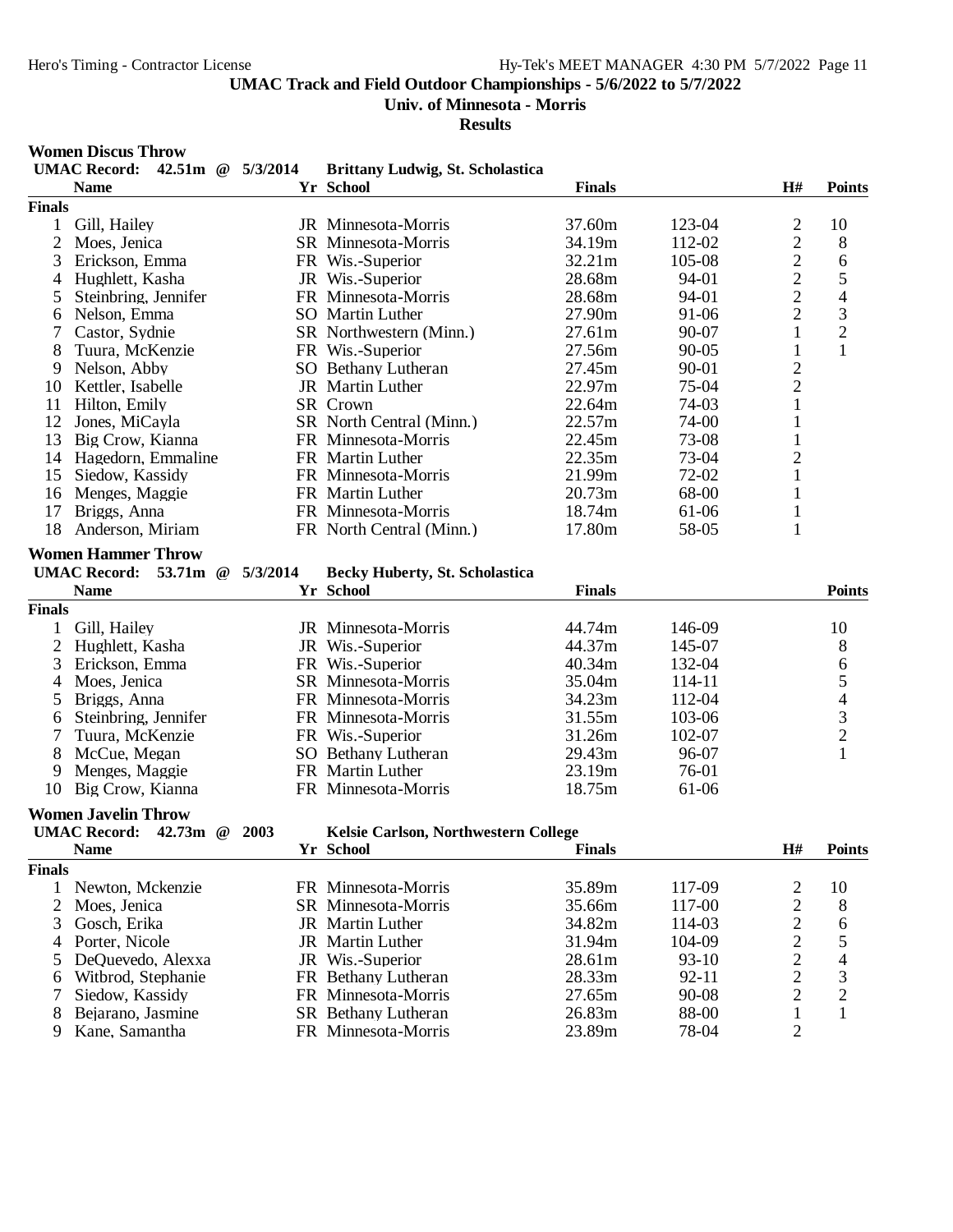#### **Univ. of Minnesota - Morris**

#### **Results**

#### **Finals ... (Women Javelin Throw)**

| <b>Name</b>            | Yr School               | <b>Finals</b>      |         | Н# | <b>Points</b> |
|------------------------|-------------------------|--------------------|---------|----|---------------|
| 10 Hilton, Emily       | SR Crown                | 23.09m             | 75-09   |    |               |
| 11 Plitzuweit, Madelyn | SO Martin Luther        | 22.99m             | $75-05$ |    |               |
| 12 Hughlett, Kasha     | JR Wis.-Superior        | 22.60 <sub>m</sub> | 74-02   |    |               |
| 13 Colvin, Samantha    | <b>JR</b> Martin Luther | 18.19m             | 59-08   |    |               |
| 14 Erickson, Emma      | FR Wis.-Superior        | 17.91m             | 58-09   |    |               |
| 15 Hintz, Stephanie    | <b>JR</b> Martin Luther | 16.99m             | $55-09$ |    |               |
| 16 Briggs, Anna        | FR Minnesota-Morris     | 15.85m             | $52-00$ |    |               |
| 17 Schwab, Katlyn      | SO Martin Luther        | 13.87m             | $45-06$ |    |               |

#### **Men 100 Meter Dash**

| <b>UMAC Record:</b> | $10.87 \quad @ \quad 2018$ |
|---------------------|----------------------------|
|---------------------|----------------------------|

# **WAG UMAC BEAM**<br> **WAGE REFORM: WAGE REFORM**<br> **WAGE REFORM**<br> **PEAR**<br> **PEAR**<br> **PEAR**<br> **PEAR**<br> **PEAR**<br> **PEAR**<br> **PEAR**<br> **PEAR**

|                | <b>Name</b>          | Yr | <b>School</b>            | <b>Prelims</b> | Wind | H#             |  |
|----------------|----------------------|----|--------------------------|----------------|------|----------------|--|
|                | <b>Preliminaries</b> |    |                          |                |      |                |  |
|                | Oestreich, Carson    |    | <b>SO</b> Martin Luther  | 10.94 Q        | 4.7  | 3              |  |
| 2              | Westimayer, Ethan    |    | SO Wis.-Superior         | 11.12 $Q$      | 3.6  | $\overline{2}$ |  |
| 3              | Schorr, Will         |    | FR Wis.-Superior         | 11.13 $Q$      | 2.5  | 1              |  |
| $\overline{4}$ | Howard, Jamon        |    | SR Northwestern (Minn.)  | $11.12$ q      | 4.7  | 3              |  |
| 5.             | Swecker, Ryan        |    | SO Crown                 | 11.14 $q$      | 3.6  | $\overline{2}$ |  |
| 6              | Shevchuk, John       |    | SO Northwestern (Minn.)  | 11.29 q        | 2.5  |                |  |
| 7              | Pearson, Steven      |    | JR Wis.-Superior         | 11.31 q        | 4.7  | 3              |  |
| 8              | Omeja, Jackson       |    | FR North Central (Minn.) | $11.36$ q      | 3.6  | $\overline{c}$ |  |
| 9              | Elder, Tian          |    | JR North Central (Minn.) | 11.40          | 2.5  | 1              |  |
| 10             | Raasch, Eric Martin  |    | FR Martin Luther         | 11.57          | 2.5  |                |  |
| 11             | Holtz, Jonathan      |    | FR Martin Luther         | 11.67          | 2.5  | 1              |  |
| 12             | Vandergon, Duncan    |    | FR Minnesota-Morris      | 11.79          | 3.6  | $\overline{c}$ |  |
| 13             | Mufind, Broddy       |    | SO Bethany Lutheran      | 11.83          | 2.5  |                |  |
| 14             | Little, Caleb        |    | <b>JR</b> Martin Luther  | 11.84          | 4.7  | 3              |  |
| 15             | Juaire, Nehemiah     |    | FR North Central (Minn.) | 11.99          | 3.6  | $\overline{c}$ |  |
| 16             | Werner, Eli          |    | SO Northwestern (Minn.)  | 12.05          | 4.7  | 3              |  |
| 17             | Coppock, Cameron     |    | SR Northwestern (Minn.)  | 12.19          | 3.6  | $\overline{2}$ |  |
| 18             | Lane, Sebastian      |    | FR Wis.-Superior         | 12.29          | 4.7  | 3              |  |
| 19             | Kleiber, Carson      |    | FR North Central (Minn.) | 12.30          | 2.5  |                |  |
| 20             | Weyiouanna, Esau     |    | SO Bethany Lutheran      | 12.40          | 2.5  |                |  |
| 21             | Campbell, Christian  |    | FR North Central (Minn.) | 12.83          | 3.6  | $\overline{2}$ |  |
| 22             | Furlong, Zach        |    | SO Northwestern (Minn.)  | 13.12          | 4.7  | 3              |  |

#### **Men 100 Meter Dash**

| <b>UMAC Record:</b> | 10.87 $@$ 2018 |  |
|---------------------|----------------|--|
| $\mathbf{M}$ and a  |                |  |

# **UMAC Record: 10.87 @ 2018 Justin Pearson, Minnesota-Morris**

|               | <b>Name</b>         | Үr | <b>School</b>            | <b>Finals</b> | Wind | <b>Points</b> |
|---------------|---------------------|----|--------------------------|---------------|------|---------------|
| <b>Finals</b> |                     |    |                          |               |      |               |
|               | Oestreich, Carson   |    | SO Martin Luther         | 10.76         | 6.2  | 10            |
|               | 2 Schorr, Will      |    | FR Wis.-Superior         | 11.03         | 6.2  | 8             |
|               | 3 Howard, Jamon     |    | SR Northwestern (Minn.)  | 11.07         | 6.2  | 6             |
|               | 4 Shevchuk, John    |    | SO Northwestern (Minn.)  | 11.08         | 6.2  |               |
|               | 5 Swecker, Ryan     |    | SO Crown                 | 11.12         | 6.2  | 4             |
|               | 6 Westimayer, Ethan |    | SO Wis.-Superior         | 11.25         | 6.2  | 3             |
|               | Omeja, Jackson      |    | FR North Central (Minn.) | 11.30         | 6.2  |               |
|               | Pearson, Steven     |    | JR Wis.-Superior         | 11.61         | 6.2  |               |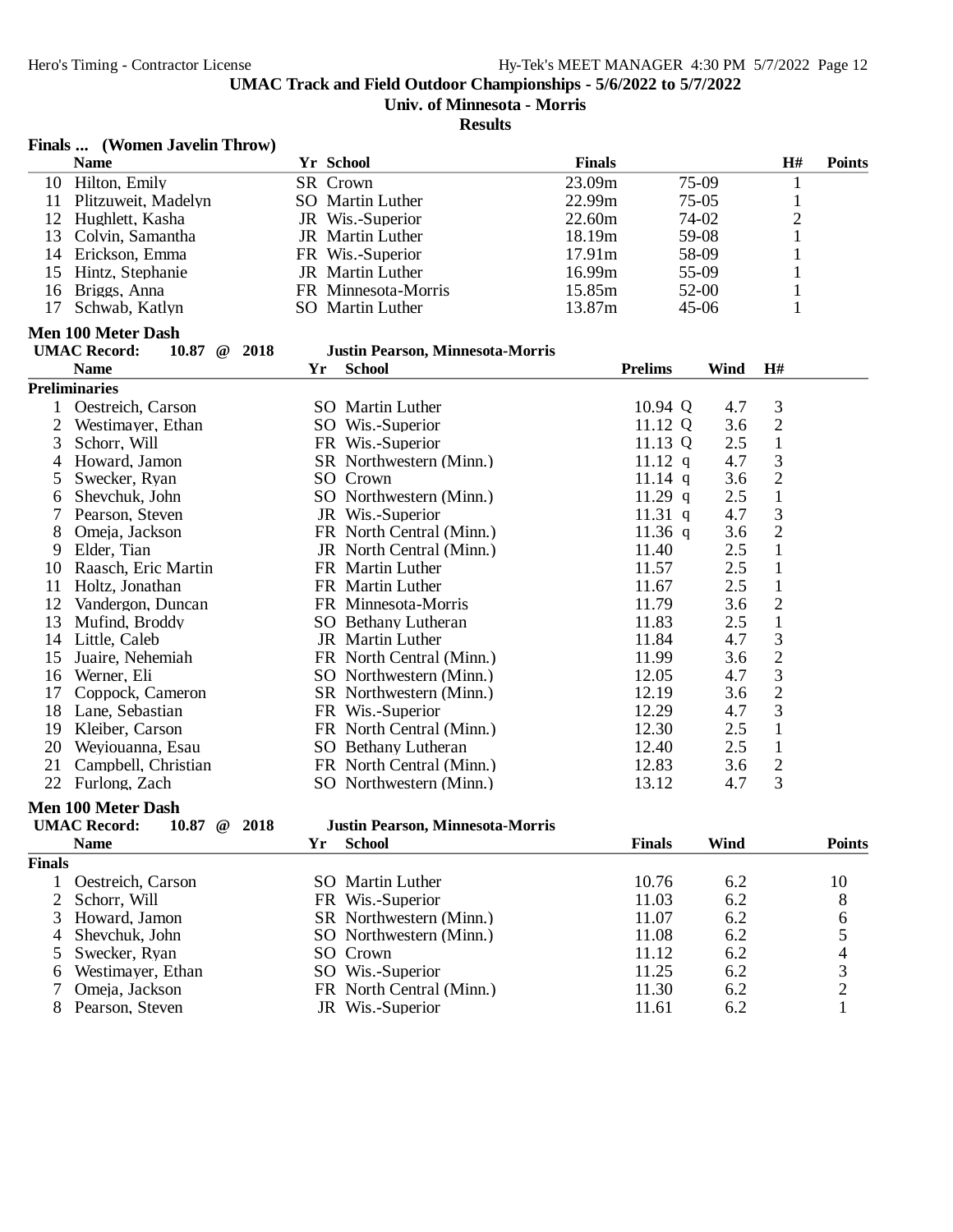**Univ. of Minnesota - Morris**

**Results**

#### **Men 200 Meter Dash**

|               | <b>UMAC Record:</b><br>22.06 $@$       | 5/7/2011 | <b>Leandro Dower, Minnesota-Morris</b>  |                  |                                                 |                                            |
|---------------|----------------------------------------|----------|-----------------------------------------|------------------|-------------------------------------------------|--------------------------------------------|
|               | <b>Name</b>                            | Yr       | <b>School</b>                           | <b>Finals</b>    | Wind<br>H#                                      | <b>Points</b>                              |
| <b>Finals</b> |                                        |          |                                         |                  |                                                 |                                            |
| 1             | Oestreich, Carson                      |          | SO Martin Luther                        | 22.36            | 3<br>1.6                                        | 10                                         |
| 2             | Westimayer, Ethan                      |          | SO Wis.-Superior                        | 22.38            | 3<br>1.6                                        | 8                                          |
| 3             | Schorr, Will                           |          | FR Wis.-Superior                        | 22.80            | $\mathfrak{Z}$<br>1.6                           | 6                                          |
| 4             | Pearson, Steven                        |          | JR Wis.-Superior                        | 22.89            | 3<br>1.6                                        | 5                                          |
| 5             | Howard, Jamon                          |          | SR Northwestern (Minn.)                 | 22.96            | 3<br>1.6                                        | $\overline{\mathcal{L}}$                   |
| 6             | Swecker, Ryan                          |          | SO Crown                                | 23.25            | 3<br>1.6                                        |                                            |
| 7             | Burgin, Derek                          |          | SO North Central (Minn.)                | 23.34            | $\overline{c}$<br>2.7                           | $\frac{3}{2}$                              |
| 8             | Shevchuk, John                         |          | SO Northwestern (Minn.)                 | 23.36            | 3<br>1.6                                        | $\mathbf{1}$                               |
| 9             | Raasch, Eric Martin                    |          | FR Martin Luther                        | 23.52            | $\overline{2}$<br>2.7                           |                                            |
| 10            | Elder, Tian                            |          | JR North Central (Minn.)                | 23.55            | $\overline{2}$<br>2.7                           |                                            |
| 11            | Omeja, Jackson                         |          | FR North Central (Minn.)                | 23.67            | $\mathfrak 3$<br>1.6                            |                                            |
| 12            | Burow, Cole                            |          | SO Martin Luther                        | 23.82            | 2.5<br>$\mathbf{1}$                             |                                            |
| 13            | Holtz, Jonathan                        |          | FR Martin Luther                        | 23.90            | 2.7                                             |                                            |
|               | 14 Vandergon, Duncan                   |          | FR Minnesota-Morris                     | 24.24            | $\frac{2}{2}$<br>2.7                            |                                            |
| 15            | Mufind, Broddy                         |          | SO Bethany Lutheran                     | 24.43            | $\overline{2}$<br>2.7                           |                                            |
| 16            | Werner, Eli                            |          | SO Northwestern (Minn.)                 | 24.66            | $\overline{2}$<br>2.7                           |                                            |
| 17            | Coppock, Cameron                       |          | SR Northwestern (Minn.)                 | 24.93            | 2.5<br>$\mathbf{1}$                             |                                            |
| 18            | Lane, Sebastian                        |          | FR Wis.-Superior                        | 25.14            | $\mathbf{1}$<br>2.5                             |                                            |
| 19            | Kleiber, Carson                        |          | FR North Central (Minn.)                | 25.70            | $\mathbf{1}$<br>2.5                             |                                            |
| 20            | Welch, Joshua                          |          | SO Minnesota-Morris                     | 26.34            | $\mathbf{2}$<br>2.7                             |                                            |
| 21            | Campbell, Christian                    |          | FR North Central (Minn.)                | 27.32            | $\mathbf{1}$<br>2.5                             |                                            |
|               |                                        |          |                                         |                  |                                                 |                                            |
|               | <b>Men 400 Meter Dash</b>              |          |                                         |                  |                                                 |                                            |
|               | <b>UMAC Record:</b><br>49.28 @         | 5/5/2018 | <b>Justin Pearson, Minnesota-Morris</b> |                  |                                                 |                                            |
|               | <b>Name</b>                            | Yr       | <b>School</b>                           | <b>Finals</b>    | H#                                              | <b>Points</b>                              |
| <b>Finals</b> |                                        |          |                                         |                  |                                                 |                                            |
| 1             | Westimayer, Ethan                      |          | SO Wis.-Superior                        | 51.71            |                                                 | 10                                         |
| $\mathbf{2}$  | Burgin, Derek                          |          | SO North Central (Minn.)                | 51.85            |                                                 | 8                                          |
| 3             | Matheson, Iain                         |          | FR Wis.-Superior                        | 51.95            | $\begin{array}{c} 3 \\ 3 \\ 3 \\ 3 \end{array}$ | 6                                          |
| 4             | Wildauer, Nathan                       |          | SO Bethany Lutheran                     | 52.66            |                                                 | $\mathfrak s$                              |
| 5             | Pearson, Steven                        |          | JR Wis.-Superior                        | 52.77            |                                                 | $\overline{\mathcal{L}}$                   |
| 6<br>7        | Schorr, Will                           |          | FR Wis.-Superior                        | 52.90            | $\begin{array}{c}\n23 \\ 33 \\ 22\n\end{array}$ | $\begin{array}{c} 3 \\ 2 \\ 1 \end{array}$ |
| 8             | Schibbelhut, Micah                     |          | FR Martin Luther<br>FR Martin Luther    | 53.36<br>53.92   |                                                 |                                            |
| 9             | Raasch, Eric Martin<br>Holtz, Jonathan |          | FR Martin Luther                        | 54.77            |                                                 |                                            |
| 10            | Pausma, Nathan                         |          | SO Martin Luther                        | 56.11            |                                                 |                                            |
| 11            | McDonald, Collin                       |          | JR Northwestern (Minn.)                 | 56.20            |                                                 |                                            |
| 11            | Burow, Cole                            |          | <b>SO</b> Martin Luther                 | 56.20            | $\overline{\mathbf{c}}$                         |                                            |
| 13            | Welch, Joshua                          |          | SO Minnesota-Morris                     | 56.82            | 1                                               |                                            |
| 14            | Wietzke, Andrew                        |          | FR Martin Luther                        | 57.50            |                                                 |                                            |
| 15            | Wegner, Luke                           |          | FR Martin Luther                        | 57.52            | $\begin{array}{c} 2 \\ 2 \\ 2 \\ 1 \end{array}$ |                                            |
| 16            | Jack, Carter                           |          | FR Bethany Lutheran                     | 58.43            |                                                 |                                            |
| 17            |                                        |          |                                         |                  |                                                 |                                            |
|               |                                        |          |                                         |                  |                                                 |                                            |
| 18            | Gregoria, Michael<br>Coppock, Cameron  |          | JR Crown<br>SR Northwestern (Minn.)     | 59.70<br>1:00.71 | $\overline{c}$                                  |                                            |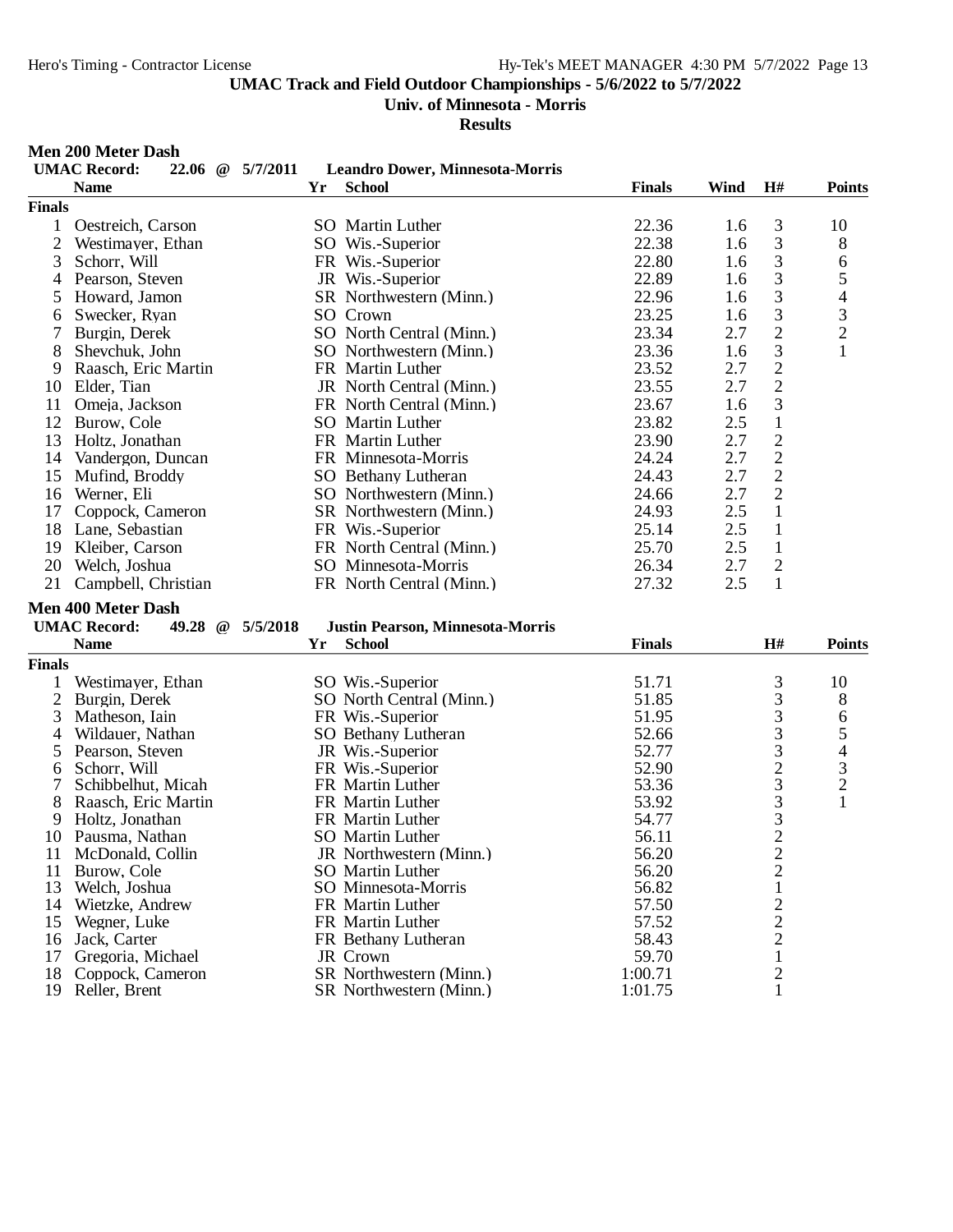#### **Univ. of Minnesota - Morris**

**Results**

#### **Men 800 Meter Run**

|               | Men suu meter kun<br><b>UMAC Record:</b>                             | 1:53.85 $\omega$ 5/3/2019 | Ryan Steger, St. Scholastica |               |                |                |
|---------------|----------------------------------------------------------------------|---------------------------|------------------------------|---------------|----------------|----------------|
|               | <b>Name</b>                                                          | Yr                        | <b>School</b>                | <b>Finals</b> | H#             | <b>Points</b>  |
| <b>Finals</b> |                                                                      |                           |                              |               |                |                |
|               | 1 Finger, Tyler<br>1:03.017(1:03.017)                                | 2:00.729 (57.713)         | SR Wis.-Superior             | 2:00.73       | 2              | 10             |
|               | 2 Wildauer, Nathan<br>1:02.784(1:02.784)                             | 2:00.893 (58.109)         | SO Bethany Lutheran          | 2:00.90       | $\overline{2}$ | 8              |
|               | 3 Loersch, Josiah<br>1:02.608(1:02.608)                              | 2:01.220(58.613)          | SR Martin Luther             | 2:01.22       | $\overline{2}$ | 6              |
|               | 4 Pausma, Nathan<br>1:03.402(1:03.402)                               | 2:01.830 (58.429)         | <b>SO</b> Martin Luther      | 2:01.83       | $\overline{2}$ | 5              |
|               | 5 Collins, David<br>1:02.837(1:02.837)                               | 2:03.882 (1:01.045)       | FR Wis.-Superior             | 2:03.89       | $\overline{2}$ | 4              |
|               | 6 Schibbelhut, Micah<br>$1:03.000(1:03.000)$ $2:03.973(1:00.973)$    |                           | FR Martin Luther             | 2:03.98       | $\overline{2}$ | 3              |
|               | 7 Wegner, Luke<br>$1:03.559(1:03.559)$ $2:04.707(1:01.148)$          |                           | FR Martin Luther             | 2:04.71       | $\overline{2}$ | $\overline{2}$ |
|               | 8 McDonald, Collin<br>$1:06.567(1:06.567)$ $2:07.198(1:00.632)$      |                           | JR Northwestern (Minn.)      | 2:07.20       | 1              | 1              |
|               | 9 O'Connor, Brevin<br>1:07.250 (1:07.250) 2:11.782 (1:04.533)        |                           | JR Minnesota-Morris          | 2:11.79       | 1              |                |
|               | 10 Strukel. Grant<br>1:04.832 (1:04.832) 2:13.025 (1:08.194)         |                           | SO Minnesota-Morris          | 2:13.03       | 2              |                |
|               | 11 Fitzgerald, Conner<br>1:07.718 (1:07.718) 2:14.448 (1:06.730)     |                           | SR Minnesota-Morris          | 2:14.45       | 1              |                |
|               | 12 Thompson, Tristan<br>$1:07.027(1:07.027)$ $2:18.073(1:11.047)$    |                           | SR Northwestern (Minn.)      | 2:18.08       | 1              |                |
|               | 13 Campbell, Jack<br>1:09.688 (1:09.688) 2:20.136 (1:10.448)         |                           | SR North Central (Minn.)     | 2:20.14       | 1              |                |
|               | 14 Herr-Zielke, Michael<br>$1:10.330(1:10.330)$ $2:20.531(1:10.202)$ |                           | FR North Central (Minn.)     | 2:20.54       | 1              |                |
|               | 15 Reller, Brent<br>1:08.162 (1:08.162) 2:24.771 (1:16.609)          |                           | SR Northwestern (Minn.)      | 2:24.78       | 1              |                |
|               | 16 Kephart, Jacob<br>$1:10.263(1:10.263)$ $2:27.250(1:16.987)$       |                           | FR Northwestern (Minn.)      | 2:27.25       | $\mathbf 1$    |                |

**Men 1500 Meter Run<br>
UMAC Record:** 3:58.29 @ 5/6/2017

#### **UMAC Record: 3:58.29 @ 5/6/2017 Chalmer Combellick, Minnesota-Morris**

|               | <b>Name</b>         | Yr | School                                                                                                    |                    | <b>Finals</b> | H#                    | <b>Points</b>               |
|---------------|---------------------|----|-----------------------------------------------------------------------------------------------------------|--------------------|---------------|-----------------------|-----------------------------|
| <b>Finals</b> |                     |    |                                                                                                           |                    |               |                       |                             |
|               | 1 Finger, Tyler     |    | SR Wis.-Superior<br>55.533 (55.533) 2:06.272 (1:10.739) 3:15.412 (1:09.140) 4:21.119 (1:05.708)           |                    | 4:21.12       |                       | 10                          |
|               | 2 Anderson, Jakin   |    | <b>JR</b> Bethany Lutheran<br>$57.529(57.529)$ $2:06.532(1:09.003)$ $3:18.504(1:11.973)$                  | 4:24.567(1:06.063) | 4:24.57       |                       | 8                           |
|               | 3 Collins, David    |    | FR Wis.-Superior<br>57.062 (57.062) 2:06.982 (1:09.920) 3:18.772 (1:11.790) 4:25.239 (1:06.468)           |                    | 4:25.24       | 2                     | 6                           |
|               | 4 Zander, Joshua    |    | SO Martin Luther<br>55.283 (55.283) 2:06.167 (1:10.884) 3:16.119 (1:09.953) 4:26.673 (1:10.554)           |                    | 4:26.68       | 2                     | 5                           |
|               | 5 Shackelford, Rory |    | <b>JR</b> Minnesota-Morris<br>57.714 (57.714) 2:06.692 (1:08.978) 3:18.672 (1:11.980) 4:28.518 (1:09.847) |                    | 4:28.52       | 2                     | 4                           |
|               | 6 Loersch, Josiah   |    | <b>SR</b> Martin Luther<br>57.624 (57.624) 2:09.437 (1:11.813) 3:21.657 (1:12.220) 4:29.312 (1:07.655)    |                    | 4:29.32       | $\mathcal{D}_{\cdot}$ | 3                           |
|               | Knopp. Joel         |    | <b>JR</b> Minnesota-Morris<br>57.389 (57.389) 2:07.147 (1:09.758) 3:19.127 (1:11.980) 4:30.073 (1:10.947) |                    | 4:30.08       | 2                     | $\mathcal{D}_{\mathcal{L}}$ |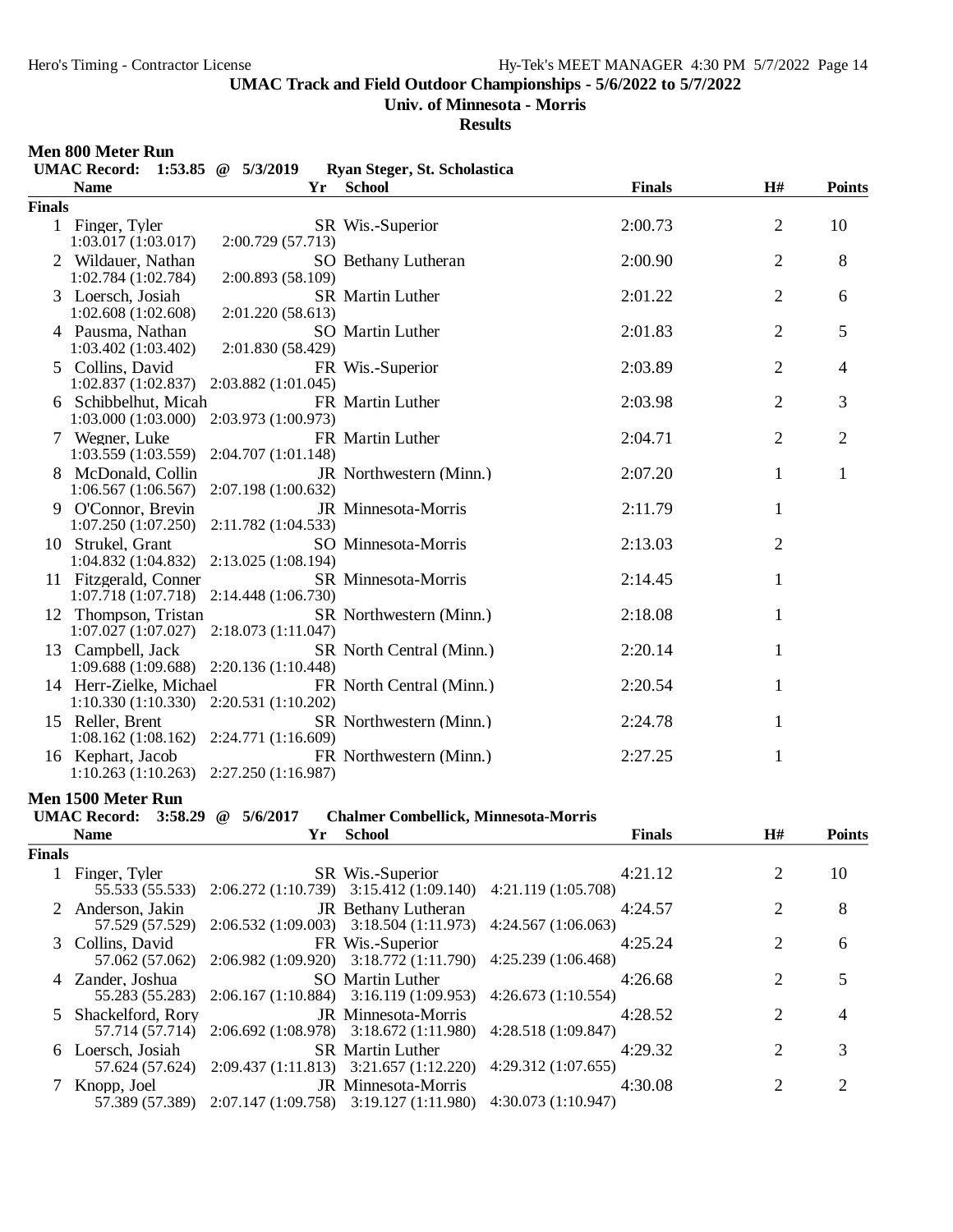## **Univ. of Minnesota - Morris**

**Results**

| Finals  (Men 1500 Meter Run)             |                                                                                                                                 |               |                |               |
|------------------------------------------|---------------------------------------------------------------------------------------------------------------------------------|---------------|----------------|---------------|
| <b>Name</b>                              | Yr School                                                                                                                       | <b>Finals</b> | H#             | <b>Points</b> |
| 8 Maertz, Ryan                           | <b>SR</b> Martin Luther<br>54.953 (54.953) 2:05.882 (1:10.929) 3:18.762 (1:12.880) 4:30.797 (1:12.035)                          | 4:30.80       | 2              | 1             |
| 9 Nelson, Connor                         | SR Wis.-Superior<br>58.049 (58.049) 2:09.137 (1:11.088) 3:21.924 (1:12.788) 4:32.234 (1:10.310)                                 | 4:32.24       | $\overline{2}$ |               |
| 10 Carlson, Austin                       | FR Crown<br>56.837 (56.837) 2:08.827 (1:11.990) 3:21.809 (1:12.983) 4:35.210 (1:13.402)                                         | 4:35.21       | 2              |               |
| 11 Doherty, Aidan                        | FR Wis.-Superior<br>58.164 (58.164) 2:09.557 (1:11.393) 3:23.848 (1:14.292) 4:38.208 (1:14.360)                                 | 4:38.21       | $\overline{2}$ |               |
| 12 Wiggins, Titus                        | FR Crown<br>58.374 (58.374) 2:09.007 (1:10.633) 3:24.222 (1:15.215) 4:46.048 (1:21.827)                                         | 4:46.05       | $\overline{2}$ |               |
| 13 Hoppe, Josiah                         | FR Bethany Lutheran<br>55.286 (55.286) 2:16.987 (1:21.702) 3:39.522 (1:22.535) 4:47.345 (1:07.823)                              | 4:47.35       | 1              |               |
| 14 Anderson, Adam                        | SR Northwestern (Minn.)<br>55.091 (55.091) 2:14.440 (1:19.349) 3:34.976 (1:20.537) 4:47.583 (1:12.608)                          | 4:47.59       |                |               |
| 15 Strukel, Grant                        | SO Minnesota-Morris<br>56.961 (56.961) 2:16.461 (1:19.500) 3:35.313 (1:18.853) 4:48.707 (1:13.394)                              | 4:48.71       | 1              |               |
|                                          | 16 Fitzgerald, Conner SR Minnesota-Morris<br>52.972 (52.972) 2:12.418 (1:19.447) 3:34.736 (1:22.318) 4:56.051 (1:21.315)        | 4:56.06       |                |               |
|                                          | 17 Herr-Zielke, Michael FR North Central (Minn.)<br>54.956 (54.956) 2:16.156 (1:21.200) 3:39.457 (1:23.302) 5:03.606 (1:24.149) | 5:03.61       | 1              |               |
| 18 Machtemes, Xerxes FR Bethany Lutheran | 56.626 (56.626) 2:17.952 (1:21.327) 3:45.042 (1:27.090) 5:05.761 (1:20.719)                                                     | 5:05.77       |                |               |
| 19 Moser, Nate                           | SO Northwestern (Minn.)<br>55.531 (55.531) 2:20.781 (1:25.250) 3:49.300 (1:28.519) 5:03.605 (1:14.305)                          | 5:12.74       | 1              |               |
| 20 Campbell, Jack                        | SR North Central (Minn.)<br>54.911 (54.911) 2:19.272 (1:24.362) 3:48.335 (1:29.063) 5:13.858 (1:25.524)                         | 5:13.86       | 1              |               |
| 21 Kephart, Jacob                        | FR Northwestern (Minn.)<br>55.481 (55.481) 2:18.906 (1:23.425) 3:48.457 (1:29.552) 5:16.258 (1:27.802)                          | 5:16.26       | 1              |               |

#### **Men 5000 Meter Run**

| UMAC Record: 15:27.20 @ 5/8/2021                                                     |    | Calvin Boone, St. Scholastica |               |               |
|--------------------------------------------------------------------------------------|----|-------------------------------|---------------|---------------|
| <b>Name</b>                                                                          | Yr | <b>School</b>                 | <b>Finals</b> | <b>Points</b> |
| <b>Finals</b>                                                                        |    |                               |               |               |
| VanAcker, Jeremiah<br>$\mathbf{1}$                                                   |    | SO Crown                      | 16:45.48      | 10            |
| 41.520 (41.520) 2:03.908 (1:22.388) 3:25.938 (1:22.031) 4:46.225 (1:20.287)          |    |                               |               |               |
| 6:10.276 (1:24.051) 7:33.910 (1:23.635) 8:58.795 (1:24.885) 10:22.255 (1:23.460)     |    |                               |               |               |
| 11:37.475 (1:15.220) 12:54.784 (1:17.310) 14:12.086 (1:17.302) 15:31.092 (1:19.006)  |    |                               |               |               |
| 16:45.476 (1:14.385)                                                                 |    |                               |               |               |
| 2 Butterfield, Michael                                                               |    | FR Wis.-Superior              | 16:53.13      | 8             |
| 40.029 (40.029) 2:03.368 (1:23.339) 3:25.387 (1:22.020) 4:45.672 (1:20.285)          |    |                               |               |               |
| 6:09.706 (1:24.035) 7:33.703 (1:23.998) 8:58.702 (1:24.999) 10:22.135 (1:23.434)     |    |                               |               |               |
| 11:39.494 (1:17.360) 12:58.932 (1:19.438) 14:18.170 (1:19.239) 15:37.004 (1:18.835)  |    |                               |               |               |
| 16:53.124(1:16.120)                                                                  |    |                               |               |               |
| 3 Peterson, Gregory                                                                  |    | SO Minnesota-Morris           | 16:57.59      | 6             |
| 42.123 (42.123) 2:04.601 (1:22.478) 3:25.648 (1:21.048) 4:46.118 (1:20.470)          |    |                               |               |               |
| 6:11.029 (1:24.911) 7:34.007 (1:22.978) 8:59.078 (1:25.072) 11:41.713 (2:42.635)     |    |                               |               |               |
| 13:01.058 (1:19.346) 14:21.716 (1:20.658) 15:43.263 (1:21.547) 16:57.580 (1:14.318)  |    |                               |               |               |
| 4 Lash, Caleb                                                                        |    | SR Martin Luther              | 16:58.56      | 5             |
| 40.528 (40.528) 2:04.114 (1:23.587) 3:26.193 (1:22.080) 4:45.732 (1:19.539)          |    |                               |               |               |
| $6:10.006(1:24.275)$ $7:34.177(1:24.171)$ $8:59.778(1:25.602)$ $10:23.202(1:23.424)$ |    |                               |               |               |
| 11:44.346 (1:21.145) 13:02.487 (1:18.141) 14:24.695 (1:22.209) 15:46.951 (1:22.256)  |    |                               |               |               |
| 16:58.553 (1:11.602)                                                                 |    |                               |               |               |
| 5 Larsen, Grady                                                                      |    | JR Minnesota-Morris           | 17:09.21      | 4             |
| 41.357 (41.357) 2:05.504 (1:24.148) 3:26.813 (1:21.309) 4:46.857 (1:20.045)          |    |                               |               |               |
| 6:10.913 (1:24.056) 14:26.500 (8:15.588) 15:50.064 (1:23.565) 17:09.204 (1:19.140)   |    |                               |               |               |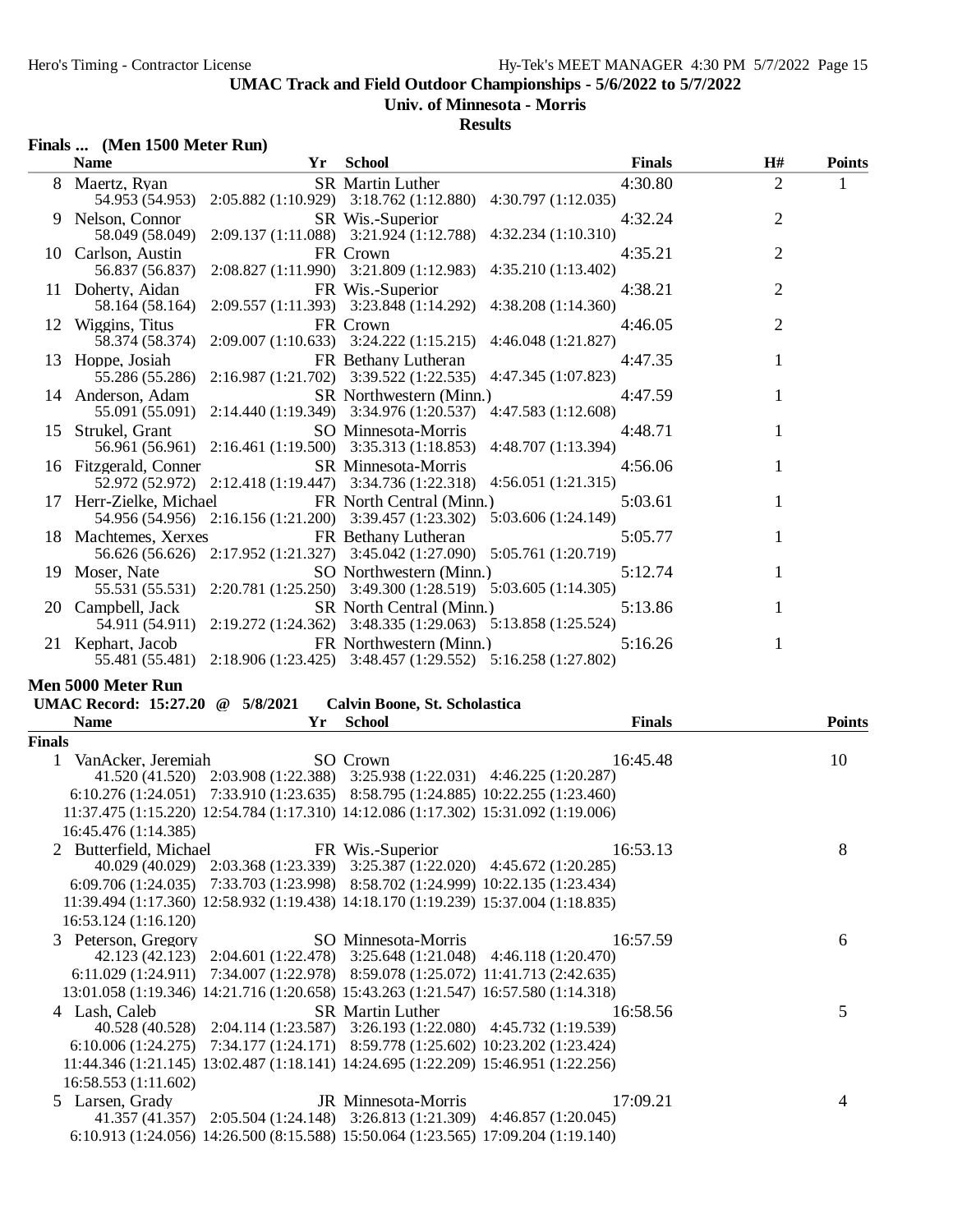**Univ. of Minnesota - Morris**

| Finals  (Men 5000 Meter Run)<br><b>Name</b> |                                                                                     |                                                              |                                                              | <b>Finals</b> |                    |
|---------------------------------------------|-------------------------------------------------------------------------------------|--------------------------------------------------------------|--------------------------------------------------------------|---------------|--------------------|
| 6 Maertz, Ryan                              | Yr                                                                                  | <b>School</b><br><b>SR</b> Martin Luther                     |                                                              | 17:16.46      | <b>Points</b><br>3 |
|                                             | 41.857 (41.857) 2:05.004 (1:23.148) 3:26.380 (1:21.376) 4:46.398 (1:20.019)         |                                                              |                                                              |               |                    |
|                                             | 6:10.533 (1:24.135) 7:34.190 (1:23.658) 8:59.625 (1:25.435) 10:22.892 (1:23.267)    |                                                              |                                                              |               |                    |
|                                             | 11:41.077 (1:18.185) 13:07.034 (1:25.958) 14:32.870 (1:25.836) 15:57.629 (1:24.760) |                                                              |                                                              |               |                    |
| 17:16.453 (1:18.824)                        |                                                                                     |                                                              |                                                              |               |                    |
| 7 Larson, Cameron                           |                                                                                     | SR Northwestern (Minn.)                                      |                                                              | 17:28.15      | $\overline{2}$     |
|                                             | 40.818 (40.818) 2:03.671 (1:22.854) 3:25.120 (1:21.450) 4:45.485 (1:20.365)         |                                                              |                                                              |               |                    |
|                                             | 6:09.569 (1:24.085) 7:33.577 (1:24.008) 8:58.387 (1:24.810) 10:21.992 (1:23.605)    |                                                              |                                                              |               |                    |
|                                             | 11:45.103 (1:23.111) 13:10.929 (1:25.827) 14:37.388 (1:26.459) 16:03.531 (1:26.144) |                                                              |                                                              |               |                    |
| 17:28.142 (1:24.611)                        |                                                                                     |                                                              |                                                              |               |                    |
| 8 Johnson, Kieran                           |                                                                                     | FR Wis.-Superior                                             |                                                              | 17:40.72      | 1                  |
|                                             | 41.800 (41.800) 2:04.293 (1:22.493) 3:26.107 (1:21.815) 4:46.468 (1:20.362)         |                                                              |                                                              |               |                    |
|                                             | 6:09.389 (1:22.921) 7:33.807 (1:24.418) 8:59.368 (1:25.562) 10:22.562 (1:23.194)    |                                                              |                                                              |               |                    |
|                                             | 11:48.013 (1:25.452) 13:20.304 (1:32.291) 14:50.863 (1:30.560) 16:23.972 (1:33.109) |                                                              |                                                              |               |                    |
| 17:40.713 (1:16.742)                        |                                                                                     |                                                              |                                                              |               |                    |
| 9 Okamoto, Kei                              |                                                                                     | SO Wis.-Superior                                             |                                                              | 17:44.13      |                    |
|                                             | 40.301 (40.301) 2:05.138 (1:24.837) 3:26.522 (1:21.385) 4:47.083 (1:20.562)         |                                                              |                                                              |               |                    |
|                                             | 6:11.273 (1:24.190) 7:34.593 (1:23.321) 8:59.058 (1:24.465) 10:22.498 (1:23.440)    |                                                              |                                                              |               |                    |
|                                             | 11:44.609 (1:22.111) 13:10.819 (1:26.210) 14:43.880 (1:33.061) 16:16.685 (1:32.805) |                                                              |                                                              |               |                    |
| 17:44.128 (1:27.444)                        |                                                                                     |                                                              |                                                              |               |                    |
| 10 Nelson, Calvin                           |                                                                                     | FR Minnesota-Morris                                          |                                                              | 18:25.70      |                    |
|                                             | 41.462 (41.462) 2:05.554 (1:24.093) 3:27.448 (1:21.895) 4:47.263 (1:19.815)         |                                                              |                                                              |               |                    |
|                                             | 6:11.376 (1:24.113) 7:34.380 (1:23.005) 9:00.942 (1:26.562) 10:29.669 (1:28.728)    |                                                              |                                                              |               |                    |
|                                             | 12:06.638 (1:36.969) 13:47.052 (1:40.415) 15:24.455 (1:37.404) 17:00.530 (1:36.075) |                                                              |                                                              |               |                    |
| 18:25.693 (1:25.163)                        |                                                                                     |                                                              |                                                              |               |                    |
| 11 Durdle, sage                             | 41.653 (41.653) 2:05.611 (1:23.958) 3:27.180 (1:21.570) 4:49.894 (1:22.715)         | FR Minnesota-Morris                                          |                                                              | 18:53.30      |                    |
|                                             | 6:18.933 (1:29.039) 7:52.215 (1:33.283) 9:27.485 (1:35.270) 11:04.162 (1:36.677)    |                                                              |                                                              |               |                    |
|                                             | 12:42.392 (1:38.230) 14:19.303 (1:36.912) 15:54.792 (1:35.489) 17:28.245 (1:33.454) |                                                              |                                                              |               |                    |
| 18:53.300 (1:25.055)                        |                                                                                     |                                                              |                                                              |               |                    |
| 12 Edmondson, Trace                         |                                                                                     | SO Bethany Lutheran                                          |                                                              | 19:00.00      |                    |
|                                             | 43.150 (43.150) 2:10.584 (1:27.435) 3:33.790 (1:23.206) 5:05.892 (1:32.102)         |                                                              |                                                              |               |                    |
|                                             | 6:39.296 (1:33.405) 8:15.786 (1:36.490) 9:53.403 (1:37.618) 11:27.369 (1:33.966)    |                                                              |                                                              |               |                    |
|                                             | 13:01.398 (1:34.030) 14:33.100 (1:31.702) 15:57.779 (1:24.680) 17:33.242 (1:35.463) |                                                              |                                                              |               |                    |
| 18:59.998 (1:26.757)                        |                                                                                     |                                                              |                                                              |               |                    |
| 13 Hoppe, Josiah                            |                                                                                     | FR Bethany Lutheran                                          |                                                              | 19:59.48      |                    |
|                                             | 42.398 (42.398) 2:05.988 (1:23.590) 3:27.951 (1:21.963) 4:58.137 (1:30.186)         |                                                              |                                                              |               |                    |
|                                             | 6:36.718 (1:38.581) 8:16.162 (1:39.445) 9:53.290 (1:37.129) 11:27.586 (1:34.296)    |                                                              |                                                              |               |                    |
|                                             | 13:03.073 (1:35.488) 14:48.348 (1:45.275) 16:38.857 (1:50.509) 18:27.998 (1:49.142) |                                                              |                                                              |               |                    |
| 19:59.476 (1:31.478)                        |                                                                                     |                                                              |                                                              |               |                    |
| --- Hammer, Mitchell                        |                                                                                     | JR Wis.-Superior                                             |                                                              | FS            |                    |
| 41.160 (41.160)                             | 2:05.244(1:24.085)                                                                  |                                                              | 3:30.045 (1:24.801) 4:58.383 (1:28.339)                      |               |                    |
| 6:28.652 (1:30.269)                         |                                                                                     | 8:03.110 (1:34.459) 9:37.824 (1:34.715) 11:11.298 (1:33.475) |                                                              |               |                    |
| 12:50.216 (1:38.918)                        |                                                                                     |                                                              |                                                              |               |                    |
| Nelson, Connor                              |                                                                                     | SR Wis.-Superior                                             |                                                              | <b>DNF</b>    |                    |
| 39.761 (39.761)                             |                                                                                     | 2:04.879 (1:25.119) 3:31.547 (1:26.668)                      | 5:03.491 (1:31.945)                                          |               |                    |
| 6:38.732 (1:35.241)                         |                                                                                     |                                                              | 8:17.167 (1:38.435) 9:53.507 (1:36.340) 11:30.696 (1:37.190) |               |                    |
| Machtemes, Xerxes                           |                                                                                     | FR Bethany Lutheran                                          |                                                              | <b>DNF</b>    |                    |
| 41.993 (41.993)                             |                                                                                     | 2:09.089 (1:27.096) 3:33.795 (1:24.706)                      | 5:05.648 (1:31.854)                                          |               |                    |
| 6:39.209 (1:33.561)                         |                                                                                     |                                                              |                                                              |               |                    |
| --- Finger, Tyler                           |                                                                                     | SR Wis.-Superior                                             |                                                              | <b>DNF</b>    |                    |
| 39.859 (39.859)                             |                                                                                     | 2:03.671 (1:23.812) 3:25.832 (1:22.161)                      | 4:45.942 (1:20.110)                                          |               |                    |
|                                             | 6:10.756 (1:24.815) 9:00.184 (2:49.429) 10:27.592 (1:27.408)                        |                                                              |                                                              |               |                    |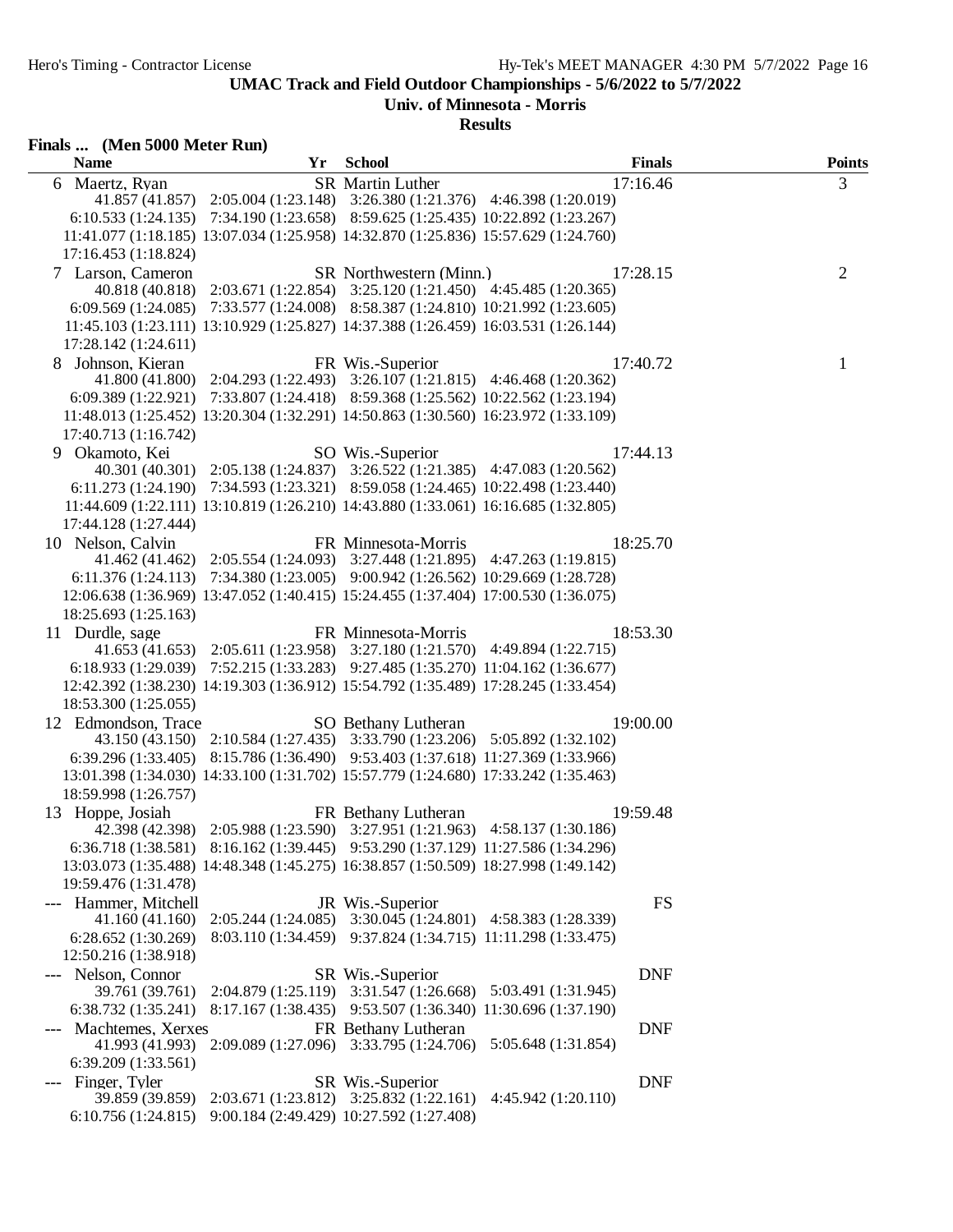**Univ. of Minnesota - Morris**

#### **Results Men 110 Meter Hurdles UMAC Record: 15.06 @ 5/3/2014 Nathan Harder, Minnesota-Morris Name Yr School Finals Wind Points Finals** 1 Marzinske, Jake SO Bethany Lutheran 15.72 5.4 10 2 Foster, Earl SO Wis.-Superior 16.29 5.4 8 3 Otto, Micah SR Martin Luther 16.30 5.4 6 4 Veers, Seth FR Martin Luther 16.30 5.4 5<br>5 Nielsen, Josiah SO Northwestern (Minn.) 16.53 5.4 4 5 Nielsen, Josiah SO Northwestern (Minn.) 16.53 5.4 4 6 Barrozo, Conrad FR Minnesota-Morris 16.53 5.4 3 7 Weviouanna, Esau SO Bethany Lutheran 8 Lynch, Garrett **FR** Wis.-Superior 18.43 5.4 1 **Men 400 Meter Hurdles UMAC Record: 55.56 @ 5/5/2012 Justin Hanson, St. Scholastica Name Yr School Finals H# Points Finals** 1 Foster, Earl SO Wis.-Superior 1:00.75 2 10 2 Nielsen, Josiah SO Northwestern (Minn.) 1:01.54 2 8<br>3 Landwehr. Jonas SR Martin Luther 1:02.38 2 6 3 Landwehr, Jonas SR Martin Luther 1:02.38 2 6<br>4 Anderson, Jakin JR Bethany Lutheran 1:03.01 2 5 4 Anderson, Jakin JR Bethany Lutheran 1:03.01 2 5 5 Veers, Seth FR Martin Luther 1:03.17 2 4 6 Welch, Joshua SO Minnesota-Morris 1:03.20 1 3 7 Dill-Erickson, Ty JR Crown 1:03.55 1 2 8 Hillmer, Matthew FR Martin Luther 1:04.65 2 1 9 Otto, Micah SR Martin Luther 1:05.74 10 Gregoria, Michael **IR Crown** 1:05.88 1<br>
11 Matheson Jain **1:08.64** 1:08.64 2 11 Matheson, Iain **FR** Wis.-Superior 1:08.64 **Men 3000 Meter Steeplechase UMAC Record: 9:35.53 @ 5/3/2019 Easton Foss, St. Scholastica Name Yr School Finals Points Finals** 1 Butterfield, Michael FR Wis.-Superior 10:13.41 10:13.41 10 43.251 (43.251) 2:01.713 (1:18.462) 3:21.211 (1:19.499) 4:39.826 (1:18.615) 6:03.521 (1:23.695) 7:28.719 (1:25.198) 8:53.184 (1:24.465) 10:13.404 (1:20.220) 2 Anderson, Jakin JR Bethany Lutheran 10:21.67 8 43.349 (43.349) 2:01.370 (1:18.022) 3:20.914 (1:19.544) 4:37.013 (1:16.099) 5:57.183 (1:20.170) 7:22.576 (1:25.394) 8:51.880 (1:29.304) 10:21.661 (1:29.782) 3 Maertz, Ryan SR Martin Luther 10:26.07 6 44.451 (44.451) 2:04.749 (1:20.298) 3:26.274 (1:21.525) 4:48.584 (1:22.310) 6:12.854 (1:24.270) 7:40.030 (1:27.177) 9:05.569 (1:25.539) 10:26.063 (1:20.494) 4 Lash, Caleb SR Martin Luther 10:28.55 5<br>43.296 (43.296) 2:04.320 (1:21.024) 3:25.749 (1:21.429) 4:47.925 (1:22.177) 43.296 (43.296) 2:04.320 (1:21.024) 3:25.749 (1:21.429) 4:47.925 (1:22.177) 6:12.146 (1:24.222) 7:39.191 (1:27.045) 9:07.204 (1:28.013) 10:28.546 (1:21.343) 5 Hammer, Mitchell JR Wis.-Superior 10:35.79 43.966 (43.966) 2:04.103 (1:20.137) 3:25.484 (1:21.382) 4:47.983 (1:22.499) 43.966 (43.966) 2:04.103 (1:20.137) 3:25.484 (1:21.382) 4:47.983 (1:22.499) 6:12.193 (1:24.210) 7:39.525 (1:27.333) 9:08.703 (1:29.178) 10:35.784 (1:27.082) 6 Sulzle, Camden SO Martin Luther 10:50.92 3 43.859 (43.859) 2:04.771 (1:20.913) 3:26.134 (1:21.363) 4:50.478 (1:24.344) 6:21.538 (1:31.060) 7:54.604 (1:33.067) 10:50.919 (2:56.315) 7 Johnson, Kieran FR Wis.-Superior 11:08.90 2 43.774 (43.774) 2:06.371 (1:22.598) 3:29.818 (1:23.447) 4:57.189 (1:27.372) 6:27.693 (1:30.504) 8:04.111 (1:36.419) 9:42.151 (1:38.040) 11:08.898 (1:26.747)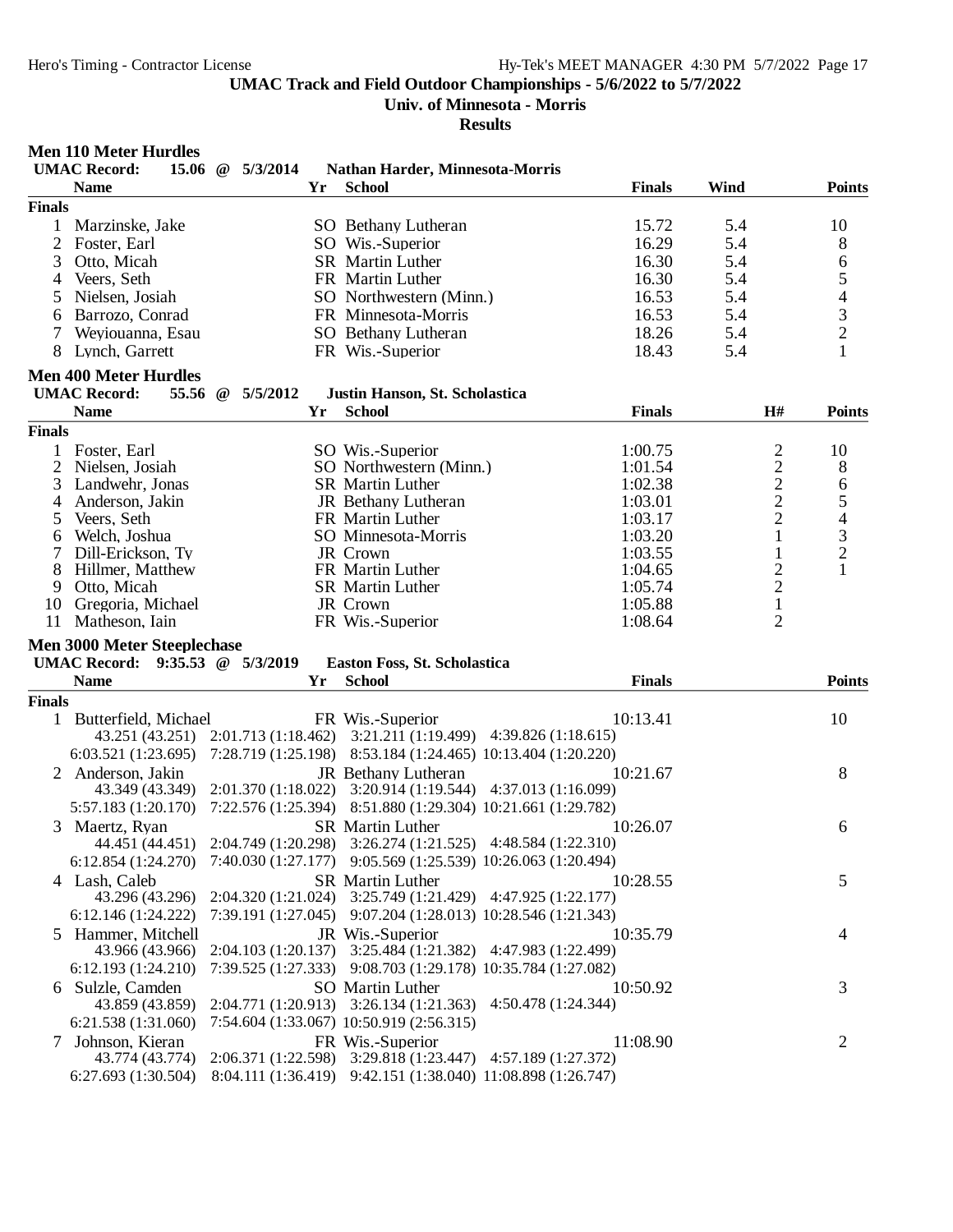**Univ. of Minnesota - Morris**

**Results**

|  | Finals  (Men 3000 Meter Steeplechase) |  |  |  |
|--|---------------------------------------|--|--|--|
|--|---------------------------------------|--|--|--|

| $\cdots$ $\cdots$ |    |                                                                                   |  |               |  |               |  |  |
|-------------------|----|-----------------------------------------------------------------------------------|--|---------------|--|---------------|--|--|
| <b>Name</b>       | Yr | School                                                                            |  | <b>Finals</b> |  | <b>Points</b> |  |  |
| 8 Wiggins, Titus  |    | FR Crown                                                                          |  | 11:09.70      |  |               |  |  |
|                   |    | 43.746 (43.746) 2:01.713 (1:17.967) 3:21.150 (1:19.438) 4:41.194 (1:20.044)       |  |               |  |               |  |  |
|                   |    | 6:09.834 (1:28.640) 7:46.753 (1:36.919) 9:30.453 (1:43.700) 11:09.696 (1:39.244)  |  |               |  |               |  |  |
|                   |    | 9 Edmondson, Trace SO Bethany Lutheran                                            |  | 11:32.92      |  |               |  |  |
|                   |    | 44.960 (44.960) 2:10.499 (1:25.539) 3:40.184 (1:29.685) 5:13.291 (1:33.108)       |  |               |  |               |  |  |
|                   |    | 6:49.478 (1:36.187) 8:26.659 (1:37.182) 10:02.721 (1:36.063) 11:32.911 (1:30.190) |  |               |  |               |  |  |
| 10 Moser, Nate    |    | SO Northwestern (Minn.) 12:11.53                                                  |  |               |  |               |  |  |
|                   |    | 44.324 (44.324) 2:11.418 (1:27.094) 3:45.063 (1:33.645) 5:23.738 (1:38.675)       |  |               |  |               |  |  |
|                   |    | 7:07.059 (1:43.322) 8:50.756 (1:43.698) 10:33.259 (1:42.503) 12:11.526 (1:38.268) |  |               |  |               |  |  |
|                   |    | 11 Huonder, Christian SR Martin Luther                                            |  | 13:51.98      |  |               |  |  |
|                   |    | 45.456 (45.456) 2:17.565 (1:32.109) 3:59.598 (1:42.033) 5:52.573 (1:52.975)       |  |               |  |               |  |  |
|                   |    | 7:51.150 (1:58.578) 9:25.165 (1:34.015) 11:56.996 (2:31.832) 13:51.974 (1:54.978) |  |               |  |               |  |  |

#### **Men 4x100 Meter Relay**

**UMAC Record: 42.44 @ 5/8/2021 St. Scholastica, St. Scholastica**

# **J Peterson, M Lumsden, I Kobienia, S Eben Ebai**

|        | <b>Team</b>                                       | <b>Relay</b>            |                         | <b>Finals</b>                    | <b>Points</b> |
|--------|---------------------------------------------------|-------------------------|-------------------------|----------------------------------|---------------|
| Finals |                                                   |                         |                         |                                  |               |
|        | Wis.-Superior<br>1) Schorr, Will FR               | 2) Matheson, Iain FR    | 3) Pearson, Steven JR   | 43.72<br>4) Westimayer, Ethan SO | 10            |
|        | <b>Martin Luther</b><br>1) Raasch, Eric Martin FR | 2) Holtz, Jonathan FR   | 3) Burow, Cole SO       | 44.34<br>4) Oestreich, Carson SO | 8             |
|        | 3 Northwestern (Minn.)<br>1) Coppock, Cameron SR  | 2) Howard, Jamon SR     | 3) Werner, Eli SO       | 45.55<br>4) Shevchuk, John SO    | 6             |
|        | 4 North Central (Minn.)<br>1) Kleiber, Carson FR  | 2) Juaire. Nehemiah FR  | 3) Elder, Tian JR       | 46.24<br>4) Omeja, Jackson FR    | 5             |
| 5.     | Bethany Lutheran<br>1) Mufind, Broddy SO          | 2) Ashburn, Riley FR    | 3) Jack, Carter FR      | 46.64<br>4) Wildauer, Nathan SO  | 4             |
| 6      | Minnesota-Morris<br>1) Welch, Joshua SO           | 2) Barrozo, Conrad FR   | 3) Shackelford, Rory JR | 47.55<br>4) Vandergon, Duncan FR | 3             |
|        | Crown<br>1) Pausch, Colten JR                     | 2) Dill-Erickson, Ty JR | 3) Johnson, Seth FR     | 47.79<br>4) Swecker, Ryan SO     |               |
|        |                                                   |                         |                         |                                  |               |

**Men 4x400 Meter Relay**

**UMAC Record: 3:24.19 @ 5/4/2019 Wis Superior, Wis Superior**

|  |  | M Carlson, I Arntson, C Fernandez, J Weston |  |
|--|--|---------------------------------------------|--|
|  |  |                                             |  |

#### **Team Relay Finals Points Finals** 1 Wis.-Superior 3:30.26 10 1) Pearson, Steven JR 2) Westimayer, Ethan SO 3) Schorr, Will FR 4) Matheson, Iain FR 2 North Central (Minn.) 3:37.23 8<br>
1) Burgin, Derek SO 2) Elder, Tian JR 3) Lange, Erik FR 4) Weiers, Isaac FR 1) Burgin, Derek SO 3 Bethany Lutheran 3:39.53 6<br>
1) Jack, Carter FR 2) Ashburn, Riley FR 3) Anderson, Jakin JR 4) Wildauer, Nathan SO 4) Wildauer, Nathan SO 4 Martin Luther 3:39.56 5<br>1) Burow, Cole SO 3) Holtz, Jonathan FR 3) Raasch, Eric Martin FR 4) Pausma, Nathan SO 3) Raasch, Eric Martin FR 5 Northwestern (Minn.)<br>
1) Coppock, Cameron SR 2) McDonald, Collin JR 3) Shevchuk, John SO 4) Howard, Jamon SR 4 1) Coppock, Cameron SR 6 Minnesota-Morris 3:48.30 3 1) Vandergon, Duncan FR

7 Crown 3:53.45 2 1) Osterlund, Jeremiah FR 2) Carlson, Austin FR 3) Swecker, Ryan SO 4) VanAcker, Jeremiah SO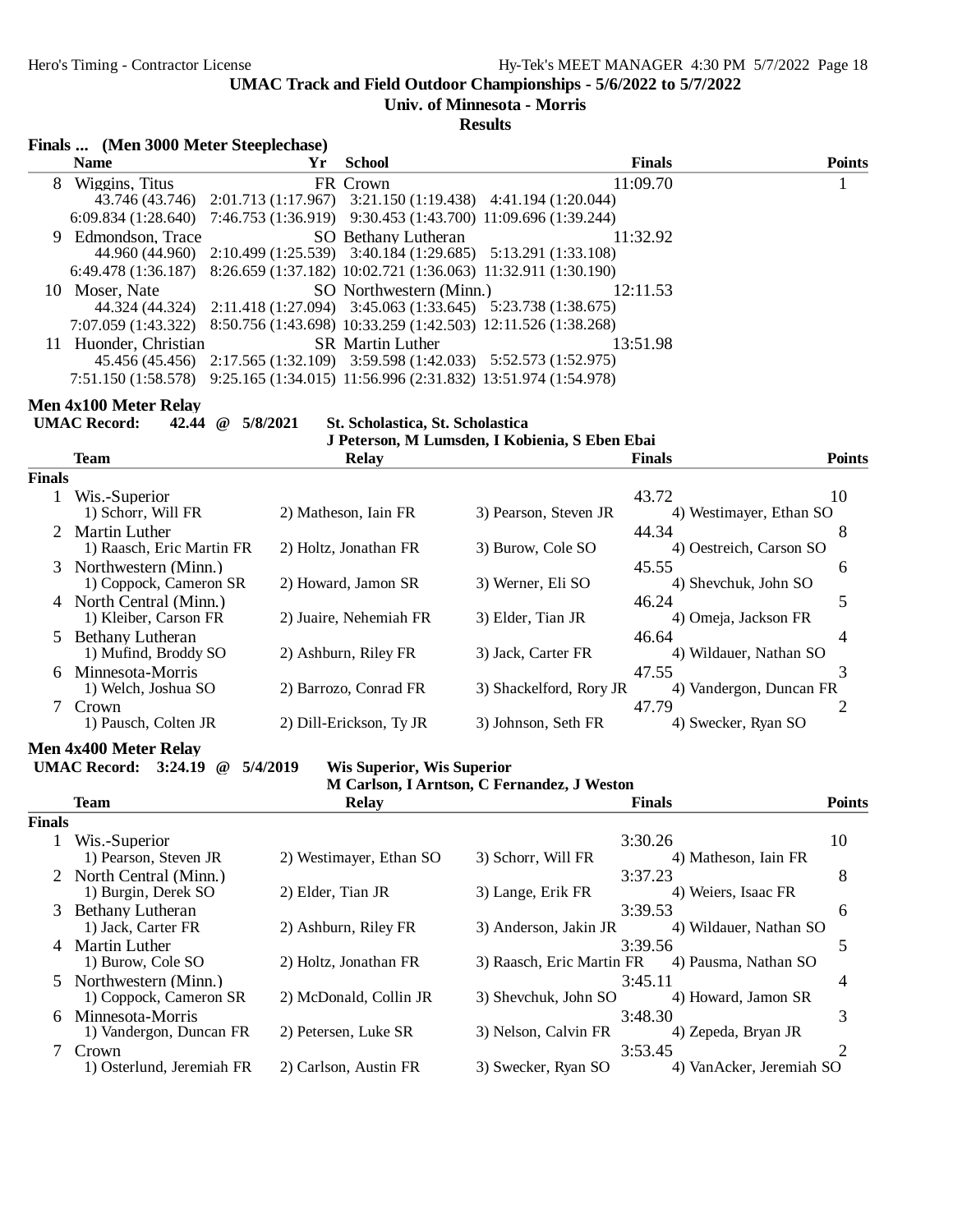**Univ. of Minnesota - Morris**

**Results**

# **Men 4x800 Meter Relay**<br>**HMAC Becaudy** 8:00.26

|                     | IVICII 48000 IVICICI INCIAY<br><b>UMAC Record:</b> 8:09.36 @<br>5/5/2017 | <b>Wis Superior, Wis Superior</b><br>E Walpole, I Staat, R Bieri, M Swanson |                         |                           |                |
|---------------------|--------------------------------------------------------------------------|-----------------------------------------------------------------------------|-------------------------|---------------------------|----------------|
|                     | <b>Team</b>                                                              | <b>Relay</b>                                                                |                         | <b>Finals</b>             | <b>Points</b>  |
| <b>Finals</b>       |                                                                          |                                                                             |                         |                           |                |
|                     | 1 Minnesota-Morris                                                       |                                                                             |                         | 8:14.89                   | 10             |
|                     | 1) Peterson, Gregory SO                                                  | 2) Larsen, Grady JR                                                         | 3) Knopp, Joel JR       | 4) Shackelford, Rory JR   |                |
|                     | Wis.-Superior                                                            |                                                                             |                         | 8:20.52                   | 8              |
|                     | 1) Collins, David FR                                                     | 2) Doherty, Aidan FR                                                        | 3) Reese, Zachary FR    | 4) Finger, Tyler SR       |                |
| 3                   | Martin Luther                                                            |                                                                             |                         | 8:22.37                   | 6              |
|                     | 1) Schibbelhut, Micah FR                                                 | 2) Wegner, Luke FR                                                          | 3) Pausma, Nathan SO    | 4) Loersch, Josiah SR     |                |
| 4                   | Crown                                                                    |                                                                             |                         | 8:24.79                   | 5              |
|                     | 1) Osterlund, Jeremiah FR                                                | 2) Carlson, Austin FR                                                       | 3) Wiggins, Titus FR    | 4) Van Acker, Jeremiah SO |                |
|                     | North Central (Minn.)                                                    |                                                                             |                         | 9:11.59                   | 4              |
|                     | 1) Weiers, Isaac FR                                                      | 2) Herr-Zielke, Michael FR                                                  | 3) Lange, Erik FR       | 4) Campbell, Jack SR      |                |
|                     | 6 Northwestern (Minn.)                                                   |                                                                             |                         | 9:14.79                   | 3              |
|                     | 1) McDonald, Collin JR                                                   | 2) Thompson, Tristan SR                                                     | 3) Anderson, Adam SR    | 4) Reller, Brent SR       |                |
|                     | 7 Bethany Lutheran                                                       |                                                                             |                         | 9:50.68                   | $\overline{2}$ |
|                     | 1) Edmondson, Trace SO                                                   | 2) Hoppe, Josiah FR                                                         | 3) Machtemes, Xerxes FR | 4) Weyiouanna, Esau SO    |                |
|                     | Men High Jump                                                            |                                                                             |                         |                           |                |
|                     | <b>UMAC Record:</b><br>$2.00m$ @<br>5/7/2016                             | <b>Todd Brassow, Martin Luther</b>                                          |                         |                           |                |
|                     | <b>Name</b>                                                              | Yr School                                                                   | <b>Finals</b>           |                           | <b>Points</b>  |
| <b>Finals</b>       |                                                                          |                                                                             |                         |                           |                |
| 1                   | Sund, Kayden                                                             | SR North Central (Minn.)                                                    | 1.93m                   | 6-04.00                   | 10             |
| 2                   | Ashburn, Riley                                                           | FR Bethany Lutheran                                                         | 1.88m                   | $6 - 02.00$               | 8              |
| 3                   | Juaire, Nehemiah                                                         | FR North Central (Minn.)                                                    | 1.83m                   | $6 - 00.00$               | 6              |
| 4                   | Martin, Lucas                                                            | JR Martin Luther                                                            | 1.68m                   | 5-06.00                   | 4              |
| 4                   | Hillmer, Benjamin                                                        | JR Martin Luther                                                            | 1.68m                   | 5-06.00                   | 4              |
| 4                   | Weiers, Isaac                                                            | FR North Central (Minn.)                                                    | 1.68m                   | 5-06.00                   | 4              |
| 7                   | Weyiouanna, Esau                                                         | SO Bethany Lutheran                                                         | 1.68m                   | 5-06.00                   | 1.50           |
| 7                   | Foster, Earl                                                             | SO Wis.-Superior                                                            | 1.68m                   | 5-06.00                   | 1.50           |
| 9                   | Little, Caleb                                                            | JR Martin Luther                                                            | 1.63m                   | 5-04.25                   |                |
| 10                  | Wietzke, Andrew                                                          | FR Martin Luther                                                            | 1.63m                   | 5-04.25                   |                |
| 11                  | Landwehr, Jonas                                                          | <b>SR</b> Martin Luther                                                     | 1.63m                   | 5-04.25                   |                |
| $\qquad \qquad - -$ | Lynch, Garrett                                                           | FR Wis.-Superior                                                            | <b>NH</b>               |                           |                |
|                     |                                                                          |                                                                             |                         |                           |                |
|                     | <b>Men Pole Vault</b>                                                    |                                                                             |                         |                           |                |
|                     | <b>UMAC Record:</b><br>4.46 $m \quad \textcircled{e}$<br><b>2010</b>     | <b>Brandon Johnson, Northwestern College</b>                                |                         |                           |                |
|                     | <b>Name</b>                                                              | Yr School                                                                   | <b>Finals</b>           |                           | <b>Points</b>  |
| <b>Finals</b>       |                                                                          |                                                                             |                         |                           |                |
| 1                   | Lynch, Garrett                                                           | FR Wis.-Superior                                                            | 3.75m                   | 12-03.50                  | 10             |
| $\overline{2}$      | Schibbelhut, Micah                                                       | FR Martin Luther                                                            | 3.45m                   | 11-03.75                  | 8              |
| 3                   | Nielsen, Josiah                                                          | SO Northwestern (Minn.)                                                     | 3.45m                   | 11-03.75                  | 6              |
| 4                   | Veers, Seth                                                              | FR Martin Luther                                                            | 3.30m                   | 10-10.00                  | 5              |
| 5                   | Little, Caleb                                                            | JR Martin Luther                                                            | 3.30m                   | 10-10.00                  | $\overline{4}$ |
| 6                   | Johnson, Kieran                                                          | FR Wis.-Superior                                                            | 3.15m                   | 10-04.00                  | 3              |
| 7                   | Kephart, Jacob                                                           | FR Northwestern (Minn.)                                                     | 3.00 <sub>m</sub>       | $9-10.00$                 | 1.50           |
| 7                   | Wietzke, Andrew                                                          | FR Martin Luther                                                            | 3.00 <sub>m</sub>       | $9-10.00$                 | 1.50           |
| 9                   | Foster, Earl                                                             | SO Wis.-Superior                                                            | 2.85m                   | 9-04.25                   |                |
| 10                  | Helmer, Eric                                                             | SR Martin Luther                                                            | 2.55m                   | 8-04.25                   |                |
| $---$               | Hillmer, Benjamin                                                        | JR Martin Luther                                                            | <b>NH</b>               |                           |                |
|                     |                                                                          |                                                                             |                         |                           |                |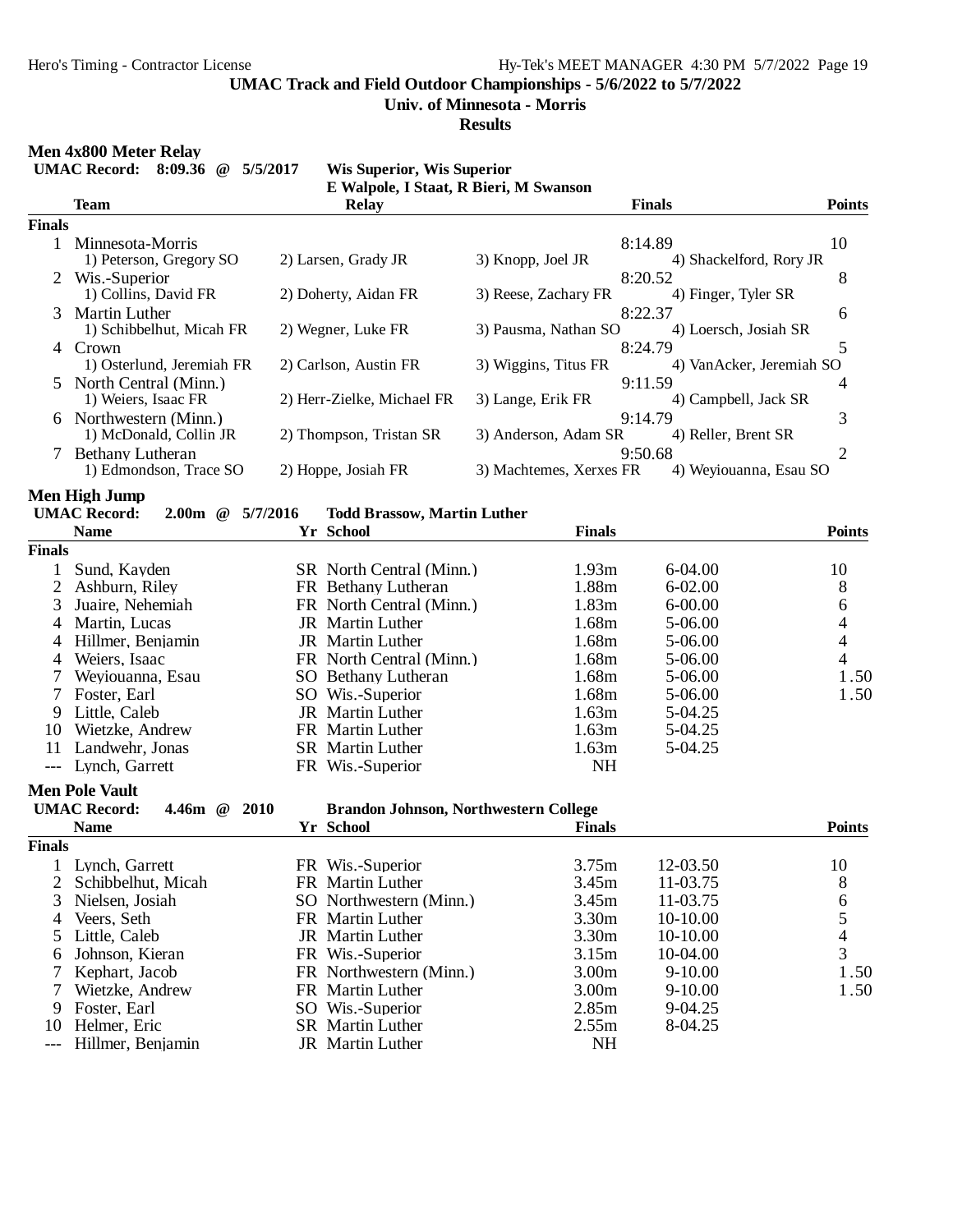### **Univ. of Minnesota - Morris**

|                | <b>Men Long Jump</b>                            |          |                                         |                  |                      |         |                                  |                               |
|----------------|-------------------------------------------------|----------|-----------------------------------------|------------------|----------------------|---------|----------------------------------|-------------------------------|
|                | <b>UMAC Record:</b><br>$6.78m$ @                | 2009     | Wendel Booth, St. Scholastica           |                  |                      |         |                                  |                               |
|                | <b>Name</b>                                     |          | Yr School                               | <b>Finals</b>    |                      | Wind    | $\mathbf{H}$ #                   | <b>Points</b>                 |
| <b>Finals</b>  |                                                 |          |                                         |                  |                      |         |                                  |                               |
| 1              | Howard, Jamon                                   |          | SR Northwestern (Minn.)                 | 6.75m            | 22-01.75             | 3.6     | $\overline{2}$                   | 10                            |
| $\overline{2}$ | Marzinske, Jake                                 |          | SO Bethany Lutheran                     | 6.66m            | 21-10.25             | 3.4     | $\overline{2}$                   | 8                             |
| 3              | Lynch, Garrett                                  |          | FR Wis.-Superior                        | 6.12m            | 20-01.00             | 2.6     | $\sqrt{2}$                       | 6                             |
| 4              | Schorr, Will                                    |          | FR Wis.-Superior                        | 6.09m            | 19-11.75             | 2.8     | $\overline{2}$                   | 5                             |
| 5              | Landwehr, Jonas                                 |          | <b>SR</b> Martin Luther                 | 6.04m            | 19-09.75             | 3.8     | $\mathbf{1}$                     | $\overline{\mathcal{L}}$      |
| 6              | Holtz, Jonathan                                 |          | FR Martin Luther                        | 5.87m            | 19-03.25             | 2.6     | $\mathbf{1}$                     | $\mathfrak{Z}$                |
| 7              | Weiers, Isaac                                   |          | FR North Central (Minn.)                | 5.75m            | 18-10.50             | 2.3     | $\overline{c}$                   | $\overline{2}$                |
| 8              | Ashburn, Riley                                  |          | FR Bethany Lutheran                     | 5.73m            | 18-09.75             | 3.0     | $\overline{c}$                   | $\mathbf{1}$                  |
| 9              | Sund, Kayden                                    |          | SR North Central (Minn.)                | 5.72m            | 18-09.25             | 2.1     | $\overline{2}$                   |                               |
| 10             | Juaire, Nehemiah                                |          | FR North Central (Minn.)                | 5.61m            | 18-05.00             | 3.7     | $\mathbf{1}$                     |                               |
| 11             | Martin, Lucas                                   |          | JR Martin Luther                        | 5.57m            | 18-03.25             | 3.2     | $\mathbf{1}$                     |                               |
| 12             | Ehlke, Joseph                                   |          | FR Martin Luther                        | 5.56m            | 18-03.00             | 2.7     | $\overline{2}$                   |                               |
| 13             | Omeja, Jackson                                  |          | FR North Central (Minn.)                | 5.52m            | 18-01.50             | 2.4     | $\mathbf{1}$                     |                               |
| 14             | Bueckers, Konrad                                |          | SR North Central (Minn.)                | 5.43m            | 17-09.75             | 2.2     | $\mathbf{1}$                     |                               |
| 15             | Johnson, Seth                                   |          | FR Crown                                | 5.24m            | 17-02.25             | 2.9     | $\mathbf{1}$                     |                               |
| 16             | Lange, Erik                                     |          | FR North Central (Minn.)                | 4.95m            | 16-03.00             | 2.7     | $\mathbf{1}$                     |                               |
|                | Vandergon, Duncan                               |          | FR Minnesota-Morris                     | <b>FOUL</b>      |                      |         | $\mathbf{1}$                     |                               |
| $---$          | Raasch, Eric Martin                             |          | FR Martin Luther                        | <b>FOUL</b>      |                      |         | $\overline{2}$                   |                               |
|                |                                                 |          |                                         |                  |                      |         |                                  |                               |
|                | <b>Men Triple Jump</b><br>UMAC Record: 14.42m @ | 5/8/2021 | <b>Jake Marzinske, Bethany Lutheran</b> |                  |                      |         |                                  |                               |
|                | <b>Name</b>                                     |          | Yr School                               | <b>Finals</b>    |                      | Wind H# |                                  | <b>Points</b>                 |
| <b>Finals</b>  |                                                 |          |                                         |                  |                      |         |                                  |                               |
| 1              | Marzinske, Jake                                 |          | SO Bethany Lutheran                     | 14.44m           | 47-04.50             | 5.6     | $\overline{2}$                   | 10                            |
| $\mathfrak{2}$ | Howard, Jamon                                   |          | SR Northwestern (Minn.)                 | 13.32m           | 43-08.50             | 6.7     | $\overline{2}$                   | 8                             |
| 3              | Pearson, Steven                                 |          | JR Wis.-Superior                        | 12.66m           | 41-06.50             | 7.8     | $\overline{2}$                   | 6                             |
| 4              | Sund, Kayden                                    |          | SR North Central (Minn.)                | 12.46m           | 40-10.50             | 5.6     | $\overline{2}$                   | 5                             |
| 5              | Bueckers, Konrad                                |          | SR North Central (Minn.)                | 12.05m           | 39-06.50             | 4.8     | $\mathbf{1}$                     | $\overline{4}$                |
| 6              | Veers, Seth                                     |          | FR Martin Luther                        | 11.95m           | 39-02.50             | 8.2     | $\overline{2}$                   | $\mathfrak{Z}$                |
| 7              | Martin, Lucas                                   |          | JR Martin Luther                        | 11.62m           | 38-01.50             | 8.5     | $\mathbf{1}$                     | $\overline{2}$                |
| 8              | Westimayer, Ethan                               |          | SO Wis.-Superior                        | 11.48m           | 37-08.00             | 7.0     | $\mathbf{1}$                     | $\mathbf{1}$                  |
| 9              | Weiers, Isaac                                   |          | FR North Central (Minn.)                | 11.44m           | 37-06.50             | 6.5     | $\overline{2}$                   |                               |
| 10             | Weyiouanna, Esau                                |          | SO Bethany Lutheran                     | 11.28m           | 37-00.25             | 5.7     | $\mathbf{1}$                     |                               |
| 11             | Little, Caleb                                   |          | JR Martin Luther                        | 11.08m           | 36-04.25             | 4.9     | $\mathbf{1}$                     |                               |
| 12             | Johnson, Seth                                   |          | FR Crown                                | 10.50m           | 34-05.50             | 7.1     | $\mathbf{1}$                     |                               |
| 13             | Dill-Erickson, Ty                               |          | JR Crown                                | 10.19m           | 33-05.25             | 4.8     | $\mathbf{1}$                     |                               |
|                |                                                 |          |                                         |                  |                      |         |                                  |                               |
|                | <b>Men Shot Put</b>                             |          |                                         |                  |                      |         |                                  |                               |
|                | <b>UMAC Record:</b>                             | 5/4/2019 | <b>Christian Pillath, Wis Superior</b>  |                  |                      |         |                                  |                               |
|                | <b>Name</b>                                     |          | Yr School                               | <b>Finals</b>    |                      |         | H#                               | <b>Points</b>                 |
| <b>Finals</b>  |                                                 |          |                                         |                  |                      |         |                                  |                               |
| 1              | Stankiewicz, Gage                               |          | FR Wis.-Superior                        | 15.59m           | 51-01.75             |         | $\overline{\mathbf{c}}$          | 10                            |
| 2              | Nye, Cody                                       |          | JR Minnesota-Morris                     | 15.11m           | 49-07.00             |         | $\overline{c}$                   | 8                             |
| 3              | Foelske, Caleb                                  |          | SR Martin Luther                        | 14.93m           | 48-11.75             |         | $\frac{2}{2}$                    | 6                             |
|                | Phernetton, Brock                               |          | SR Wis.-Superior                        | 13.66m           | 44-09.75             |         |                                  | 5                             |
| $\mathfrak{H}$ | Ohman, Nate                                     |          | JR Wis.-Superior<br>JR Minnesota-Morris | 13.50m<br>13.43m | 44-03.50<br>44-00.75 |         | $\overline{c}$<br>$\overline{2}$ | $\overline{\mathcal{L}}$<br>3 |
| 6              | Zepeda, Bryan                                   |          |                                         |                  |                      |         |                                  |                               |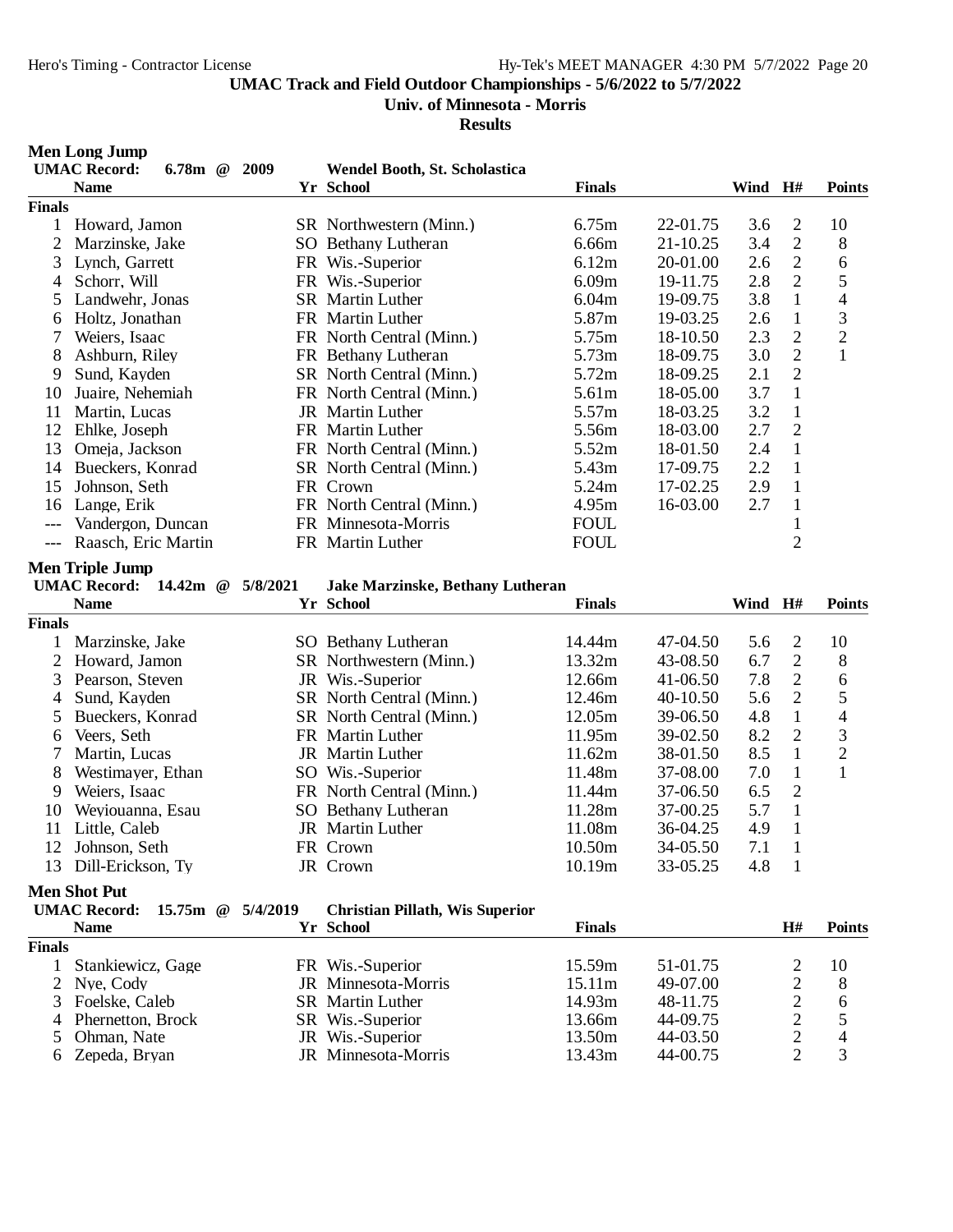# **Univ. of Minnesota - Morris**

#### **Results**

# **Finals ... (Men Shot Put)**

|                | <b>Name</b>                            |          | Yr School                            | <b>Finals</b> |          | H#                                         | <b>Points</b>  |
|----------------|----------------------------------------|----------|--------------------------------------|---------------|----------|--------------------------------------------|----------------|
| $\tau$         | Robinson, Justin                       |          | SR Minnesota-Morris                  | 12.95m        | 42-06.00 | $\overline{2}$                             | $\overline{2}$ |
| 8              | Wagner, Landon                         |          | FR Minnesota-Morris                  | 12.79m        | 41-11.50 | $\overline{c}$                             | $\mathbf{1}$   |
| 9              | Paulson, Ben                           |          | FR Minnesota-Morris                  | 11.90m        | 39-00.50 | $\frac{2}{2}$                              |                |
| 10             | Lee, Tanner                            |          | SR Wis.-Superior                     | 11.58m        | 38-00.00 |                                            |                |
| 11             | Hahm, Isaiah                           |          | JR Martin Luther                     | 11.39m        | 37-04.50 | 1                                          |                |
| 12             | Gregorious, Zachary                    |          | JR Martin Luther                     | 11.08m        | 36-04.25 | $\mathbf{1}$                               |                |
| 13             | Middleton, Q                           |          | SR Northwestern (Minn.)              | 10.86m        | 35-07.75 | 1                                          |                |
| 14             | Nelson, Jerad                          |          | SR Minnesota-Morris                  | 10.84m        | 35-06.75 | 1                                          |                |
| 15             | Janczak, Jared                         |          | SO Wis.-Superior                     | 10.44m        | 34-03.00 | 1                                          |                |
| 16             | Skorenkyi, Kostiatyn                   |          | JR Martin Luther                     | 10.33m        | 33-10.75 | 1                                          |                |
| 17             | Olson, Josiah                          |          | FR Northwestern (Minn.)              | 9.79m         | 32-01.50 | 1                                          |                |
| 18             | Thornbrugh, Conor                      |          | FR Minnesota-Morris                  | 9.69m         | 31-09.50 | 1                                          |                |
| 19             | Kabengele, Aaron                       |          | SO Bethany Lutheran                  | 9.45m         | 31-00.00 | $\mathbf{1}$                               |                |
|                | Petersen, Luke                         |          | SR Minnesota-Morris                  | <b>FOUL</b>   |          | 1                                          |                |
|                | <b>Men Discus Throw</b>                |          |                                      |               |          |                                            |                |
|                | <b>UMAC Record:</b><br>48.82m $\omega$ | 5/6/2017 | <b>Grahm Johnson, North Centra</b>   |               |          |                                            |                |
|                | <b>Name</b>                            |          | Yr School                            | <b>Finals</b> |          | H#                                         | <b>Points</b>  |
| <b>Finals</b>  |                                        |          |                                      |               |          |                                            |                |
| $\mathbf{1}$   |                                        |          |                                      | 42.42m        | 139-02   | 3                                          | 10             |
| $\overline{c}$ | Stankiewicz, Gage<br>Lee, Tanner       |          | FR Wis.-Superior<br>SR Wis.-Superior | 40.53m        | 133-00   | 3                                          |                |
| 3              |                                        |          |                                      | 39.63m        |          | 3                                          | 8<br>6         |
|                | Foelske, Caleb                         |          | <b>SR</b> Martin Luther              |               | 130-00   | $\overline{c}$                             | 5              |
| 4              | Robinson, Justin                       |          | SR Minnesota-Morris                  | 37.56m        | 123-03   | 3                                          |                |
| 5              | Petersen, Luke                         |          | <b>SR</b> Minnesota-Morris           | 37.11m        | 121-09   | 3                                          | $\overline{4}$ |
| 6              | Paulson, Ben                           |          | FR Minnesota-Morris                  | 36.37m        | 119-04   |                                            | 3              |
| 7              | Zepeda, Bryan                          |          | JR Minnesota-Morris                  | 36.31m        | 119-01   | 3                                          | $\overline{2}$ |
| 8              | Nye, Cody                              |          | JR Minnesota-Morris                  | 35.90m        | 117-09   | $\overline{3}$                             | $\mathbf{1}$   |
| 9              | Ohman, Nate                            |          | JR Wis.-Superior                     | 35.42m        | 116-02   | 3                                          |                |
| 10             | Wagner, Landon                         |          | FR Minnesota-Morris                  | 34.62m        | 113-07   | $\begin{array}{c} 3 \\ 2 \\ 2 \end{array}$ |                |
| 11             | Wenz, Gustav                           |          | SO Martin Luther                     | 34.56m        | 113-05   |                                            |                |
| 12             | Ashburn, Riley                         |          | FR Bethany Lutheran                  | 31.49m        | 103-04   |                                            |                |
| 13             | Hahm, Isaiah                           |          | JR Martin Luther                     | 28.96m        | 95-00    | $\overline{2}$                             |                |
| 14             | Costin, William                        |          | SO Martin Luther                     | 28.45m        | 93-04    | $\mathbf{1}$                               |                |
| 15             | Kabengele, Aaron                       |          | SO Bethany Lutheran                  | 27.19m        | 89-02    | $\mathbf{1}$                               |                |
| 16             | Middleton, Q                           |          | SR Northwestern (Minn.)              | 26.97m        | 88-06    | $\overline{c}$                             |                |
| 17             | Phernetton, Brock                      |          | SR Wis.-Superior                     | 26.88m        | 88-02    | $\overline{c}$                             |                |
| 18             | Olson, Josiah                          |          | FR Northwestern (Minn.)              | 26.66m        | 87-06    | $\mathbf{1}$                               |                |
| 19             | Thornbrugh, Conor                      |          | FR Minnesota-Morris                  | 26.49m        | 86-11    | $\overline{c}$                             |                |
| 20             | Janczak, Jared                         |          | SO Wis.-Superior                     | 26.00m        | 85-04    | $\overline{2}$                             |                |
| 21             | Helmer, Eric                           |          | <b>SR</b> Martin Luther              | 25.73m        | 84-05    | $\mathbf{1}$                               |                |
| 22             | Scheuerlein, Zach                      |          | <b>SO</b> Martin Luther              | 25.61m        | 84-00    | $\mathbf{1}$                               |                |
| 23             | Nelson, Jerad                          |          | SR Minnesota-Morris                  | 24.33m        | 79-10    | 1                                          |                |
| 24             | Skorenkyi, Kostiatyn                   |          | JR Martin Luther                     | 23.49m        | 77-01    | $\mathbf 2$                                |                |
| 25             | Anderson, Adam                         |          | SR Northwestern (Minn.)              | 19.59m        | 64-03    | $\mathbf{1}$                               |                |
| 26             | Owens, Jarvis                          |          | FR Bethany Lutheran                  | 15.60m        | 51-02    | 1                                          |                |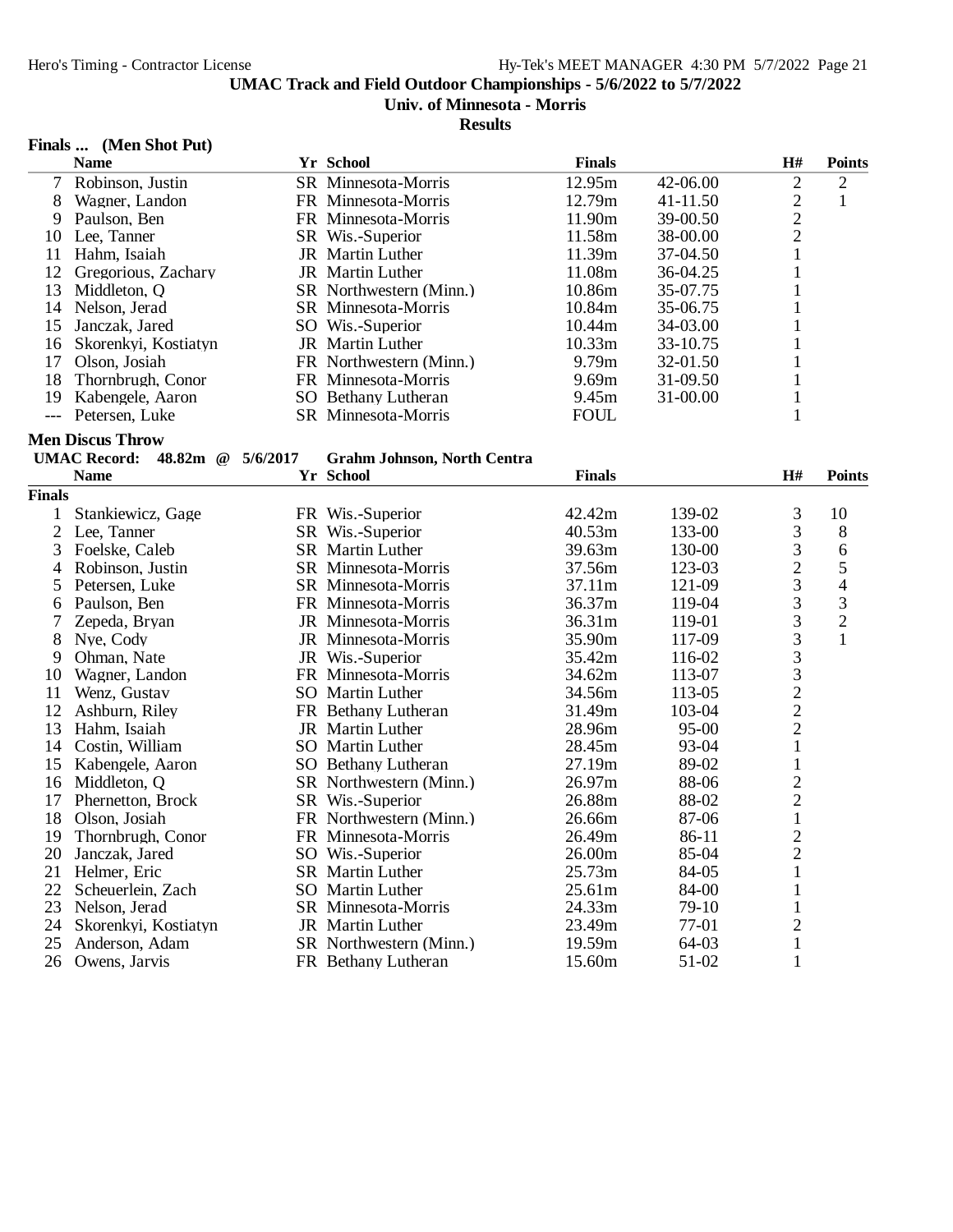**Univ. of Minnesota - Morris**

**Results**

#### **Men Hammer Throw**

|                | <b>UMAC Record:</b><br>59.28m @ | 5/6/2016 | <b>Jeremy Peterson, CSS</b>           |                  |           |                |                          |
|----------------|---------------------------------|----------|---------------------------------------|------------------|-----------|----------------|--------------------------|
|                | <b>Name</b>                     |          | Yr School                             | <b>Finals</b>    |           | H#             | <b>Points</b>            |
| <b>Finals</b>  |                                 |          |                                       |                  |           |                |                          |
| 1              | Petersen, Luke                  |          | SR Minnesota-Morris                   | 49.72m           | 163-01    | $\overline{c}$ | 10                       |
| $\overline{2}$ | Stankiewicz, Gage               |          | FR Wis.-Superior                      | 43.70m           | 143-04    | $\overline{2}$ | 8                        |
| 3              | Robinson, Justin                |          | SR Minnesota-Morris                   | 43.52m           | 142-09    | $\overline{c}$ | 6                        |
| 4              | Ohman, Nate                     |          | JR Wis.-Superior                      | 42.93m           | $140-10$  | $\overline{2}$ | 5                        |
| 5              | Nelson, Jerad                   |          | SR Minnesota-Morris                   | 41.61m           | 136-06    | $\overline{2}$ | $\overline{\mathcal{L}}$ |
| 6              | Foelske, Caleb                  |          | <b>SR</b> Martin Luther               | 40.60m           | 133-02    | $\mathbf{1}$   | 3                        |
| 7              | Paulson, Ben                    |          | FR Minnesota-Morris                   | 40.60m           | 133-02    | $\overline{c}$ | $\overline{2}$           |
| 8              | Nye, Cody                       |          | JR Minnesota-Morris                   | 39.97m           | 131-02    | $\overline{2}$ | $\mathbf{1}$             |
| 9              | Zepeda, Bryan                   |          | JR Minnesota-Morris                   | 39.56m           | 129-09    | $\overline{c}$ |                          |
| 10             | Lee, Tanner                     |          | SR Wis.-Superior                      | 36.27m           | 119-00    | $\overline{2}$ |                          |
| 11             | Phernetton, Brock               |          | SR Wis.-Superior                      | 31.91m           | 104-08    | $\overline{2}$ |                          |
| 12             | Wenz, Gustav                    |          | SO Martin Luther                      | 30.00m           | 98-05     | 1              |                          |
| 13             | Hahm, Isaiah                    |          | JR Martin Luther                      | 29.62m           | 97-02     | 1              |                          |
| 14             | Thornbrugh, Conor               |          | FR Minnesota-Morris                   | 28.29m           | $92 - 10$ |                |                          |
| 15             | Wagner, Landon                  |          | FR Minnesota-Morris                   | 26.74m           | 87-09     |                |                          |
|                |                                 |          | <b>JR</b> Martin Luther               | 26.23m           | 86-01     |                |                          |
| 16             | Skorenkyi, Kostiatyn            |          |                                       |                  |           | 1              |                          |
| 17             | Kabengele, Aaron                |          | SO Bethany Lutheran                   | 25.06m           | 82-03     |                |                          |
| 18             | Johannes, Kelvin                |          | SO Martin Luther                      | 24.97m           | 81-11     | 1              |                          |
| 19             | Helmer, Eric                    |          | <b>SR</b> Martin Luther               | 24.15m           | 79-03     | 1              |                          |
| 20             | Middleton, Q                    |          | SR Northwestern (Minn.)               | 24.12m           | 79-02     | $\mathbf{1}$   |                          |
| 21             | Costin, William                 |          | SO Martin Luther                      | 18.90m           | $62 - 00$ | 1              |                          |
|                | <b>Men Javelin Throw</b>        |          |                                       |                  |           |                |                          |
|                | UMAC Record: 59.18m @ 5/7/2011  |          | <b>Andrew Loescher, Martin Luther</b> |                  |           |                |                          |
|                | <b>Name</b>                     |          | Yr School                             | <b>Finals</b>    |           | H#             | <b>Points</b>            |
| <b>Finals</b>  |                                 |          |                                       |                  |           |                |                          |
| 1              | Foster, Earl                    |          | SO Wis.-Superior                      | 49.15m           | 161-03    | $\overline{2}$ | 10                       |
| $\overline{2}$ | Scheuerlein, Zach               |          | SO Martin Luther                      | 47.32m           | 155-03    | $\overline{c}$ | 8                        |
| 3              | Thornbrugh, Conor               |          | FR Minnesota-Morris                   | 46.88m           | 153-10    | $\overline{2}$ | 6                        |
| 4              | Wenz, Gustav                    |          | SO Martin Luther                      | 45.60m           | 149-07    | $\overline{c}$ | 5                        |
| 5              | Foelske, Caleb                  |          | <b>SR</b> Martin Luther               | 45.22m           | 148-04    | $\overline{c}$ | $\overline{\mathcal{L}}$ |
| 6              | Mufind, Broddy                  |          | SO Bethany Lutheran                   | 44.63m           | 146-05    | $\overline{c}$ | 3                        |
| 7              | Pausch, Colten                  |          | JR Crown                              | 43.17m           | 141-08    | $\overline{c}$ | $\overline{c}$           |
| 8              | Gregorious, Zachary             |          | JR Martin Luther                      | 39.42m           | 129-04    | $\overline{c}$ | $\mathbf{1}$             |
| 9              | Janczak, Jared                  |          | SO Wis.-Superior                      | 38.97m           | 127-10    | $\overline{2}$ |                          |
| 10             | Robinson, Austin                |          | SO Minnesota-Morris                   | 37.88m           | 124-03    | $\mathbf{1}$   |                          |
|                |                                 |          | SR Martin Luther                      | 36.79m           | 120-08    | $\mathbf{1}$   |                          |
| 12             | 11 Landwehr, Jonas              |          | <b>JR</b> Martin Luther               |                  | 120-06    | 1              |                          |
| 13             | Little, Caleb                   |          | JR Martin Luther                      | 36.72m<br>34.07m | 111-09    |                |                          |
|                | Worster, Noah                   |          |                                       |                  |           |                |                          |
| 14             | Holmes, Maxwell                 |          | JR Martin Luther                      | 29.78m           | 97-08     |                |                          |
| 15             | Middleton, Q                    |          | SR Northwestern (Minn.)               | 27.76m           | 91-01     |                |                          |
| 16             | Skorenkyi, Kostiatyn            |          | <b>JR</b> Martin Luther               | 25.18m           | 82-07     |                |                          |
| 17             | Johannes, Kelvin                |          | SO Martin Luther                      | 24.87m           | 81-07     | 1              |                          |
| 18             | Furlong, Zach                   |          | SO Northwestern (Minn.)               | 24.35m           | 79-11     | $\mathbf{1}$   |                          |
|                |                                 |          |                                       |                  |           |                |                          |

Women - Team Rankings - 20 Events Scored